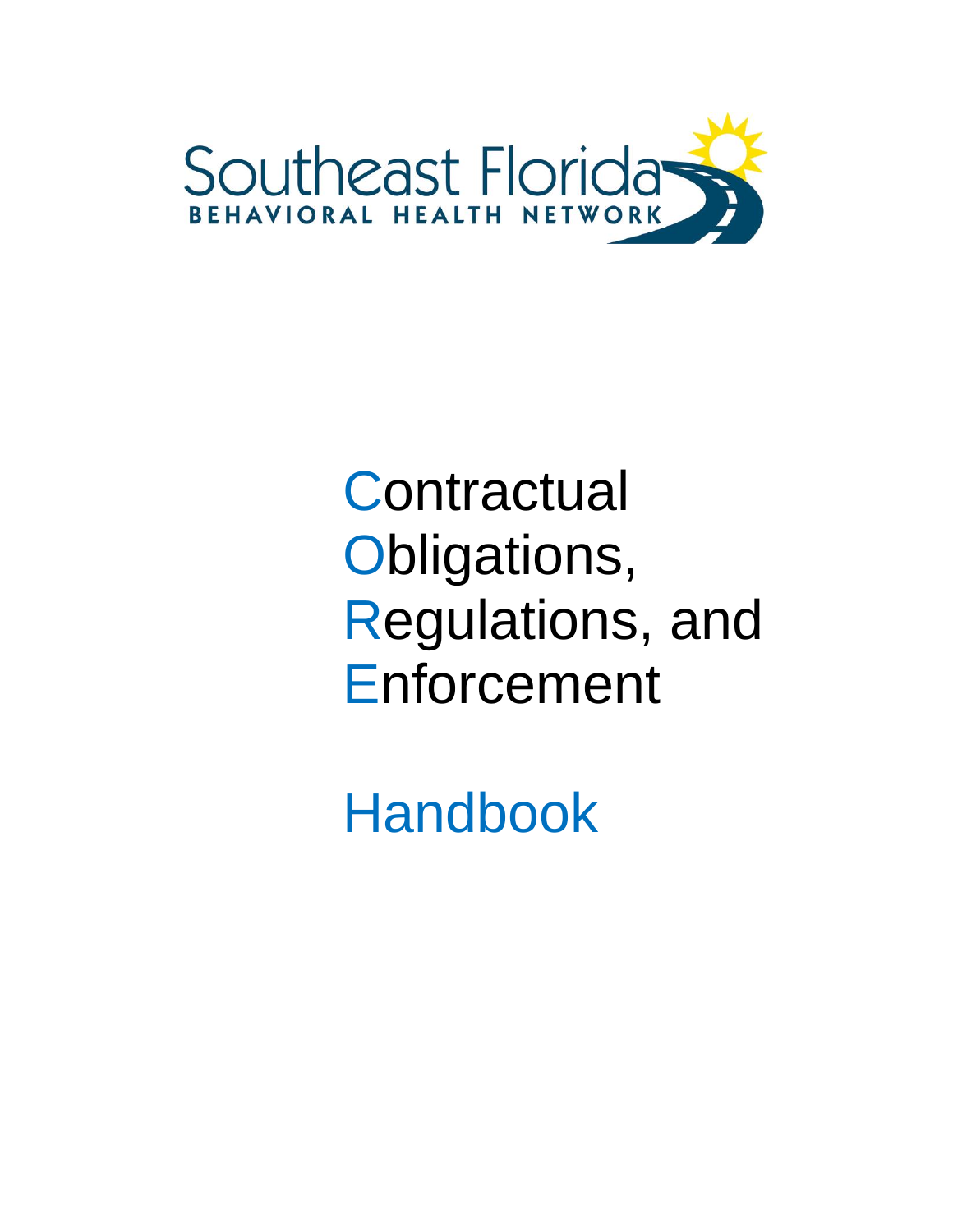# **Chapters**

• **Introduction**

#### • **Administrative**

- **-** Official Party Representatives
- **-** Insurance
- **-** Intellectual Property
- **-** Employee Gifts
- **-** Provider's Confidential and Exempt Information
- **-** No Other Terms
- **-** Survival of Terms
- **-** Severability of Terms
- **-** Modifications
- **-** Anticompetitive Agreements
- **-** Communications
- **-** Accreditation
- **-** Deliverables
- **-** Renewal Clause

#### • **Employees**

- **-** Employment Screening
- **-** Professional Qualifications
- **-** Undocumented Individuals
- **-** Civil Rights Requirements
- **-** Whistleblower's Act Requirements
- **-** Staffing Levels
- **-** Staffing Changes

## • **Independent Contractor, Subcontracting, and Assignments**

- **Tasks**
	- **-** Notice of Legal Actions
	- **-** Publicity and Sponsorship
	- **-** Service Tasks

## • **Performance Measures**

- **Funding/Invoicing**
	- **-** Prompt Payment
	- **-** Method of Payment

#### • **Penalties and Termination**

- **-** Inspections and Performance Improvement
- **-** Financial Consequences and Penalties
- **-** Termination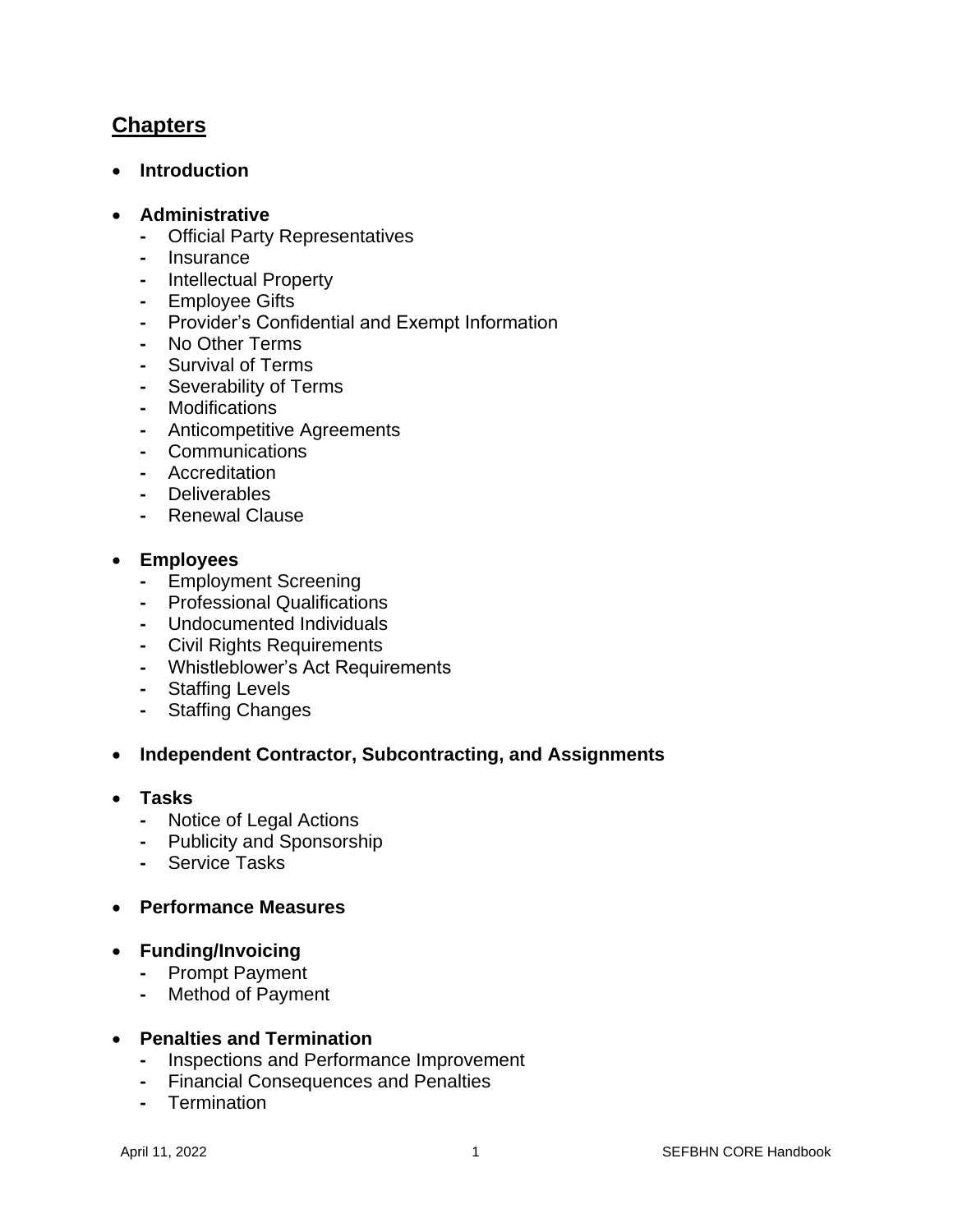- **-** Transition Activities Following Termination Decision
- **-** Dispute Resolution

## • **Rules and Regulations**

- **-** Compliance with Statutes, Rules and Regulations
- **-** State Policies
- **-** Federal Funds Applicability
- **-** Service Provision Requirements for Substance Abuse Prevention and Treatment Block Grants
- **-** Mandatory Reporting Requirements
- **-** Real Property
- **-** Governing Law and Venue
- **-** Use for Funds for Lobbying Prohibited
- **-** Provider Indemnity
- **-** Records, Audits, and Data Security

## • **Service Description and Scope**

- **-** Scope of Service
- **-** Persons to be Served
- **-** Service Location
- **-** Reports and Data Submission

## • **Special Provisions**

- **-** National Provider Identifier ("NPI")
- **-** Ethical Conduct
- **-** Person Served Grievance
- **-** Equipment and Tangible Property
- **-** Sliding Fee Scale
- **-** Transportation Disadvantaged
- **-** Medicaid Enrollment
- **-** Business Associate Agreement
- **-** Human Resources Attestations
- **-** Medication Assisted Treatment (MAT)

## • **A Recovery Oriented System of Care (ROSC)**

- **-** Guiding Principles
- **-** Recovery-Oriented Services
- **-** Implementation and Quality Improvement Strategies

## • **Financial and Compliance Audit**

- **-** Monitoring
- **-** Audits
- **-** Annual Department of Children and Families' Required Audit Schedules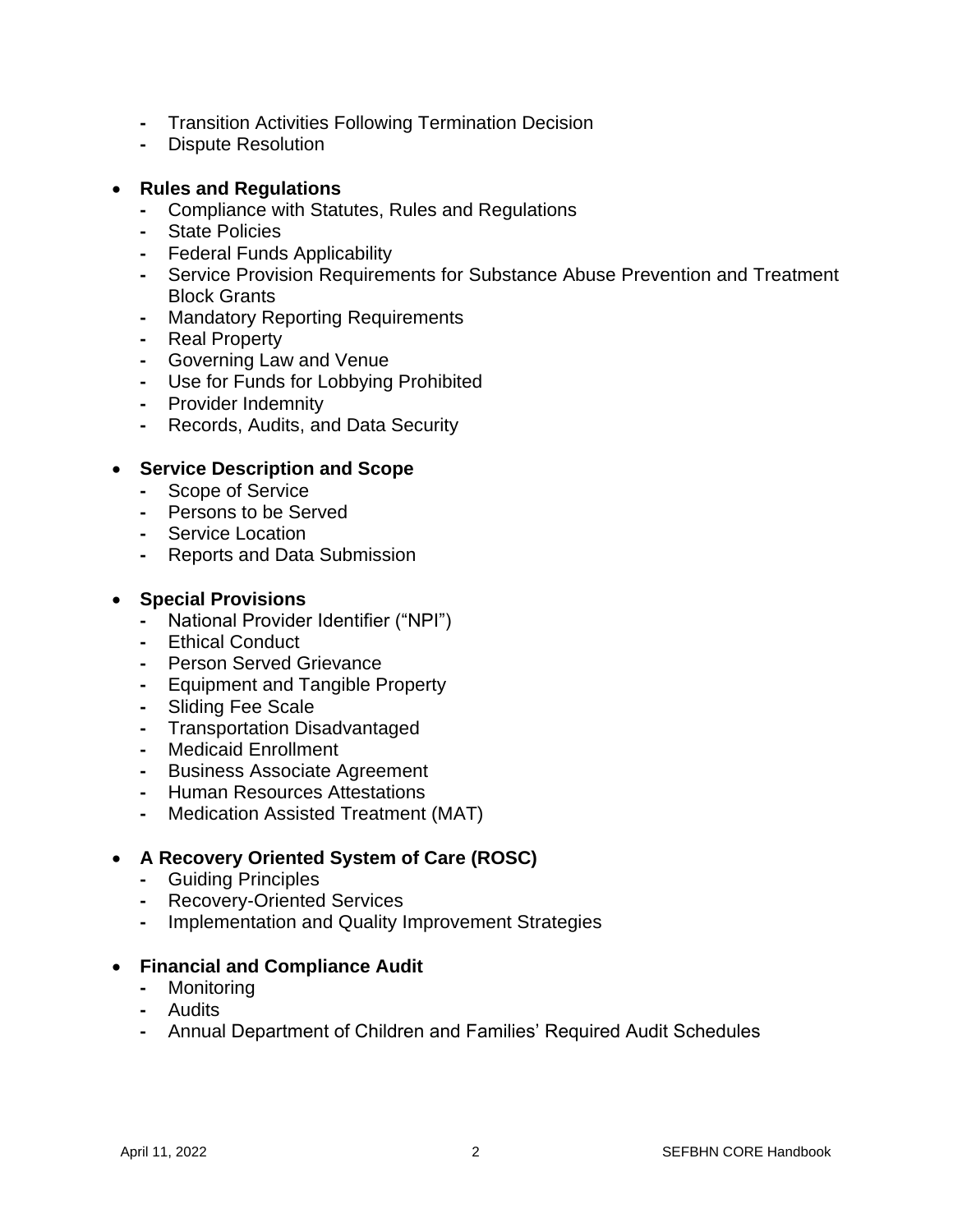- **Health Insurance Portability and Accountability Act (HIPAA) and Business Associate Agreement**
	- **-** Definitions
	- **-** Obligations and Activities of Business Associate
	- **-** Permitted Uses and Disclosures by Business Associate
	- **-** Provisions for Covered Entity to Inform Business Associate of Privacy Practices and Restrictions
	- **-** Termination
	- **-** Miscellaneous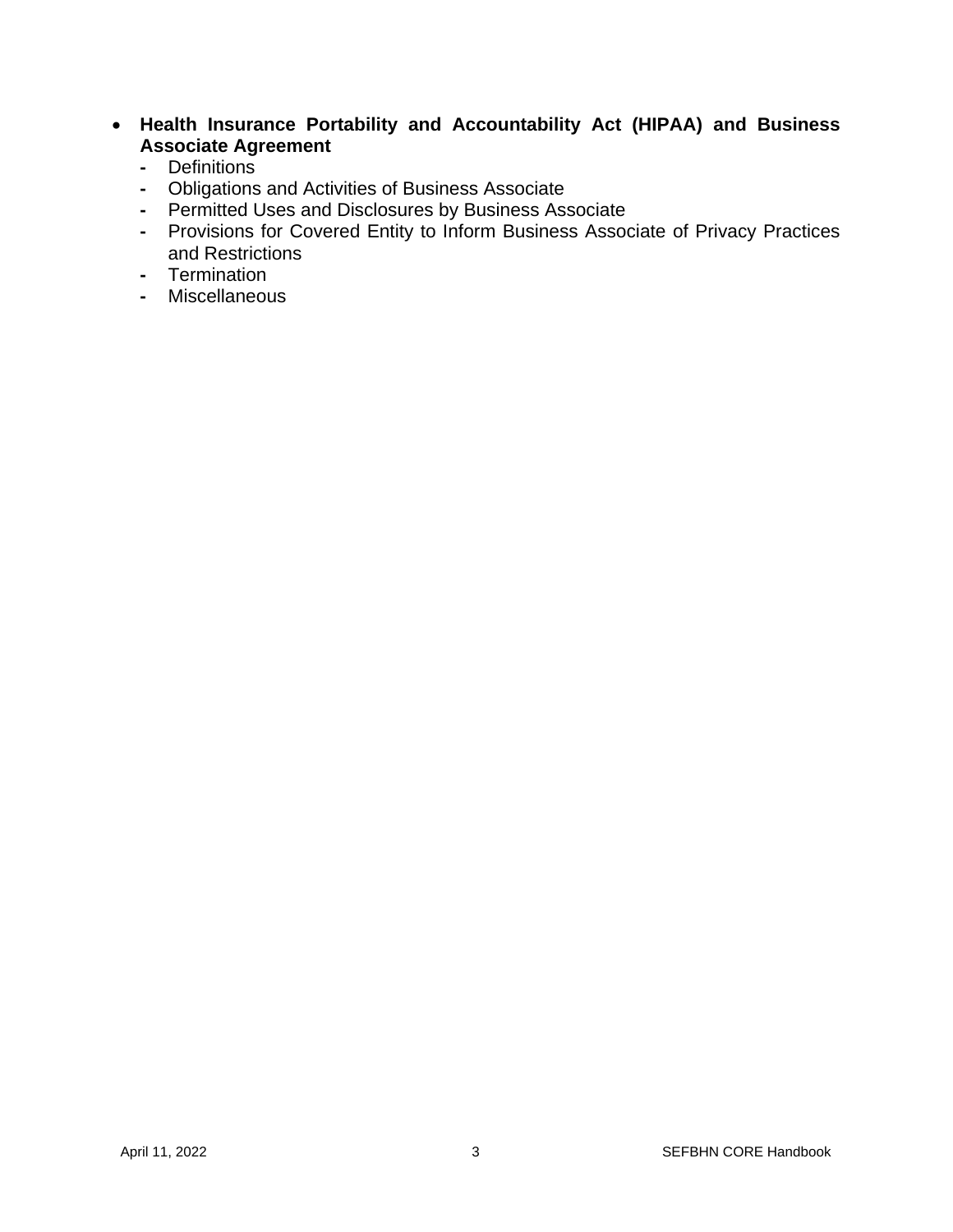## **Introduction**

The Managing Entity shall be responsible for the planning, coordination, and subcontracting of the Provider Network, as defined by s. 394.9082(2)(f), F.S., thereby providing a comprehensive array of Behavioral Health Services to individuals, including emergency, acute care, residential, outpatient, recovery support, person served support and prevention services.

**A.** The SEFBHN Contractual Obligations, Regulations, and Enforcement (CORE) Handbook reflects information integral to your agency's ability to contract with SEFBHN. Information contained in the CORE Handbook is not negotiable and all Chapters and noted Incorporated Documents contained herein are applicable to your contract and agency.

The ME may waive minor irregularities that may be contained within the contract documents when it is in the ME's or the public's best interest to do so.

- **B.** A copy of the "Master Contract" between the Managing Entity and the Department of Children and Families is located here: [https://facts.fldfs.com/Search/ContractDetail.aspx?AgencyId=600000&ContractId=IH](https://facts.fldfs.com/Search/ContractDetail.aspx?AgencyId=600000&ContractId=IH611) [611](https://facts.fldfs.com/Search/ContractDetail.aspx?AgencyId=600000&ContractId=IH611)
- **C.** Contract definitions set by the Department of Children and Families (also referred to as 'DCF' and 'the Department') are herein incorporated by reference and are on DCF's website, located here: [http://www.dcf.state.fl.us/admin/contracts/docs/GlossaryofContractTerms.pdf.](http://www.dcf.state.fl.us/admin/contracts/docs/GlossaryofContractTerms.pdf)
- 
- **D.** The Southeast Florida Behavioral Health Network ("ME") Glossary of Contract Terms, which is incorporated herein by reference is available on the ME website, located at [www.sefbhn.org.](http://www.sefbhn.org/) Additional definitions may be set forth in the **BASE Handbook**.

## **E. Major Program Goals**

- **1.** The goal of the ME is to provide and enhance a seamless, accessible, recoveryoriented system of behavioral health care that is driven by persons served, Providers, and other stakeholders. Additionally, the goal is to improve access to care and promote service continuity; and, the support efficient and effective delivery of service. Innovation and collaboration are the norm and diversified financial resources comfortably support an array of prevention and treatment practices leading to excellent outcomes for individuals served, Providers, and the community.
- **2.** Provider service delivery is to be both trauma informed and co-occurring capable across the array of adult and children's systems of care.
- **3.** Recovery is to be the expectation, rather than the exception.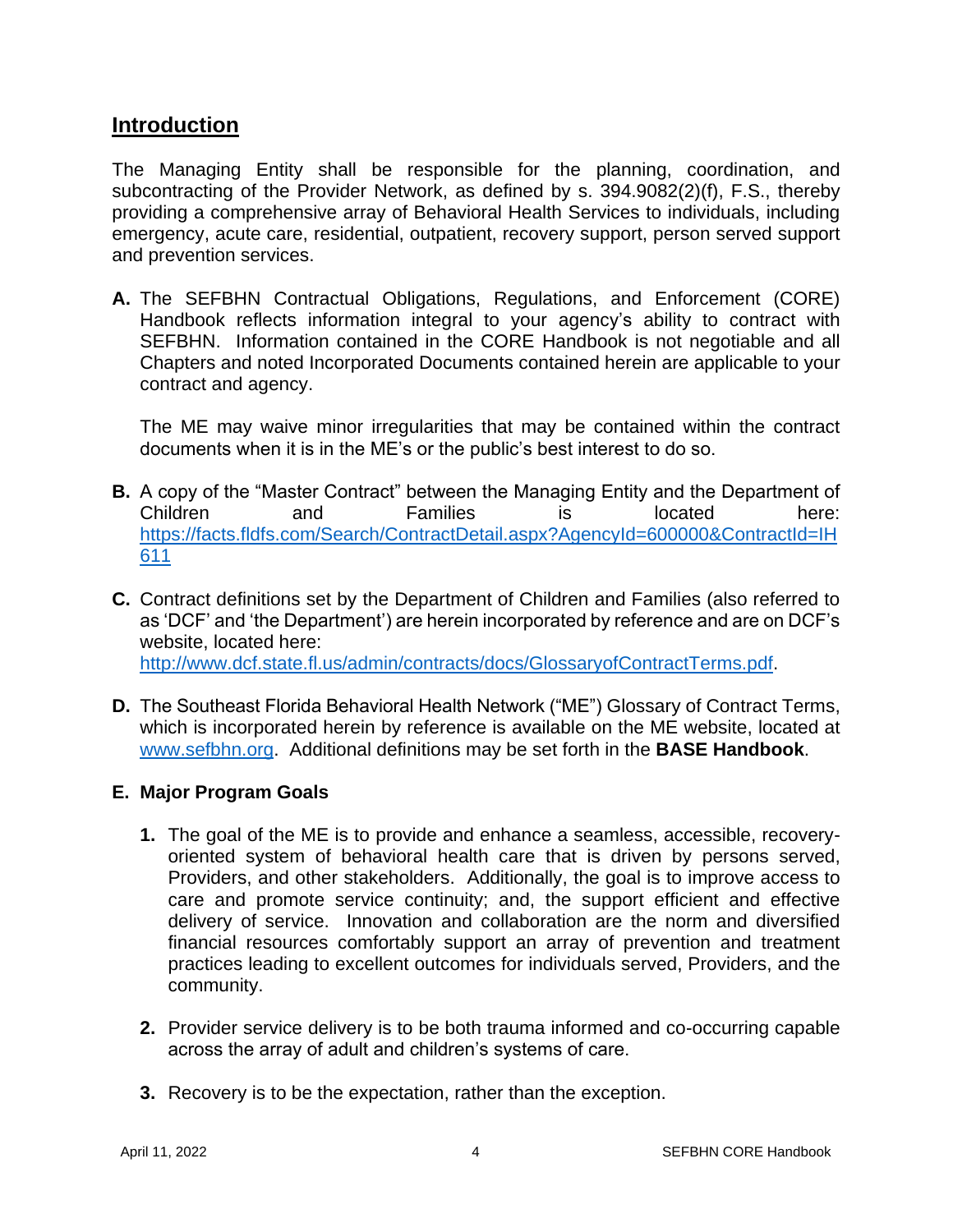# **Administrative**

## **A. Official Party Representatives**

Each provider must identify specific staff contacts for the following areas that can be contacted: contractual/administrative, clinical compliance, financial questions, and data submission. This contact list will be maintained in the contract file via the **SEFBHN BASE Handbook**. Only an authorized staff member, named for this purpose in the **BASE Handbook**, will be allowed to update this list when staff changes are made.

#### **B. Insurance**

- **1.** The Provider shall maintain continuous adequate liability insurance coverage during the existence of this Contract and any renewal(s) and extension(s) thereof. With the exception of a State agency or subdivision as defined by subsection 768.28(2), F.S., by execution of this Contract, the Provider accepts full responsibility for identifying and determining the type(s) and extent of liability insurance necessary to provide reasonable financial protections for the Provider and the persons served to be served under this Contract. The Managing Entity and its Network Service Providers at all tiers are not covered by the State of Florida Risk Management Trust Fund for liability created by s. 284.30, F.S
- **2.** Upon the execution of this Contract, the Provider shall furnish the Managing Entity written verification supporting both the determination and existence of such insurance coverage and shall furnish verification of renewal or replacement thereof prior to the expiration or cancellation. The Managing Entity reserves the right to require additional insurance as specified in this Contract.
- **3.** The Provider shall notify the Managing Entity within 30 calendar days if there is a modification to the terms of insurance including but not limited to, cancellation or modification to policy limits.
- **4.** The Provider shall obtain and provide proof to the Managing Entity and the Department of Comprehensive General Liability Insurance (broad form coverage), specifically including premises, fire and legal liability to cover the Provider and all its employees. The limits of the Provider's coverage shall be no less than \$300,000 per occurrence with a minimal annual aggregate of no less than \$1,000,000.
- **5.** If in the course of the performance of its duties under this Contract any officer, employee, or agent of the Provider operates a motor vehicle, the Managing Entity shall cause the Provider, at all tiers, to obtain and provide proof to the ME and the Department of comprehensive automobile liability insurance coverage with limits no less than \$300,000 per occurrence with a minimal annual aggregate of no less than \$1,000,000.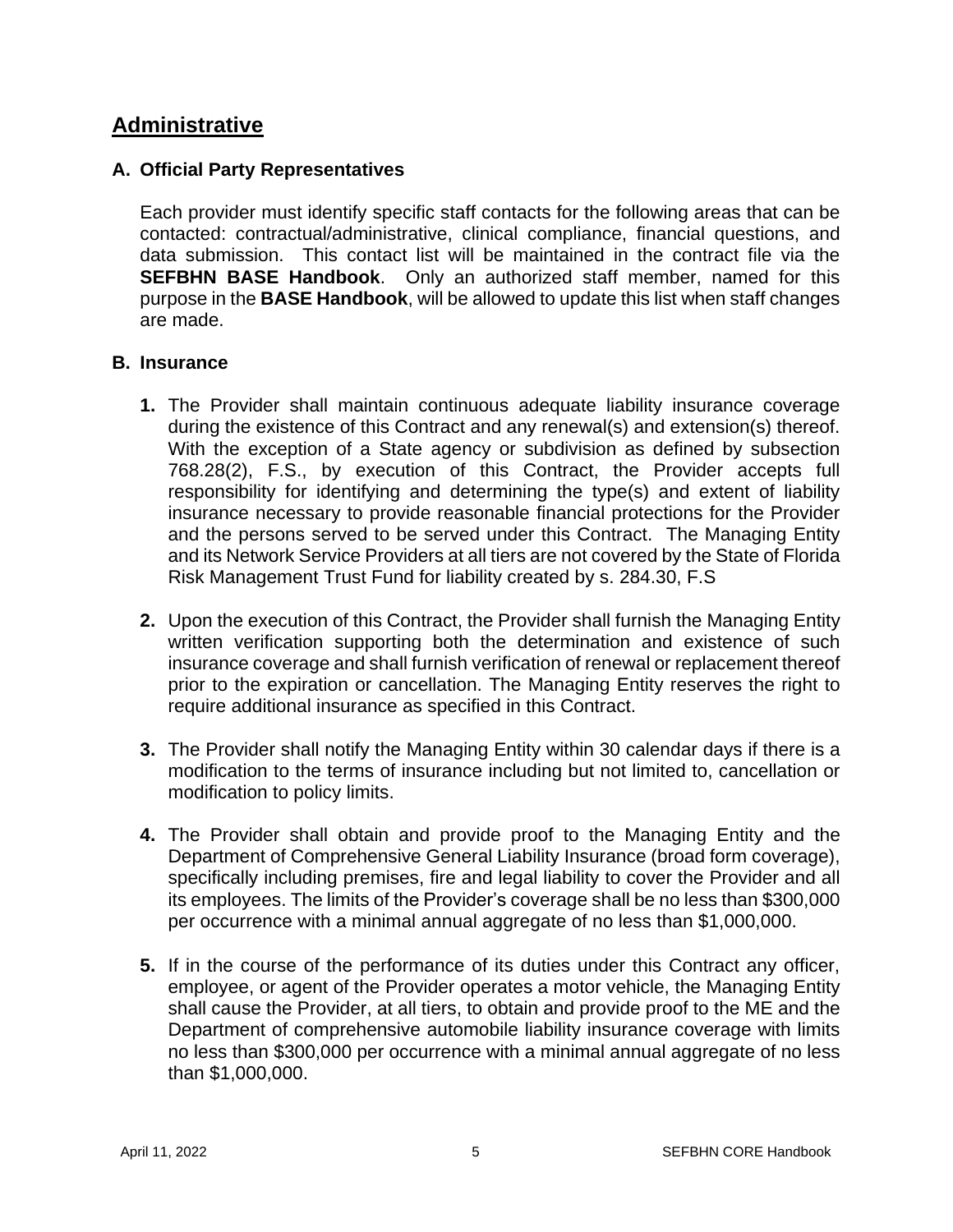- **6.** If in the course of the performance of the duties of any Provider, at all tiers, any officer, employee, or agent of the Provider, provides any professional services or provides or administers any prescription drug or medication or controlled substance, the ME shall cause the Provider, at all tiers, to obtain and provide proof to the ME and the Department of professional liability insurance coverage, including medical malpractice liability and errors and omissions coverage, to cover all employees and shall not exclude claims resulting from physical and sexual abuse. The limits of the coverage shall be no less than \$300,000 per occurrence with a minimal annual aggregate of no less than \$1,000,000.
- **7.** The Managing Entity and the Department of Children and Families shall be exempt from, and in no way liable for, any sums of money that may represent a deductible or self-insured retention under any such insurance. The payment of any deductible on any policy shall be the sole responsibility of the Provider purchasing the insurance.
- **8.** All insurance policies, at all tiers, shall be provided by insurers licensed or eligible to do and that are doing business in the State of Florida. Each insurer must have a minimum rating of "A" by A. M. Best or an equivalent rating by a similar insurance rating firm, and shall name the Managing Entity and the Department as an additional insured under the policy or policies. The Provider shall use its best good faith efforts to cause the insurers issuing all such general, automobile, and professional liability insurance to use a policy form with additional insured provisions naming both DCF and the ME as additional insured or a form of additional insured endorsement acceptable to ME in the reasonable exercise of its judgment. The ME reserves the right to require additional insurance. The limits of coverage under each policy maintained by the Provider do not limit the Provider's liability and obligations under this contract. Upon the ME's request, the Provider shall furnish the ME with written verification supporting the existence of such insurance coverage.
- **9.** All such insurance proposed by the Provider shall be submitted to and confirmed by the assigned Primary Point of Contact no later than execution initially and thereafter, updates shall be provided annually which reflect no lapse in insurance coverage.

## **C. Intellectual Property**

**1.** It is agreed that all intellectual property, inventions, written or electronically created materials, including manuals, presentations, films, or other copyrightable materials, arising in relation to Provider's performance under this Contract, and the performance of all of its officers, agents and subcontractors in relation to this Contract, are works for hire for the benefit of the Managing Entity, fully compensated for by the contract amount, and that neither the Provider nor any of its officers, agents nor subcontractors may claim any interest in any intellectual property rights accruing under or in connection with the performance of this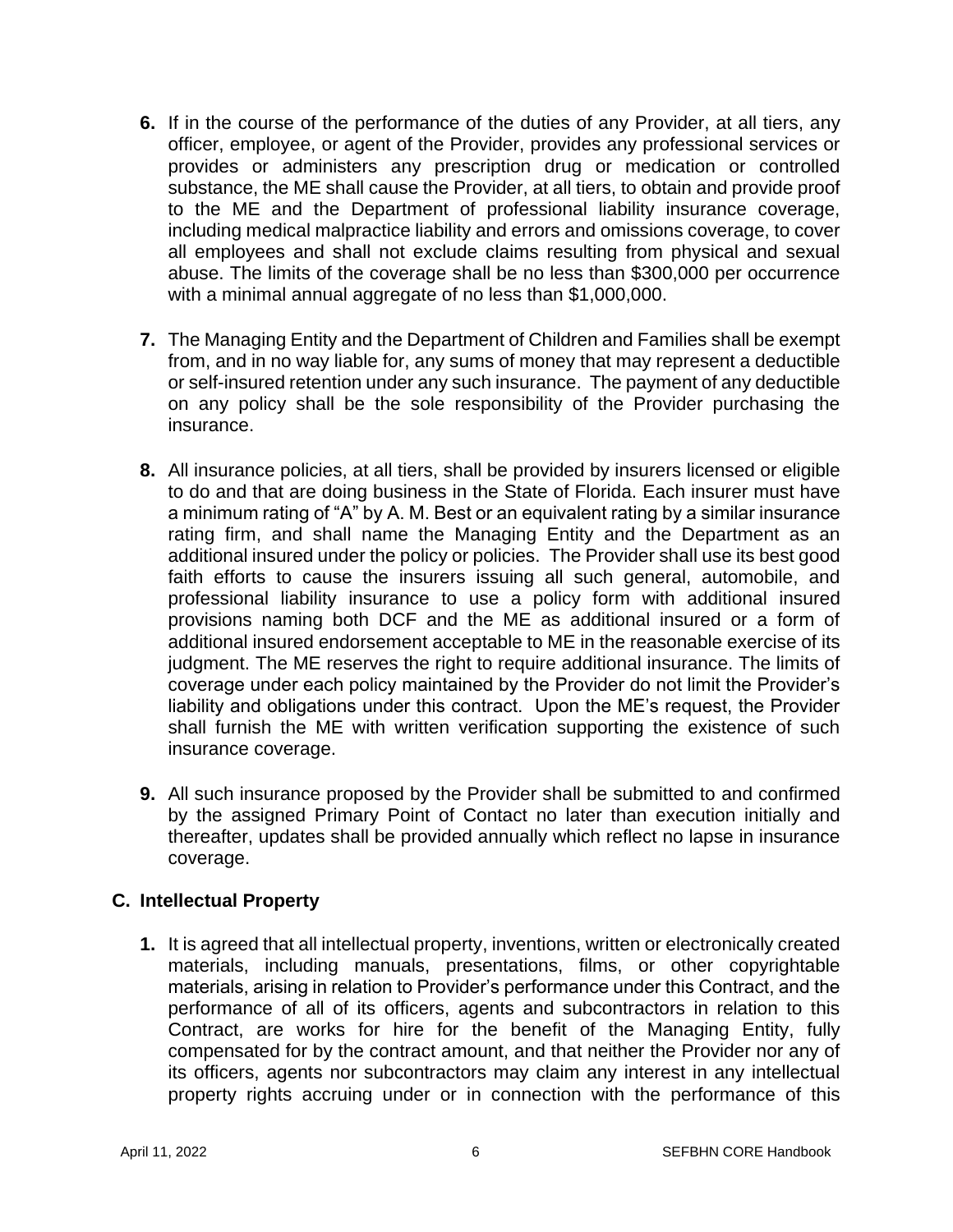Contract. It is specifically agreed that the Managing Entity shall have exclusive rights to all data processing software falling within the terms of section 119.084, F.S., which arises or is developed in the course of or as a result of work or services performed under this Contract, or in any way connected herewith. Notwithstanding the foregoing provision, if the Provider is a university and a member of the State University System of Florida, then section 1004.23, F.S., shall apply.

- **2.** If the Provider uses or delivers to the Managing Entity for its use or the use of its employees, agents or contractors, any design, device, or materials covered by letters, patent, or copyright, it is mutually agreed and understood that, except as to those items specifically listed in the **CORE and BASE Handbooks** as having specific limitations, the compensation paid pursuant to this Contract includes all royalties or costs arising from the use of such design, device, or materials in any way involved in the work contemplated by this Contract. For purposes of this provision, the term "use" shall include use by the Provider during the term of this Contract and use by the Managing Entity its employees, agents or contractors during the term of this Contract and perpetually thereafter.
- **3.** All applicable subcontracts shall include a provision that the Federal awarding agency reserves all patent rights with respect to any discovery or invention that arises or is developed in the course of or under the subcontract. Notwithstanding the foregoing provision, if the Provider or one of its subcontractors is a university and a member of the State University System of Florida, then section 1004.23, F.S., shall apply, but the Managing Entity shall retain a perpetual, fully-paid, nonexclusive license for its use and the use of its contractors of any resulting patented, copyrighted or trademarked work products.

## **D. Employee Gifts**

The Provider agrees that it will not offer to give or give any gift to any Managing Entity employee during the service performance period of this Contract and for a period of two years thereafter. In addition to any other remedies available to the Managing Entity, any violation of this provision will result in referral of the Provider's name and description of the violation of this term to the Department of Management Services for the potential inclusion of the Provider's name on the suspended vendors list for an appropriate period. The Provider will ensure that its subcontractors, if any, comply with these provisions.

## **E. Provider's Confidential and Exempt Information**

**1.** By executing this Contract, the Provider acknowledges that, having been provided an opportunity to review all provisions hereof, all provisions of this Contract not specifically identified in writing by the Provider prior to execution hereof as "confidential" or "exempt" will be posted by the Department on the public website maintained by the Department of Financial Services pursuant to section 215.985, F.S. The Provider agrees that, upon written request of the Managing Entity or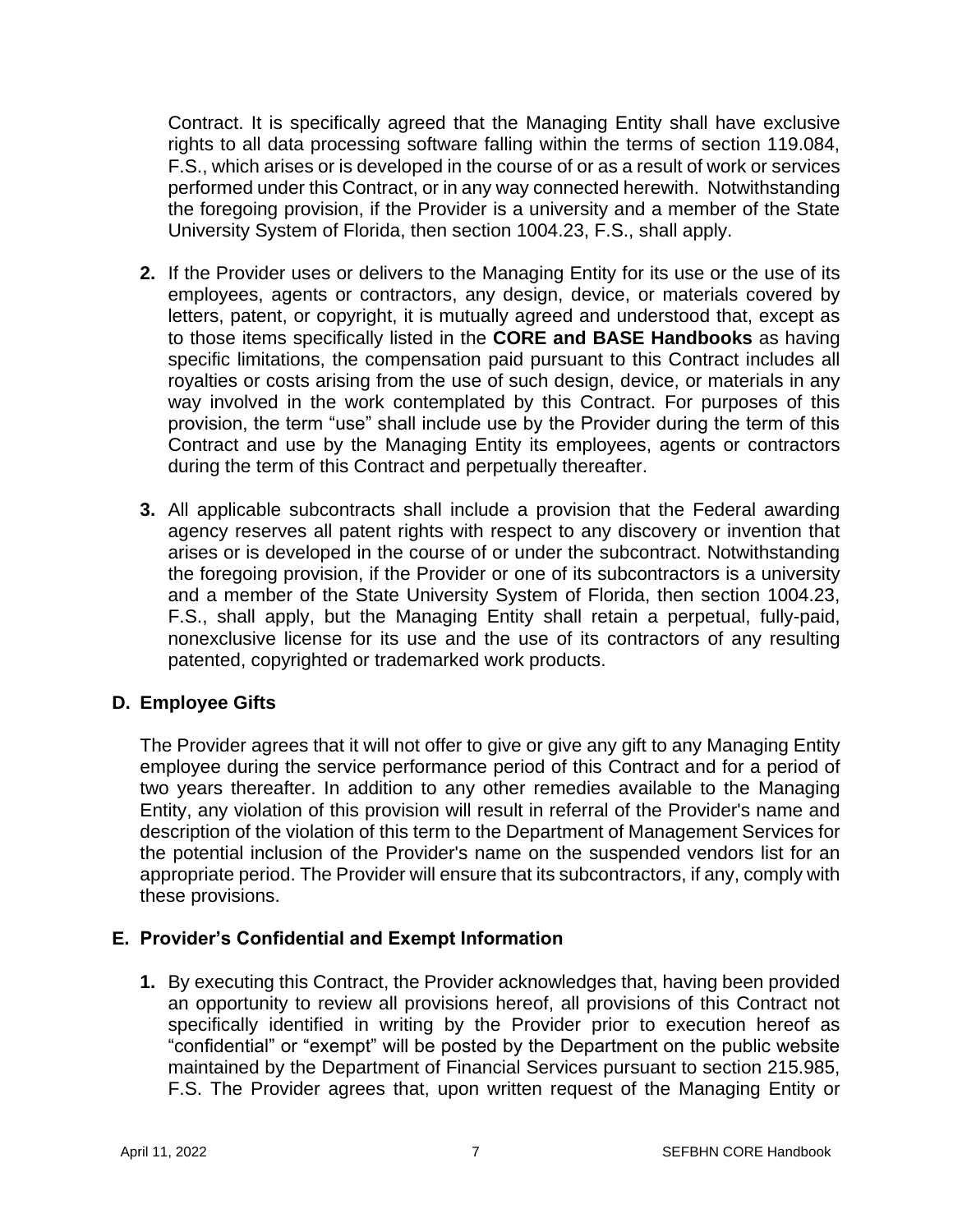Department, it shall promptly provide to the Managing Entity a written statement of the basis for the exemption applicable to each provision identified by the Provider as "confidential" or "exempt", including the statutory citation to an exemption created or afforded by statute, and state with particularity the reasons for the conclusion that the provision is exempt or confidential.

- **2.** Any claim by Provider of trade secret (proprietary) confidentiality for any information contained in Provider's documents (reports, deliverables or workpapers, etc., in paper or electronic form) submitted to the Managing Entity in connection with this Contract will be waived, unless the claimed confidential information is submitted in accordance with the following standards:
	- **a.** The Provider must clearly label any portion of the documents, data, or records submitted that it considers exempt from public inspection or disclosure pursuant to Florida's Public Records Law as trade secret. The labeling will include a justification citing specific statutes and facts that authorize exemption of the information from public disclosure. If different exemptions are claimed to be applicable to different portions of the protected information, the Provider shall include information correlating the nature of the claims to the particular protected information.
	- **b.** The Managing Entity, when required to comply with a public records request including documents submitted by the Provider, may require the Provider to expeditiously submit redacted copies of documents marked as trade secret in accordance with Section C.3 of the **Penalties and Termination Chapter** within this **CORE Handbook**. Accompanying the submission shall be an updated version of the justification under Section C.3 of the **Penalties and Termination Chapter** within this **CORE Handbook**, correlated specifically to redacted information, either confirming that the statutory and factual basis originally asserted remain unchanged or indicating any changes affecting the basis for the asserted exemption from public inspection or disclosure. The redacted copy must exclude or obliterate only those exact portions that are claimed to be trade secret. If the Provider fails to promptly submit a redacted copy, the Managing Entity is authorized to produce the records sought without any redaction of proprietary or trade secret information.

The Provider shall be responsible for defending its claim that each and every portion of the redactions of trade secret information are exempt from inspection and copying under Florida's Public Records Law.

## **F. No Other Terms**

There are no provisions, terms, conditions, or obligations other than those contained herein, and this Contract shall supersede all previous communications, representations, or agreements, either verbal or written between the parties. As stated in the Contract, incorporated documents may be revised at SEFBHN's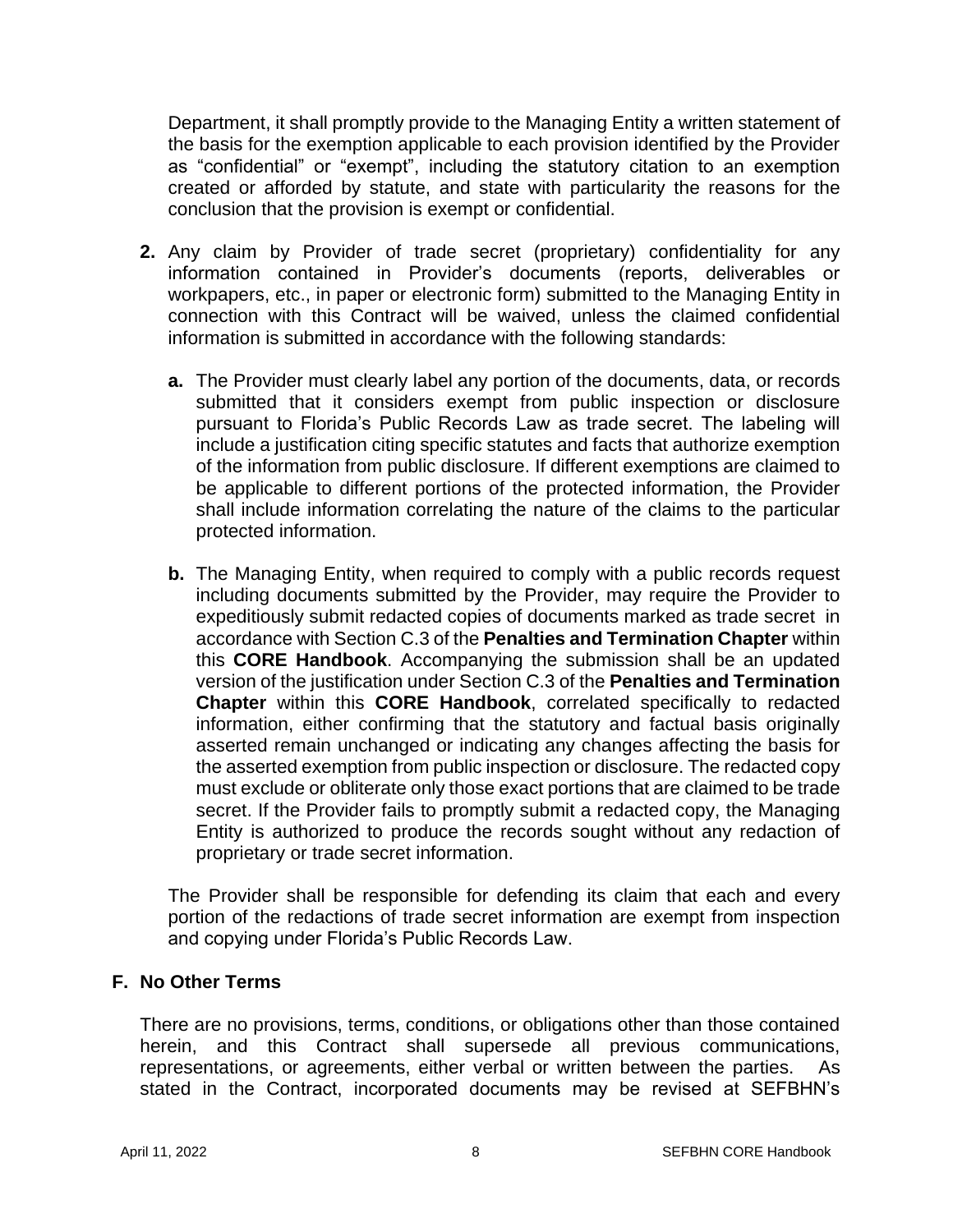discretion and the provider shall be notified in writing (electronic communication is an acceptable means of notification).

## **G. Survival of Terms**

The parties agree that, unless a provision of this Contract, its attachments or incorporated documents expressly states otherwise as to itself or a named provision, all provisions of this Contract concerning obligations of the Provider and remedies available to the Department are intended to survive the ending date or an earlier termination of this Contract. The Provider's performance pursuant to such surviving provisions shall be without further payment, as the contract payments received during the term of this Contract are consideration for such performance.

## **H. Severability of Terms**

If any term or provision of this Contract is legally determined unlawful or unenforceable, the remainder of the Contract shall remain in full force and effect and such term or provision shall be stricken.

## **I. Modifications**

Modifications of provisions of the Signed Contract shall be valid only when they have been reduced to writing and duly signed by both parties however, incorporated documents can be updated and notifications shared with Providers. The rate of payment and the total dollar amount may be adjusted retroactively to reflect price level increases and changes in the rate of payment when these have been established through the appropriations process and subsequently identified in the Managing Entity's operating budget.

## **J. Anticompetitive Agreements**

The Provider will not offer, enter into nor enforce any formal or informal agreement with any person, firm or entity under which the parties agree to refrain from competing for any future service contract or limit in any manner the ability of either party to obtain employment by or provide services to the Managing Entity or a provider of services to the Managing Entity.

## **K. Communications**

Except where otherwise provided in this Contract, communications between the parties regarding this Contract may be by any commercially reasonable means. Where this Contract calls for communication in writing, such communication includes email, and attachments thereto are deemed received when the email is delivered.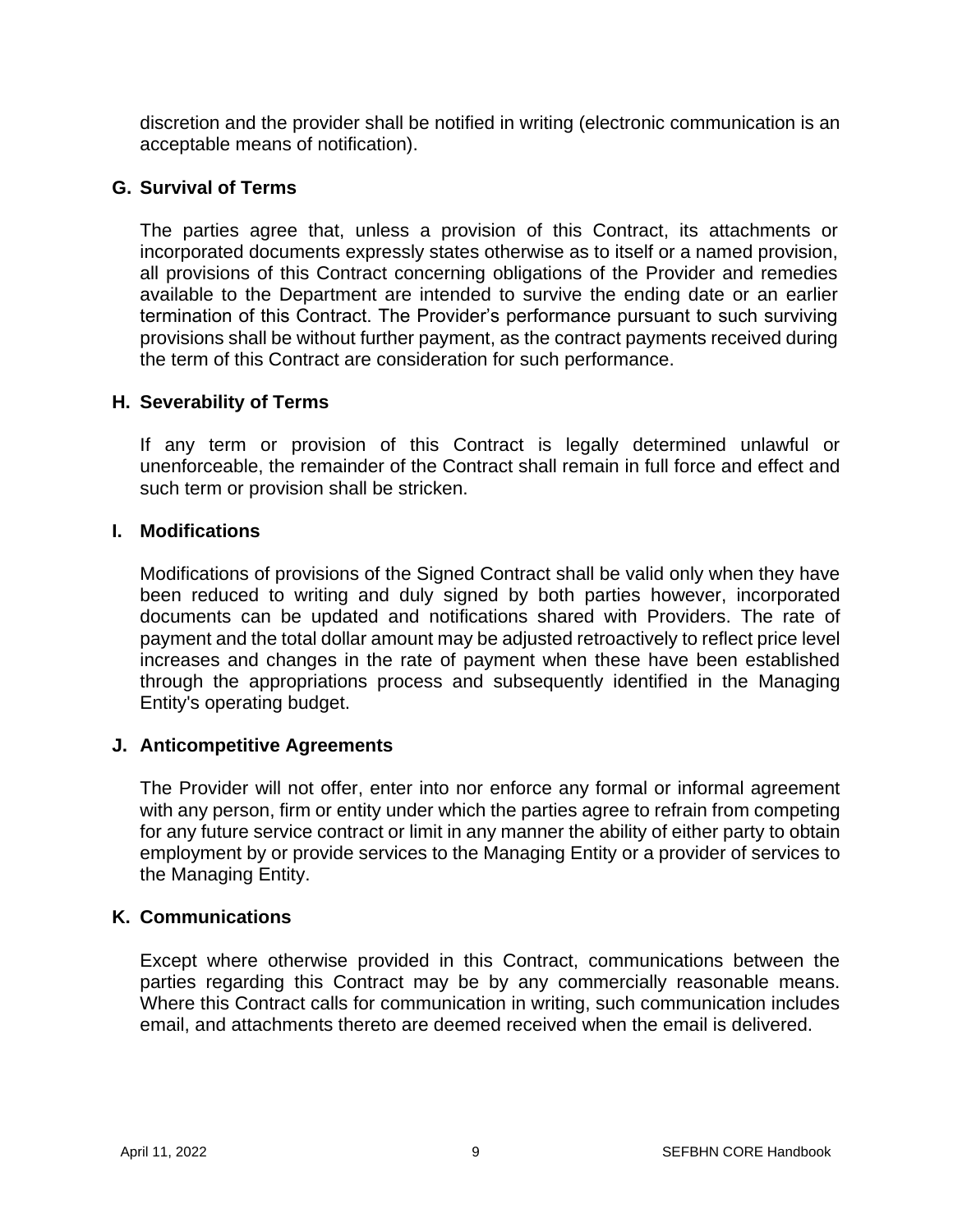## **L. Accreditation**

The Managing Entity is committed to ensuring provision of the highest quality services to the persons we serve. Accordingly, the Managing Entity has expectations that where accreditation is generally accepted nationwide as a clear indicator of quality service, the majority of the Managing Entity's providers will either be accredited, have a plan to meet national accreditation standards, or will initiate a plan within a reasonable period of time.

## **M. Deliverables**

- **1.** Where this Contract requires the delivery of reports to the ME, receipt by the ME shall not be construed to mean or imply acceptance of those reports. The ME reserves the right to reject reports as incomplete, inadequate, or unacceptable according to the Contract.
- **2.** The Provider shall provide performance information or reports other than those required by this Contract at the request of the ME.

## **N. Renewal Clause**

This contract may be renewed in writing for a period not to exceed three years and there is no limit to the number of renewals a contract may receive. Each renewal under this contract shall be contingent upon satisfactory performance or the discretion of Southeast Florida Behavioral Health Network, Inc., subject to the availability of funds.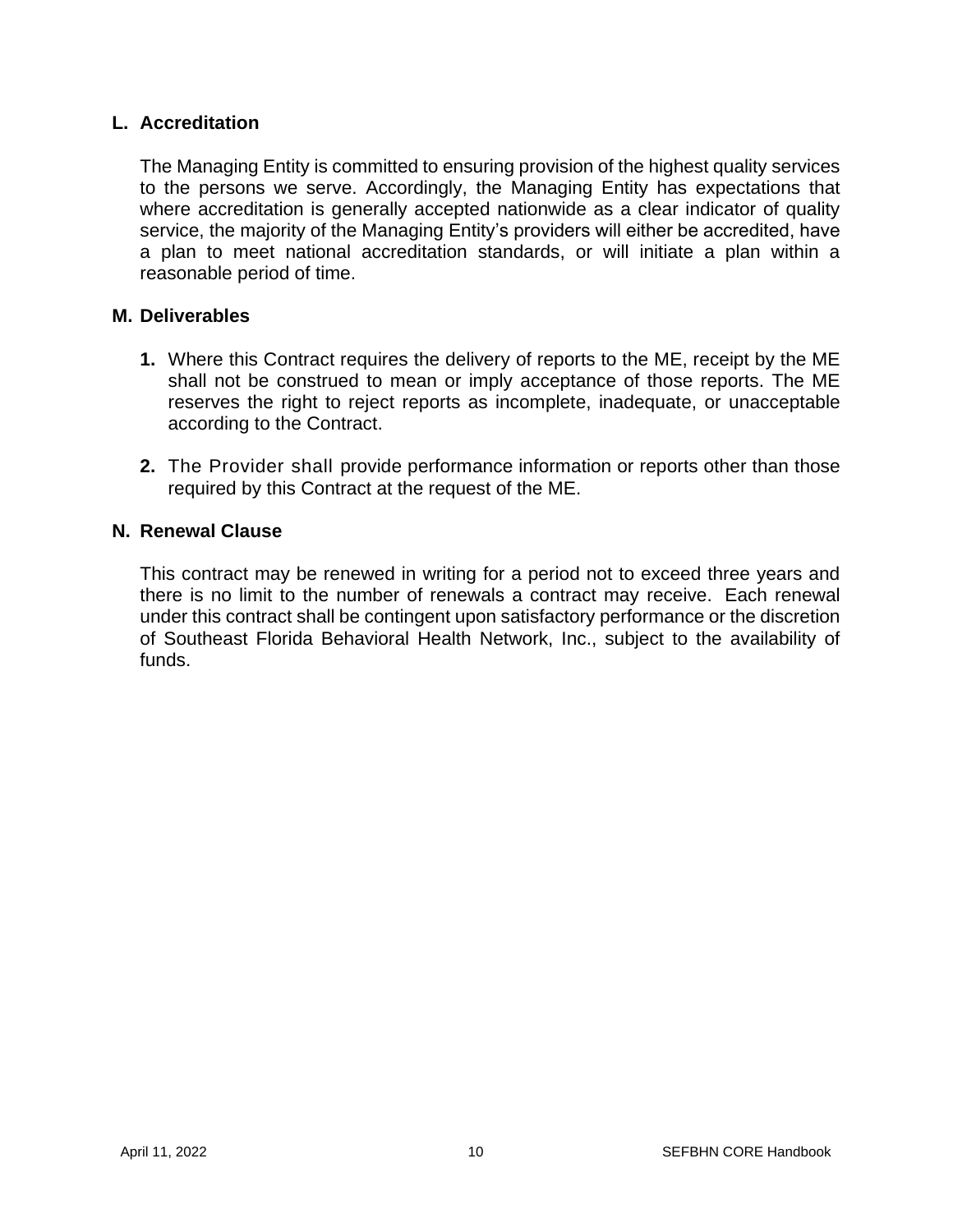# **Employees**

## **A. Employment Screening**

The following is applicable to **all staff** utilized by the Provider and its subcontractors. This is **in addition to** meeting the screening requirements of Florida law stating specific individuals are to be screened in accordance with chapter 435, F.S., are of good moral character and meet the Level 2 Employment Screening standards specified by sections 435.04, 110.1127, and subsection 39.001(2), F.S.

As a condition of initial and continued employment **of all agency staff** screening shall include but not be limited to:

- **1.** Use the E-verify system established by the U.S. Department of Homeland Security to verify the employment eligibility of its employees and its subcontractors' employees performing under this Contract (one time – prior to hiring);
- **2.** Employment history checks (one time prior to hiring);
- **3.** Fingerprinting for all criminal record checks (once prior to hiring and subsequently every five years);
- **4.** Statewide criminal and juvenile delinquency records checks through the Florida Department of Law Enforcement (FDLE) (once prior to hiring and subsequently every five years);
- **5.** Federal criminal records checks from the Federal Bureau of Investigation via the Florida Department of Law Enforcement (once prior to hiring and subsequently every five years); and
- **6.** Security background investigation, which may include local criminal record checks through local law enforcement agencies (once prior to hiring and subsequently every five years).
- **7.** Attestation by each employee, subject to penalty of perjury, to meeting the requirements for qualifying for employment pursuant to chapter 435 and agreeing to inform the employer immediately if arrested for any of the disqualifying offenses while employed by the employer. This should be accomplished using an Affidavit of Good Moral Character, completed once prior to hiring and subsequently every five years.
- **B.** The Provider shall sign an affidavit each State fiscal year for the term of the contract stating that all required staff have been screened or the Provider is awaiting the results of screening.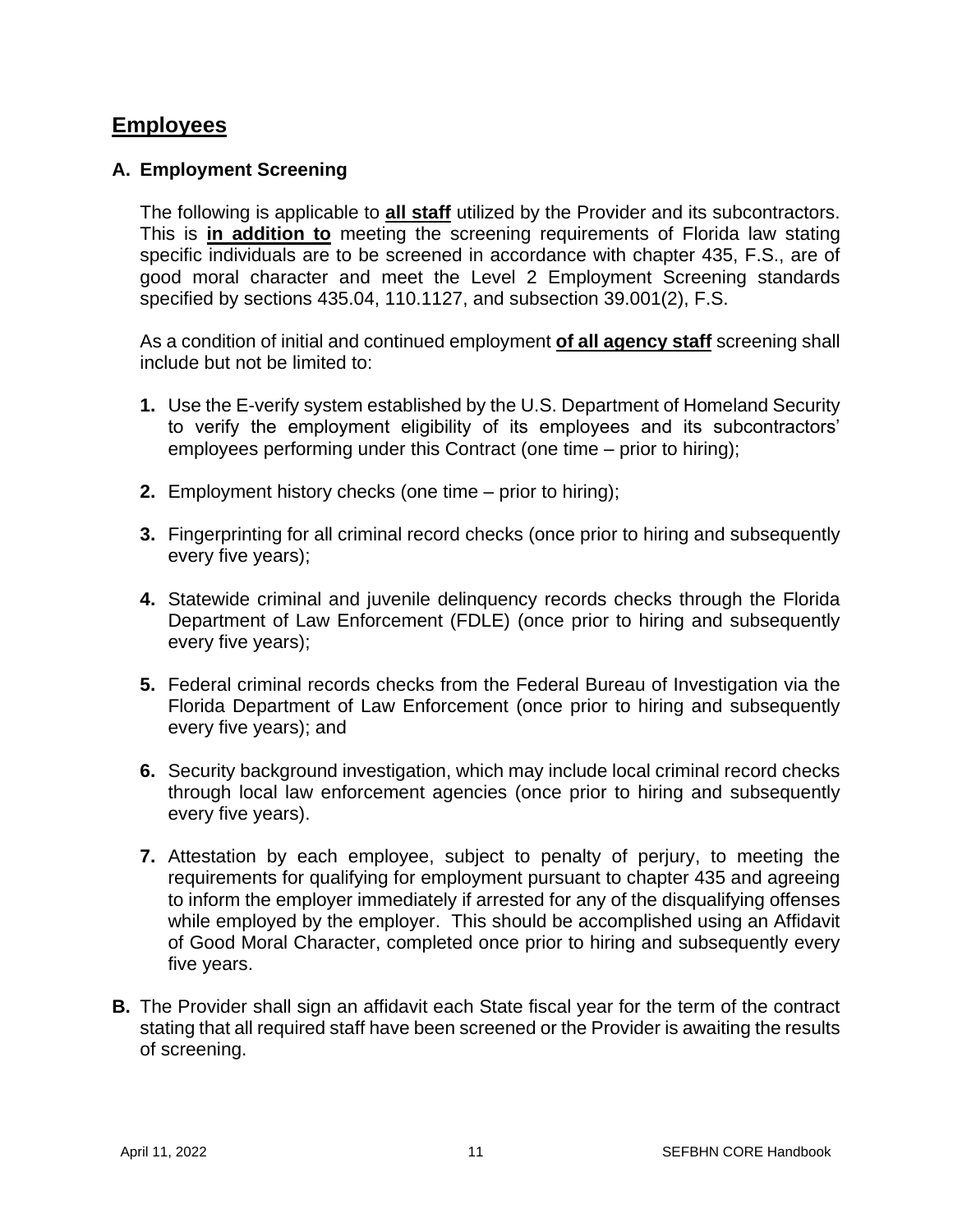**C.** The Department requires, as applicable, the use of the Office of Inspector General's Request for Reference Check form (CF 774), which states: "As part of the screening of an applicant being considered for appointment to a career service, selected exempt service, senior management, or OPS position with the Department of Children and Families or a Contract Provider Agency, a check with the Office of Inspector General (IG) is required to determine if the individual or has been a subject of an investigation with the IG's Office. The request will only be made on the individual that is being recommended to be hired for the position if that individual has previously worked for the Department or a Contract Provider, or in that individual is being promoted, transferred or demoted within the Department or Agency."

## **D. Professional Qualifications**

The Provider shall ensure its staff successfully completes screening for all mental health personnel, substance abuse personnel, chief executive officers, owners, directors, and chief financial officers according to the standards for Level II screening set forth in Chapter 435, and s. 408.809 F.S., except as otherwise specified in s. 394.4572(1)(b)-(c), F.S. For the purposes of this Contract, "mental health personnel" includes all program directors, professional clinicians, staff members, and volunteers working in public or private mental health programs and facilities that have direct contact with individuals held for examination or admitted for mental health treatment. Screening for substance abuse personnel shall be conducted in accordance with the standards set forth in Chapter 397, F.S. This requirement shall include all personnel who have direct contact with children receiving services or with adults who are developmentally disabled receiving services.

## **E. Undocumented Individuals**

Undocumented individuals shall not be employed. Employment of undocumented individuals shall be cause for unilateral cancellation of this Contract by the Managing Entity for violation of section 274A(e) of the Immigration and Nationality Act (8 U.S.C. § 1324 a) and section 101 of the Immigration Reform and Control Act of 1986. The Provider and its subcontractors will enroll in and use the E-verify system established by the U.S. Department of Homeland Security to verify the employment eligibility of its employees and its subcontractors' employees performing under this Contract. Employee assigned to the contract means all persons employed or assigned (including subcontractors) by the Provider or a subcontractor during the contract term to perform work pursuant to this contract within the United States and its territories.

## **F. Civil Rights Requirements**

**1.** In accordance with Title VII of the Civil Rights Act of 1964, the Americans with Disabilities Act of 1990, or the Florida Civil Rights Act of 1992, as applicable the Provider shall not discriminate against any employee (or applicant for employment) in the performance of this Contract because of race, color, religion, sex, national origin, disability, age, or marital status. Further, the Provider agrees not to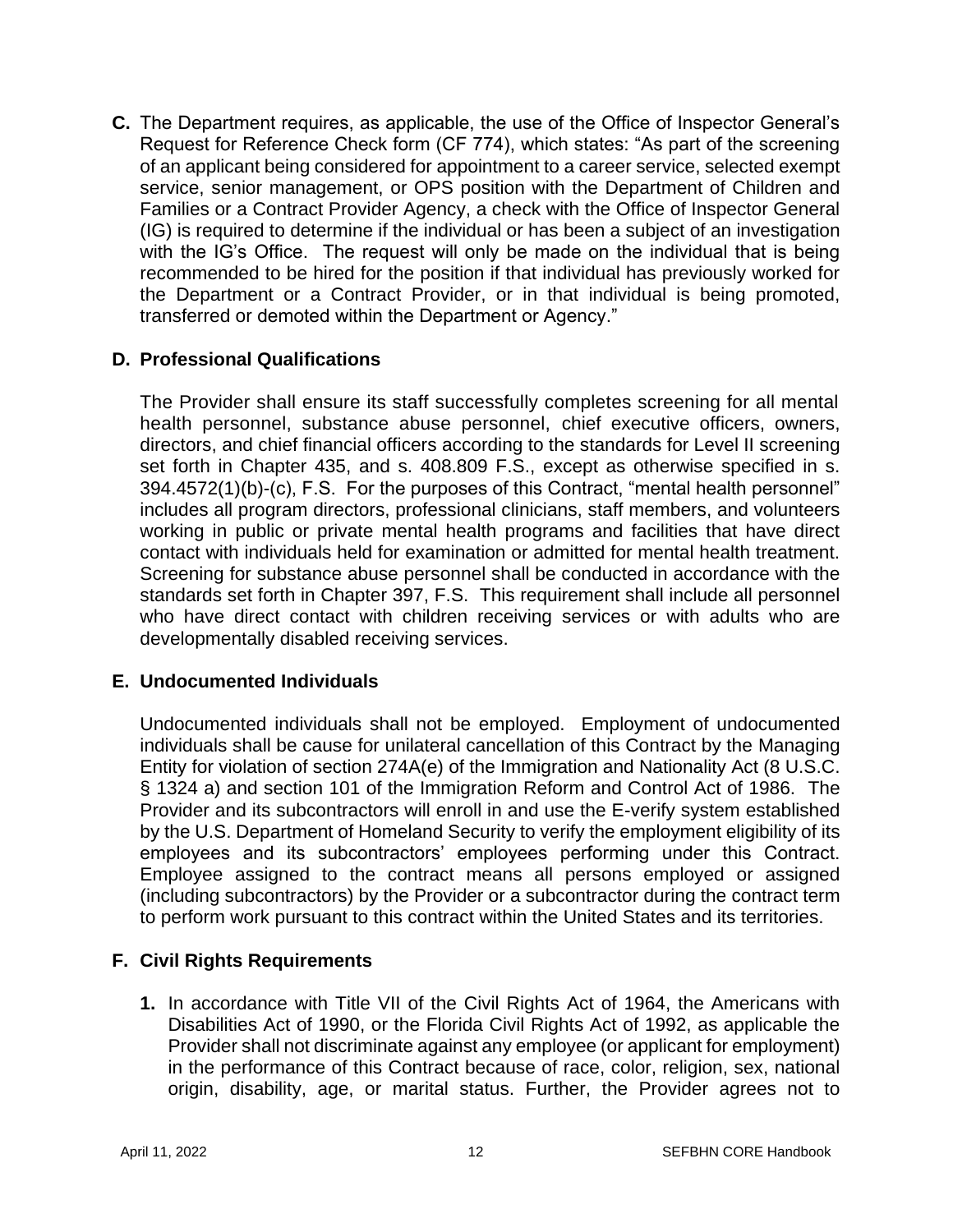discriminate against any applicant, person served, or employee in service delivery or benefits in connection with any of its programs and activities in accordance with 45 CFR, Parts 80, 83, 84, 90, and 91, Title VI of the Civil Rights Act of 1964, or the Florida Civil Rights Act of 1992, as applicable and CFOP 60-16. These requirements shall apply to all contractors, subcontractors, subgrantees or others with whom it arranges to provide services or benefits to persons served or employees in connection with its programs and activities.

- **2.** The Provider shall complete the Civil Rights Compliance Checklist, CF Form 946 within thirty (30) days of execution of this Contract and annually thereafter by June 1<sup>st</sup>, in accordance with CFOP 60-16 and 45 CFR, Part 80.
- **3.** All Provider staff shall complete the Civil Rights Training created by SEFBHN on an annual basis, or as updated if requested sooner.

## **G. Whistleblower's Act Requirements**

In accordance with subsection 112.3187, F.S., the Provider and its subcontractors shall not retaliate against an employee for reporting violations of law, rule, or regulation that creates substantial and specific danger to the public's health, safety, or welfare to an appropriate agency. Furthermore, agencies or independent contractors shall not retaliate against any person who discloses information to an appropriate agency alleging improper use of governmental office, gross waste of funds, or any other abuse or gross neglect of duty on the part of an agency, public officer, or employee. The Provider and any subcontractor shall inform its employees that they and other persons may file a complaint with the Office of Chief Inspector General, Agency Inspector General, the Florida Commission on Human Relations or the Whistle-blower's Hotline number at 1-800-543-5353.

Pursuant to Section 11(c) of the OSH Act of 1970 and the subsequent federal laws expanding the act, the Provider is prohibited from discriminating against employees for exercising their rights under the OSH Act. Details of the OSH act can be found at this website: http://www.whistleblowers.gov/inde[x.](http://www.whistleblowers.gov/index.html)

## **H. Staffing Levels**

- **1.** The Provider shall maintain clinical and therapeutic staffing levels in compliance with the approved agency capacity report, applicable professional qualifications, rules, statutes, licensing standards and policies and procedures.
- **2.** The Provider shall engage in recruitment efforts to employ capable and competent staff with the ethnic and racial diversity demonstrated by the persons served served. The ME may request documentation evidencing Provider's recruitment efforts in compliance with this requirement.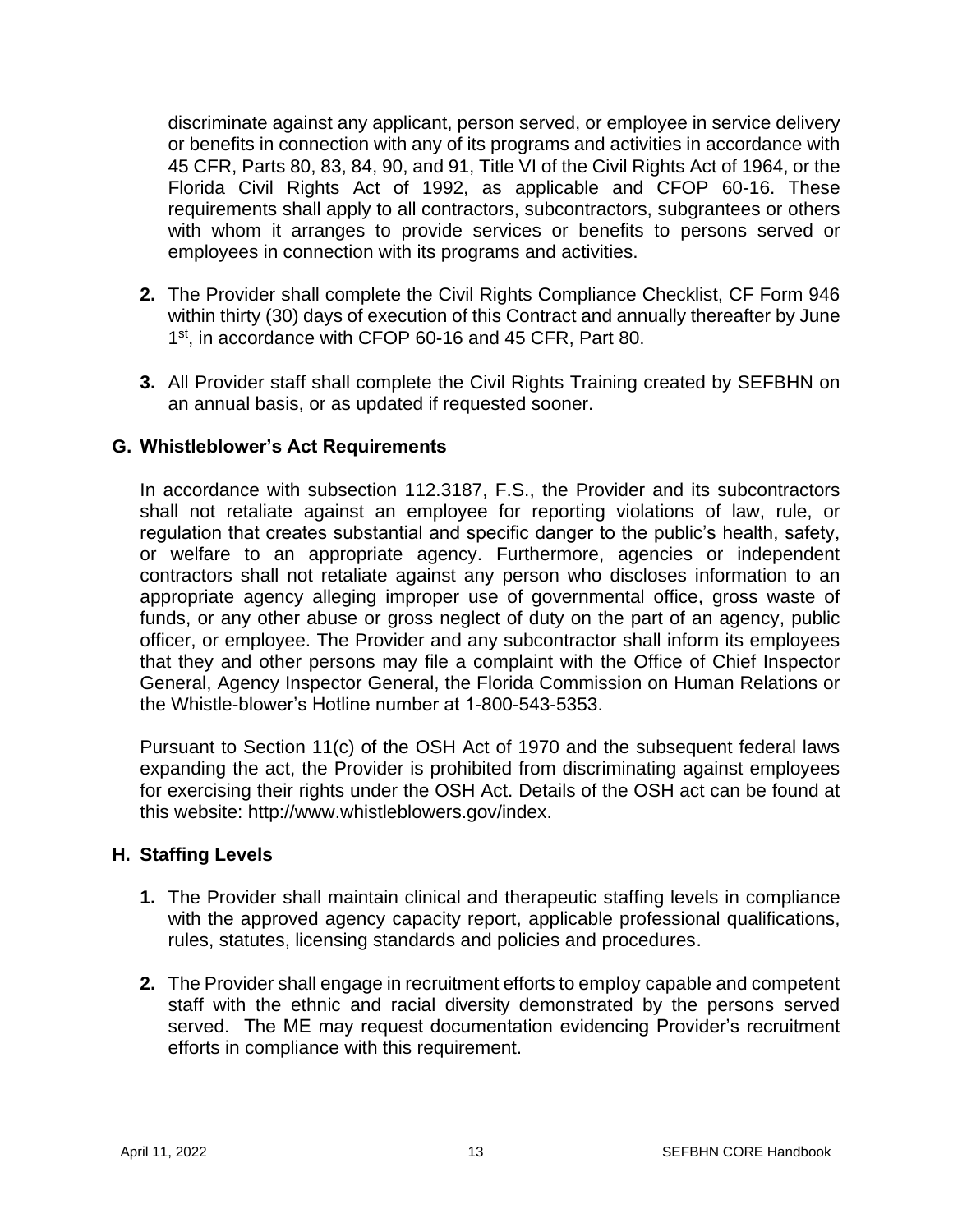**3.** The Provider shall report monthly vacancies of clinical and therapeutic positions that exceed sixty days by the tenth day of each month.

## **I. Staffing Changes**

The Provider shall provide written notification to the ME within three (3) calendar days of any staffing changes in the positions of Chief Executive Officer or equivalent, Chief Financial Officer, Medical Director, Clinical Director, Data Security Officer, or Single Point of Contact in accordance with Section 504 of the Rehabilitation Act of 1973 as required by this Contract, or any individuals with similar functions.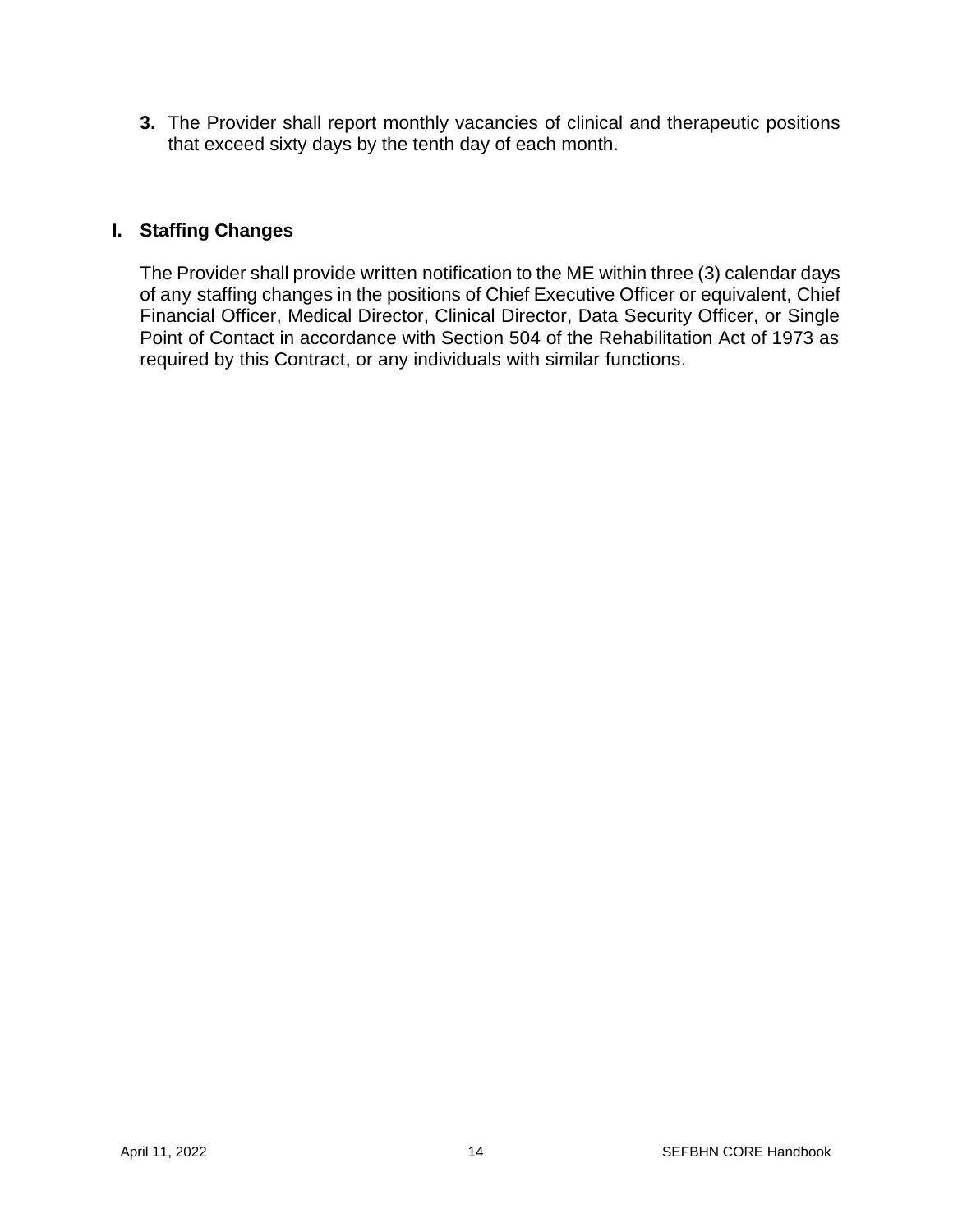# **Independent Contractor, Subcontracting, and Assignments**

- **A.** In performing its obligations under this Contract, the Provider shall at all times be acting in the capacity of an independent contractor and not as an officer, employee, or agent of the State of Florida, except where the Provider is a State agency. Neither the Provider nor any of its agents, employees, subcontractors or assignees shall represent to others that it is an agent of or has the authority to bind the Managing Entity by virtue of this Contract, unless specifically authorized in writing to do so. This Contract does not create any right in any individual to State retirement, leave benefits or any other benefits of State employees as a result of performing the duties or obligations of this Contract.
- **B.** The Provider shall take such actions as may be necessary to ensure that it and each subcontractor of the Provider will be deemed to be an independent contractor and will not be considered or permitted to be an officer, employee, or agent of the State of Florida. The Managing Entity will not furnish services of support (e.g., office space, office supplies, telephone service, secretarial or clerical support) to the Provider, or its subcontractor or assignee, unless specifically agreed to by the Managing Entity in this Contract. All deductions for social security, withholding taxes, income taxes, contributions to unemployment compensation funds and all necessary insurance for the Provider, the Provider's officers, employees, agents, subcontractors, or assignees shall be the sole responsibility of the Provider and its subcontractors. The parties agree that no joint employment is intended and that, regardless of any provision directing the manner of provision of services, the Provider and its subcontractors alone shall be responsible for the supervision, control, hiring and firing, rates of pay and terms and conditions of employment of their own employees.
- **C.** The Provider shall not assign its responsibilities under this Contract to another party, in whole or part, without prior written approval of the Managing Entity, upon the Managing Entity's sole determination that such assignment will not adversely affect the public interest. No payment shall be made under this Contract to any factor or other person who has been assigned or transferred the right to receive payment in lieu of or on behalf of the Provider except upon full and faithful performance of the Provider's duties hereunder. Any assignment or transfer occurring without prior approval of the Managing Entity shall be null and void. The Provider shall not subcontract for any of the work contemplated under this Contract without prior written approval of the Managing Entity, which shall not be unreasonably withheld.
- **D.** The Provider is responsible for all work performed and for all commodities produced pursuant to this Contract whether actually furnished by the Provider or by its subcontractors. Any subcontracts shall be evidenced by a written document. The Provider further agrees that the Managing Entity shall not be liable to the subcontractor in any way or for any reason relating to this Contract.
- **E.** The Provider shall include, in all subcontracts (at any tier) the substance of all clauses contained in this Contract that mention or describe subcontract compliance, as well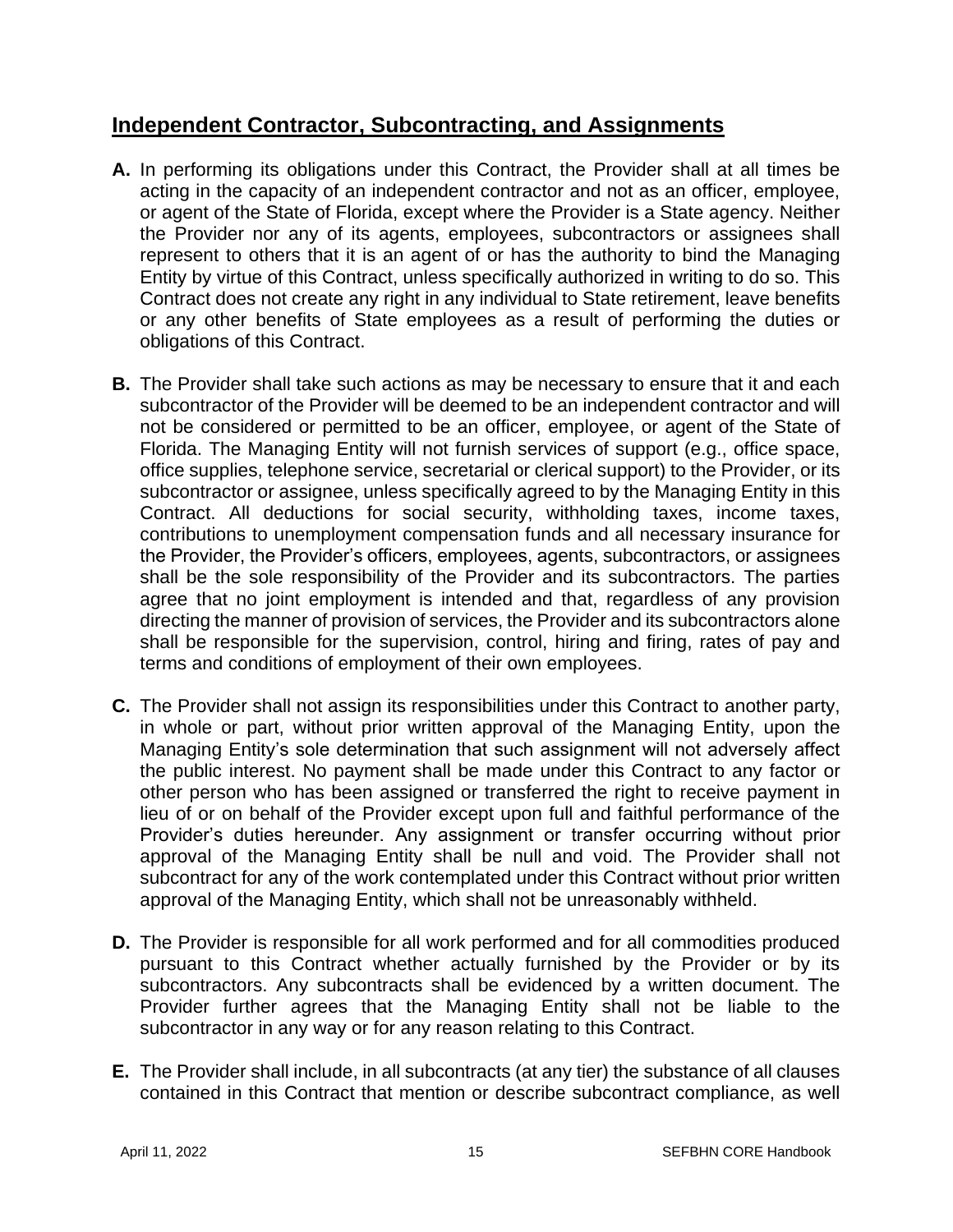as all clauses applicable to that portion of the Provider's performance being performed by or through the subcontract. The Provider may subcontract under this contract if it has been requested and approved via their **Service Delivery Narrative**.

**F.** To the extent that a subcontract provides for payment after Provider's receipt of payment from the Managing Entity, the Provider shall make payments to any subcontractor within seven (7) working days after receipt of full or partial payments from the Managing Entity in accordance with section 287.0585, F.S., unless otherwise stated in the contract between the Provider and subcontractor.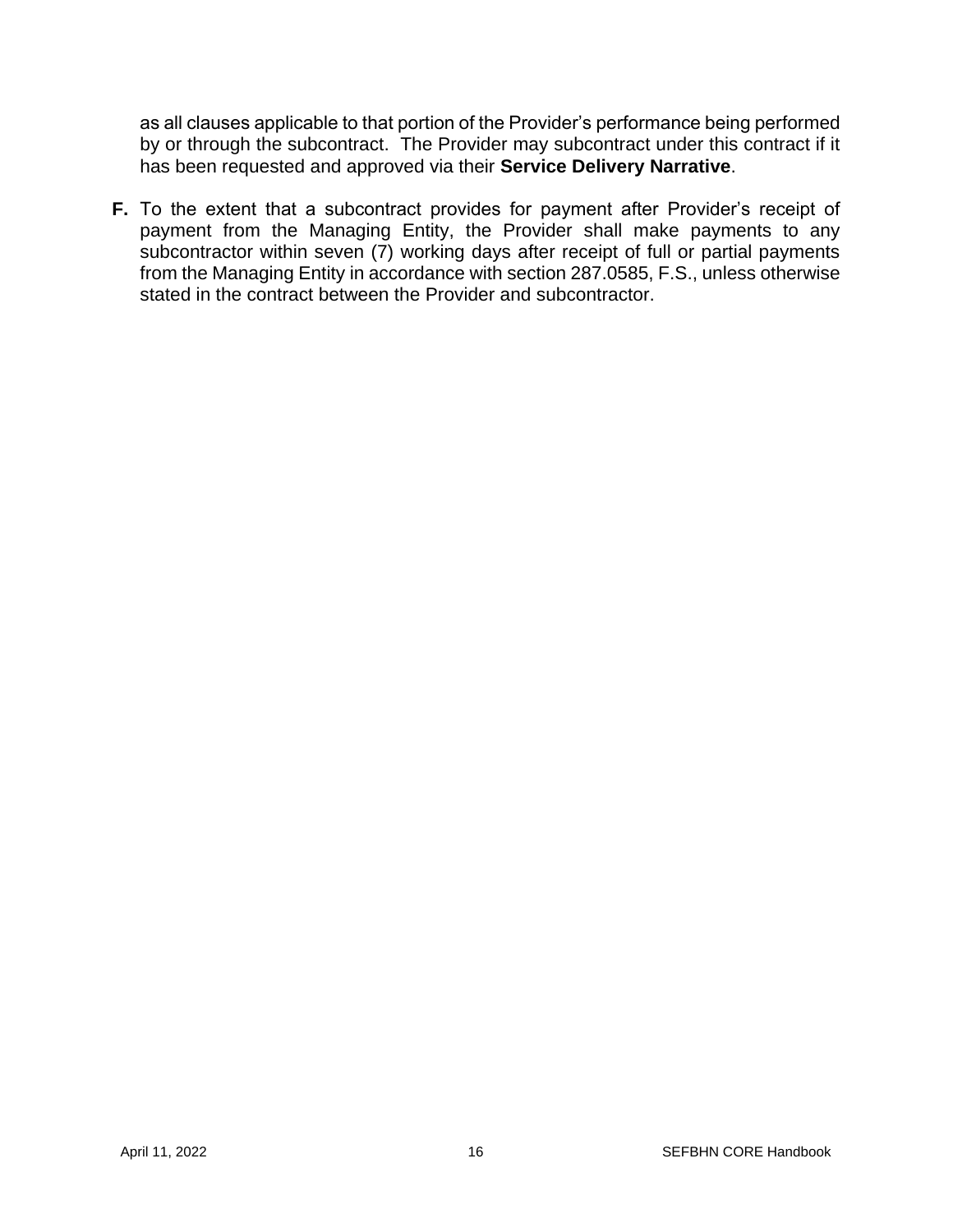# **Tasks**

## **A.** The Provider shall perform all tasks and provide units of deliverables, including reports, findings, and drafts, as specified in this Contract, the **BASE Handbook**, and the **SEFBHN CORE Handbook**.

The ME's determination of acceptable services shall be conclusive. SEFBHN's receipt of reports and other submissions by the Provider does not constitute acceptance thereof, which occurs only through a separate and express act of the Primary Point of Contact or designee. Unless otherwise provided in the procurement document, if any, or governing law, the ME reserves the right to increase or decrease the volume of services and to add tasks that are incidental or complimentary to the original scope of services. Except where the method of payment is prescribed by law, compensation will be equitably adjusted to the extent that it prescribes a fixed price (previously called "fixed fee") payment method or does not provide a method of payment for added tasks.

## **B. Notice of Legal Actions**

The Provider shall notify the Managing Entity of potential or actual legal actions taken against the Provider related to services provided through this Contract or that may impact the Provider's ability to deliver the contractual services, or that may adversely impact the Managing Entity. The Managing Entity's Compliance Administrator will be notified within ten (10) days of Provider becoming aware of such actions or potential actions or from the day of the legal filing, whichever comes first.

## **C. Publicity and Sponsorship**

In the context of this Contract, "Publicity" implies an endorsement by either DCF or the ME and, "Sponsorship" refers to the requirement to identify the ME and/or DCF as a funding source.

## **1. Publicity**

Materials being utilized for publicity/endorsement purposes such as, but not limited to press releases, advertising, and other distributed materials must get written approval to use the ME and/or DCF's logo/mark, in each instance, prior to being released.

Without limitation, the Provider and its employees, agents, and representatives will not, without prior written consent from the Managing Entity in each instance, use in advertising, publicity or any other promotional endeavor any Managing Entity logo/DCF State Mark, the name of the Managing Entity or the State, any affiliate or any employee of the Managing Entity, or any Network program or service, or represent, directly or indirectly, that any product or service provided by the Provider has been approved or endorsed by the Managing Entity, or refer to the existence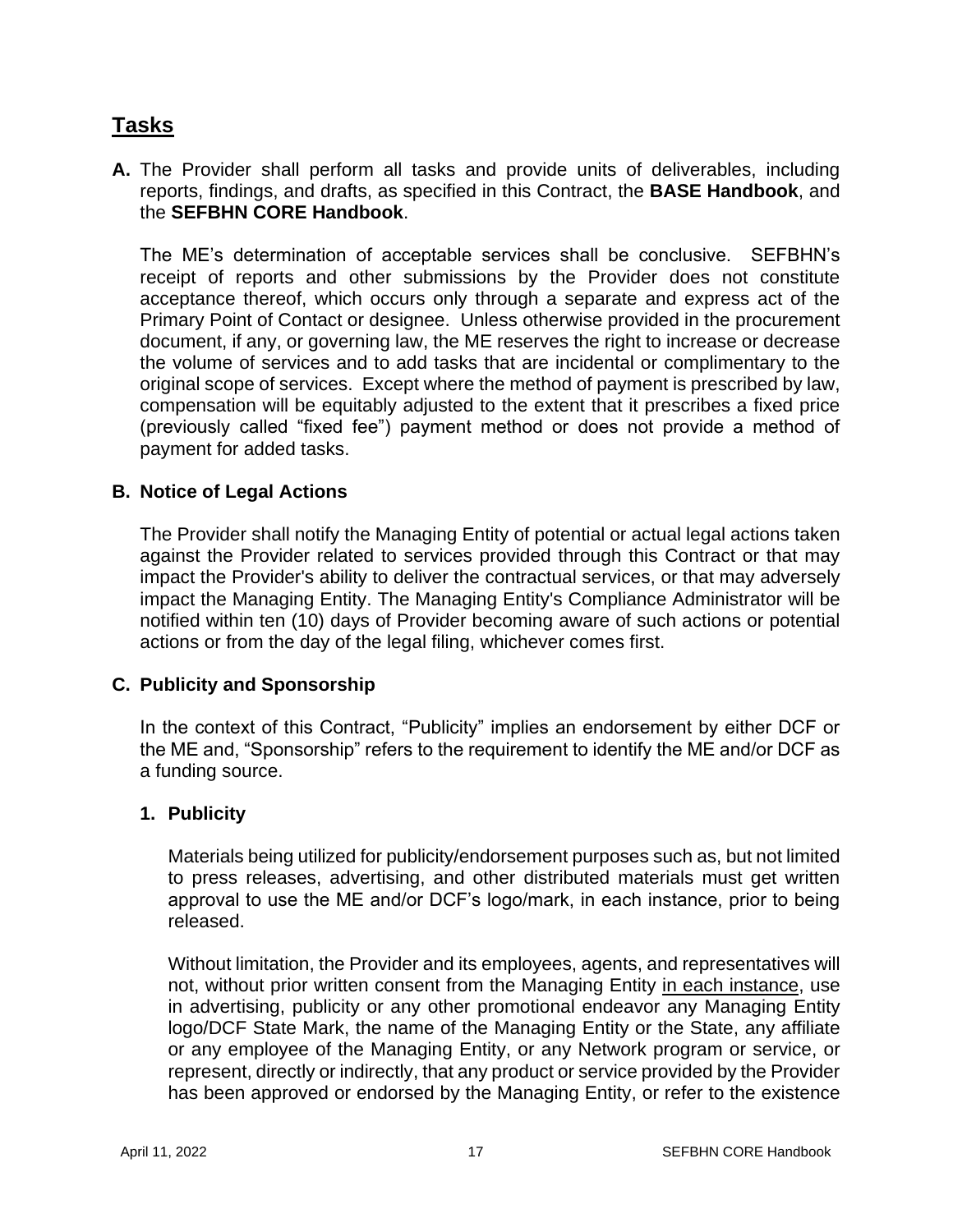of this Contract in press releases, advertising or materials distributed to the Provider's prospective customers.

## **2. Sponsorship**

Per section 286.25, F.S., if the Provider is a non-governmental organization which sponsors a program financed wholly or in part by State funds, including any funds obtained through this Contract, it shall, in publicizing, advertising, or describing the sponsorship of the program state: "Sponsored by (Provider's name) and Southeast Florida Behavioral Health Network, Inc." If the sponsorship reference is in written material, the words "Southeast Florida Behavioral Health Network, Inc." shall appear in at least the same size letters or type as the name of the organization.

## **D. Service Tasks**

The following tasks must be completed for each fiscal year covered in the contract period.

- **1.** Based on person served needs, the Provider agrees to deliver appropriate services from the list of approved programs/activities described in this Contract (including the approved **Service Delivery Narrative**) and the description of such services specified in and as required by Rule 65E-14.021, F.A.C.
- **2.** During the course of the Contract, the Provider shall design services based on the recognition of the needs of individuals and families with co-occurring disorders in the population served, and participate with the ME in a quality improvement process to improve co-occurring disorder service capability in all programs. The Provider shall establish a grievance procedure that applicants for, and persons served of services may use to present concerns to the governing authority of the Provider regarding services being provided under this Contract.

## **3. Cultural and Linguistic Competence**

The Provider will implement a Cultural and Linguistic Competence Action Plan for developing strategies to increase cultural competence among board members, staff, and family members where appropriate. The Provider shall ensure access to services that meet linguistic and cultural needs and preferences of persons served, including but not limited to sign language, Spanish, Creole, translation, and interpretive services. This should be maintained as part of the provider's Auxiliary Aids and Services Plan.

## **4. Human Subject Research**

The Provider shall comply with the requirements of CFOP 215-8 for any activity under this Contract involving human subject research within the scope of 45 Code of Federal Regulations (CFR), Part 46, and 42 United States Code (U.S.C.) §§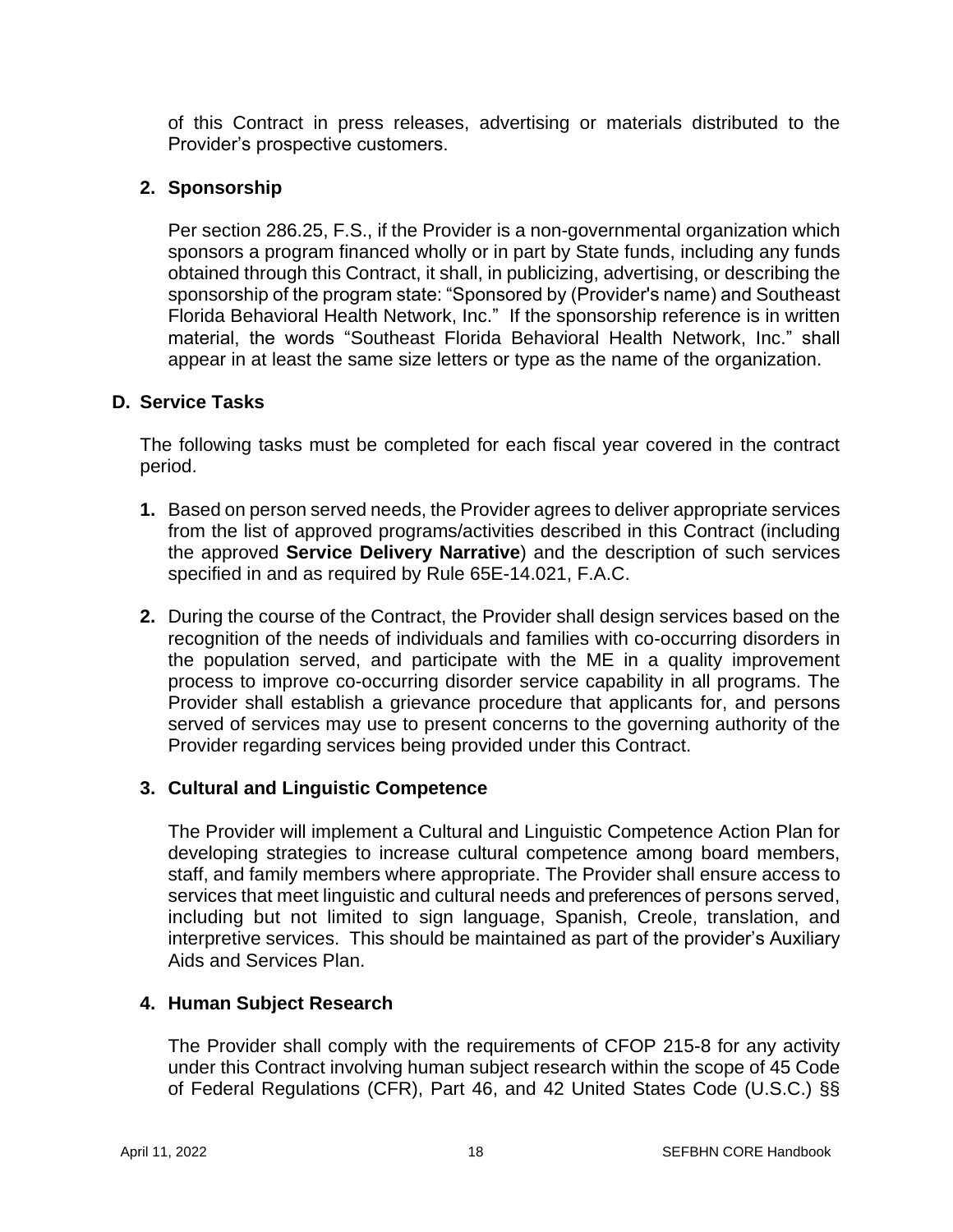289, et seq., and may not commence such activity until review and approval by the Department's Human Protections Review Committee and a duly constituted Institutional Review Board. Approval from the ME is mandatory for all research conducted by the Provider or any of its employees, Contracted organizations or individuals, or any public or private vendor, even if the aforementioned has their own Institutional Review Board, which has granted approval. The policy can be found at:

[http://www.dcf.state.fl.us/newsroom/pressreleases/archive/humanresearchpolicy.](http://www.dcf.state.fl.us/newsroom/pressreleases/archive/humanresearchpolicy.shtml) [shtml.](http://www.dcf.state.fl.us/newsroom/pressreleases/archive/humanresearchpolicy.shtml)

- **5.** The Provider shall execute a Memorandum of Understanding (MOU) with the appropriate Federally Qualified Health Center within ninety (90) business days of the effective date of this Contract. The MOU shall provide for the integration of primary care services to the medically underserved. The Provider shall submit copies of any amendment to the MOU to the ME within thirty (30) days of execution.
- **6.** The Provider shall ensure persons served needing treatment services will receive services, depending on the severity of individual need, consistent with industry standards for distance and travel time, and as specified in the Utilization Management (UM) Policy made available at [www.sefbhn.org,](http://www.sefbhn.org/) and incorporated herein by reference.
- **7.** The Provider shall demonstrate efforts to initiate and support local county implementation of the Medicaid Substance Abuse Local Match Program in order to expand community service capacity through the drawdown of federal funding.
- **8.** The Provider agrees to adhere to their approved **Service Delivery Narrative** for applicable adult, child and emergency services. Billable units of service are limited to those identified in the **Statement of Funding.**
- **9.** The Carisk Portal and any other data reporting system designated by the ME, will be the sources for all data used to determine compliance with performance standards and outcomes in the **BASE Handbook**. Any conflicts will be clarified by the ME and the Provider shall adhere to the ME's determination. The Provider shall submit all service related data for persons served funded in whole or in part by SAMH funds, local match, or Medicaid.

## **10.Performance Evaluation Methodology**

The Provider shall collect information and submit performance data and individual person served outcomes to the Carisk Portal in compliance with DCF FASAMS PAM 155-2 requirements. Information regarding the methodologies for each performance measure may be found in DCF FASAMS PAM 155-2.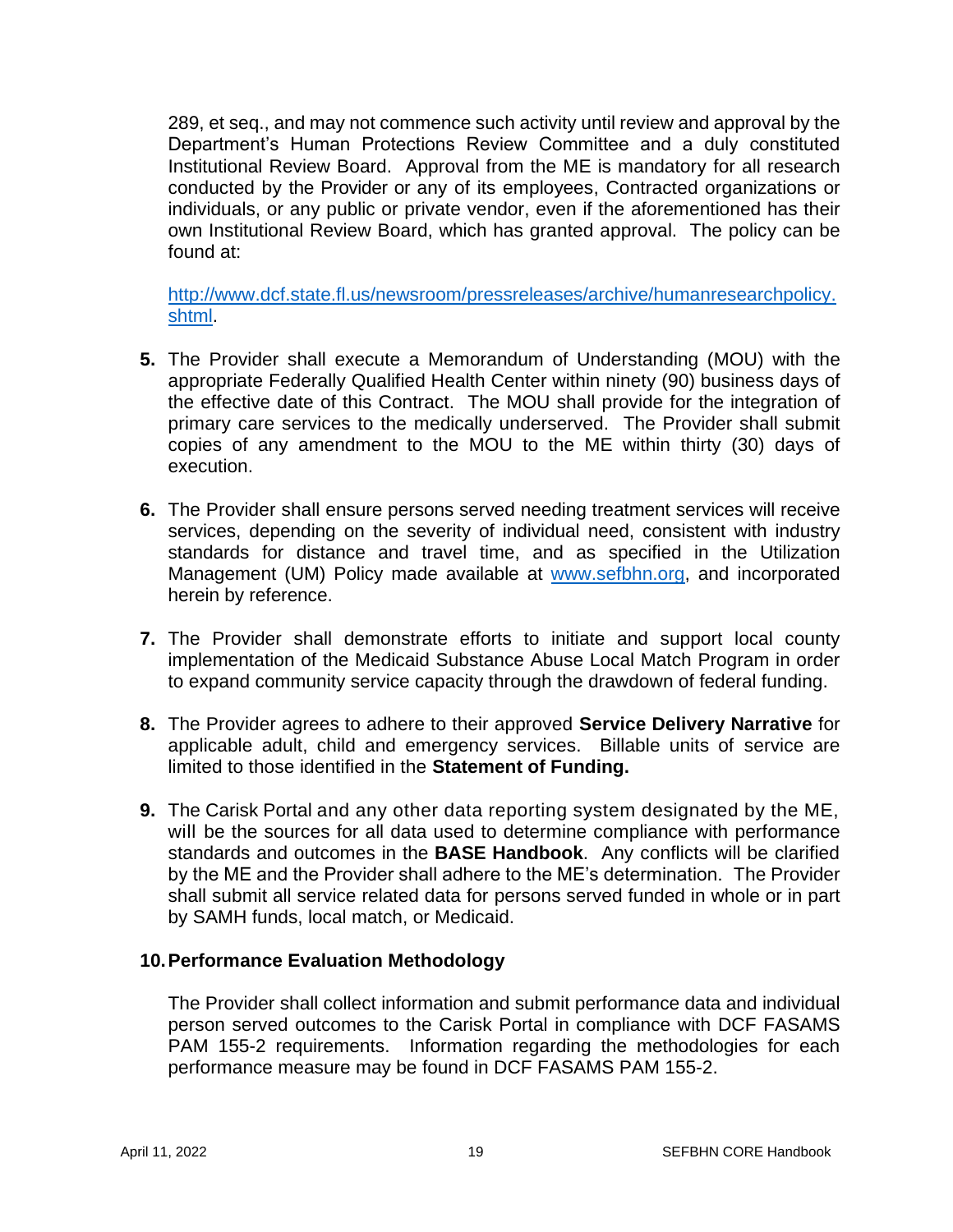- **a.** The Provider is expected to have the capability to engage in organized performance improvement activities and to be able to participate in partnership with the ME in performance improvement projects that are related to systemwide transformation and improvement of services for individuals and families.
- **b.** Performance data information may be posted on the Carisk Portal and may be accessed at: [http://www.sefbhn.org.](http://www.sefbhn.org/)
- **c.** By executing this Contract, the Provider recognizes its responsibility for the tasks, activities, and deliverables described herein and warrants that it has fully informed itself of all relevant factors affecting the accomplishment of the tasks, activities and deliverables and agrees to be fully accountable for the performance thereof whether performed by the Provider or its subcontractors.
- **d.** The Provider shall be engaged in performance improvement activities to improve its ability to recognize accurate prevalence of co-occurring disorders in its data system.

#### **11.System Integration Requirement**

The Provider may be required to develop and implement cooperative agreements with other external stakeholders.

#### **a. Transitioning Young Adults**

The Provider understands the Managing Entity's interest in assisting young adults aging out of the dependency system. The Managing Entity encourages Provider participation with the local Community-Based Care Lead Agency Independent Living Program to offer gainful employment to youth in foster care and young adults transitioning from the foster care system.

#### **b. DEO and Workforce Florida**

The Provider understands that the Department, the Department of Economic Opportunity, and Workforce Florida, Inc., have jointly implemented an initiative to empower recipients in the Temporary Assistance to Needy Families Program to enter and remain in gainful employment. The Managing Entity encourages Provider participation with the Department of Economic Opportunity and Workforce Florida.

#### **12.Person Served Trust Fund**

All Providers shall certifying whether they are the representative payee for Supplemental Security Income, Social Security Administration, Veterans Administration, or other federal benefits on behalf of a person served within their annual Service Delivery Narrative.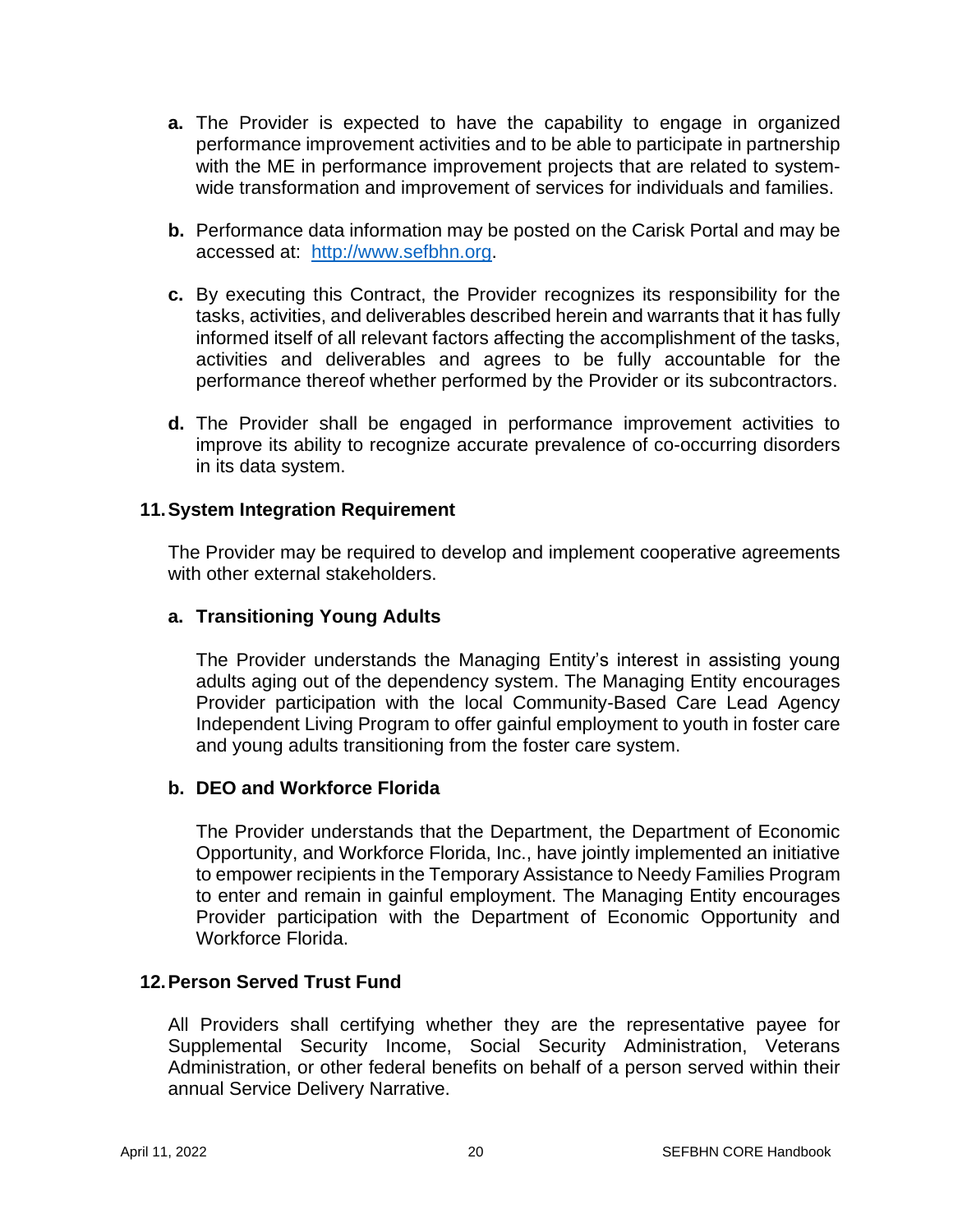## **Performance Measures**

To avoid contract termination, Provider's performance must meet the minimum performance standards and required outcomes set forth in the **SEFBHN BASE Handbook**, regardless of any other performance measures in this Contract. By execution of this Contract, the Provider hereby acknowledges and agrees that its performance under the Contract must meet these Minimum Performance Measures and that it will be bound by the conditions set forth therein. If the Provider fails to meet these standards, the ME, at its exclusive option, may allow a reasonable period, not to exceed six (6) months, for the Provider to correct performance deficiencies. If performance deficiencies are not resolved to the satisfaction of the ME within the prescribed time, and if no extenuating circumstances can be documented by the Provider to the ME's satisfaction, the ME must terminate the Contract. SEFBHN has the sole authority to determine whether there are extenuating or mitigating circumstances. The Provider further acknowledges and agrees that during any period in which the Provider fails to meet these standards, regardless of any additional time allowed to correct performance deficiencies, payment for deliverables may be delayed or denied and financial consequences may apply.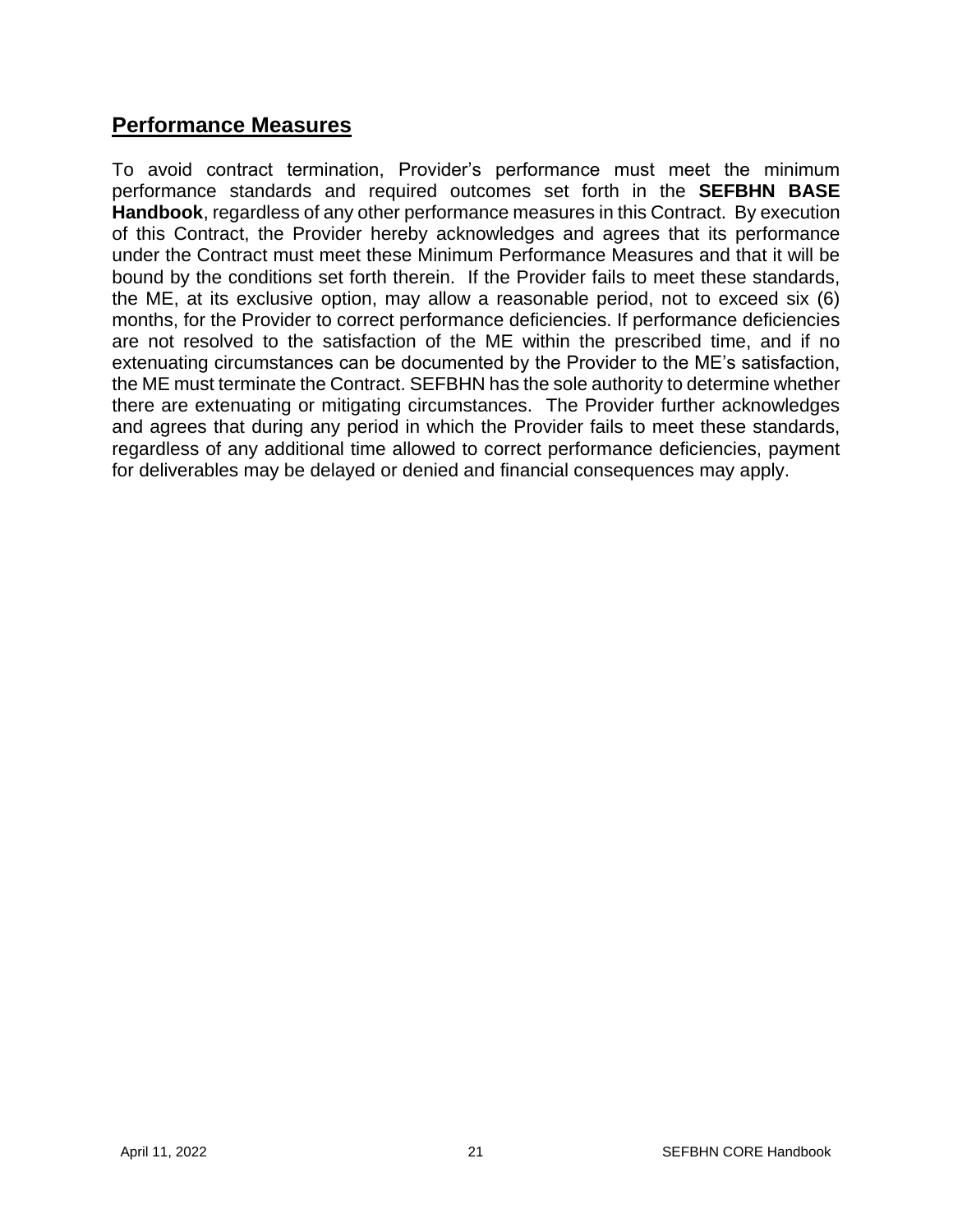# **Funding/Invoicing**

The ME shall pay for services performed by the Provider during the service performance period of this Contract according to the terms and conditions of this Contract in an amount not to exceed that set forth in the signed Contract Document, subject to the availability of funds and satisfactory performance of all terms by the Provider. Except for advances, if any, provided for in this Contract, payment shall be made only upon written acceptance of all services by the ME and shall remain subject to subsequent audit or review to confirm contract compliance. The State of Florida's performance and obligation to pay under this Contract is contingent upon an annual appropriation by the Legislature. Any costs or services paid for under any other contract or from any other source are not eligible for payment under this Contract.

## **A. Prompt Payment**

Per section 215.422, F.S., the Managing Entity has five (5) working days to inspect and approve goods and services, unless the bid specifications, purchase order, or this Contract specify otherwise. Any amount that is authorized for payment but is not available within forty (40) days, measured from the latter of the date a properly completed invoice is received by the Managing Entity or the goods or services are received, inspected, and approved (or within thirty-five (35) days after the date eligibility for payment of a health care provider is determined), a separate interest penalty as described in section 215.422, F.S., will be due and payable in addition to the amount authorized for payment. Interest penalties less than 1 dollar will not be paid unless the Provider requests payment.

## **B. Method of Payment**

## **1. Payment Clauses**

- **a.** Language specific to the funding amounts and sources applicable to this Contract are located in the **BASE Handbook** and the **Statement of Funding**.
- **b.** The ME shall pay the provider for the delivery of service units provided in accordance with the terms and conditions of this Contract, subject to the availability of funds. The unit prices and funding breakouts by fiscal year are listed on the **Statement of Funding.**
- **c.** Pursuant to s. 394.76(3), Florida Statutes (F.S.), the provider agrees to provide local matching funds for each fiscal year of the Contract. An Annual Match Plan is required within 30 days of Contract execution and annually, within 30 days of July 1 subsequently for each year of the contract.
- **d.** In accordance with the provisions of s. 402.73(1), F.S., and Rule 65-29.001, Florida Administrative Code (F.A.C.), performance improvement plans may be required for noncompliance, nonperformance, or unacceptable performance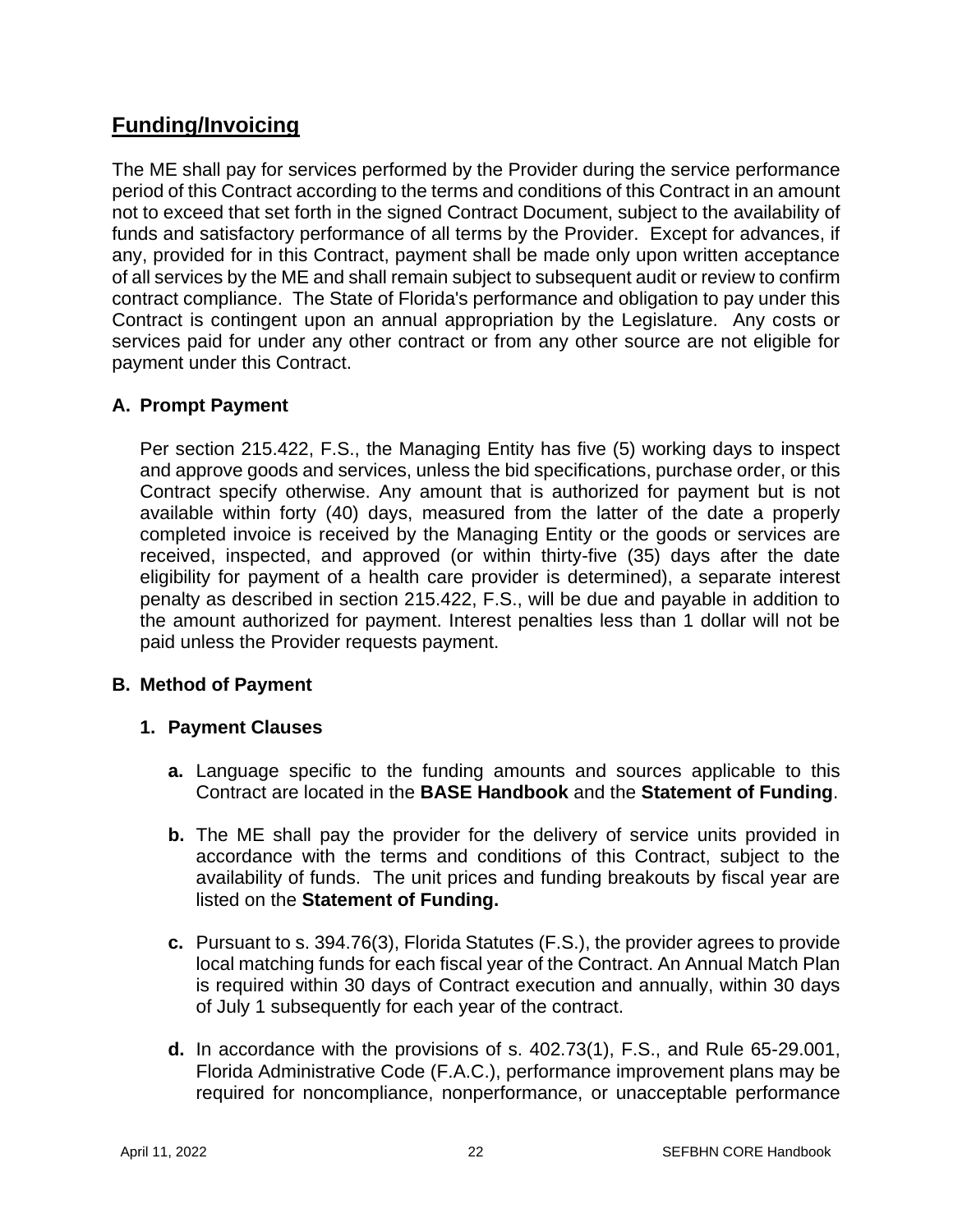under this Contract. Penalties may be imposed for failures to implement or to make acceptable progress on such performance improvement plans. Financial Penalty information is located in the **BASE Handbook** chapter on **Penalties and Terminations**.

**e.** All costs associated with performance of the services contemplated by this contract must be both reasonable and necessary and in compliance with the cost principles pursuant to 2 CFR Part 200 – Uniform Administrative Requirements, Cost Principles, and Audit Requirements for Federal Awards = Subpart E, 45 CFR Part 75 – Uniform Administrative Requirements, Cost Principles, and Audit Requirements for HHS Awards – Subpart E, The Reference Guide for State Expenditures, and Ch. 65E-14., F.A.C.

## **2. Additional Release of Funds**

At its sole discretion, the ME may approve the release of more than the monthly prorated amount when the provider submits a written request justifying the release of additional funds, if funds are available and services have been provided.

## **3. Third Party Billing**

- **a.** Funds received through this contract may not be utilized as reimbursement for services to:
	- **(1)** Individuals who have third party insurance coverage when services provided are paid under the insurance plan; or
	- **(2)** Medicaid enrollees or recipients of another publicly funded health benefits assistance program, when the services provided are paid by said program.
- **b.** Funds received through this contract may be utilized as reimbursement for services to:
	- **(1)** Individuals who have lost coverage through Medicaid, or any other publicly funded health benefits assistance program coverage for any reason during the period of non-coverage; or
	- **(2)** Individuals who have a net family income of less than 150 percent of the Federal Poverty Income Guidelines, subject to the sliding fee scale requirements in Rule 65E-14.018 F.A.C.

## **4. Medicaid Billing**

Requirements for all Medicaid-enrolled Network Service Providers, prior to invoicing the Managing Entity for any services provided to any Medicaid-enrolled recipients, to document the Network Service Provider has: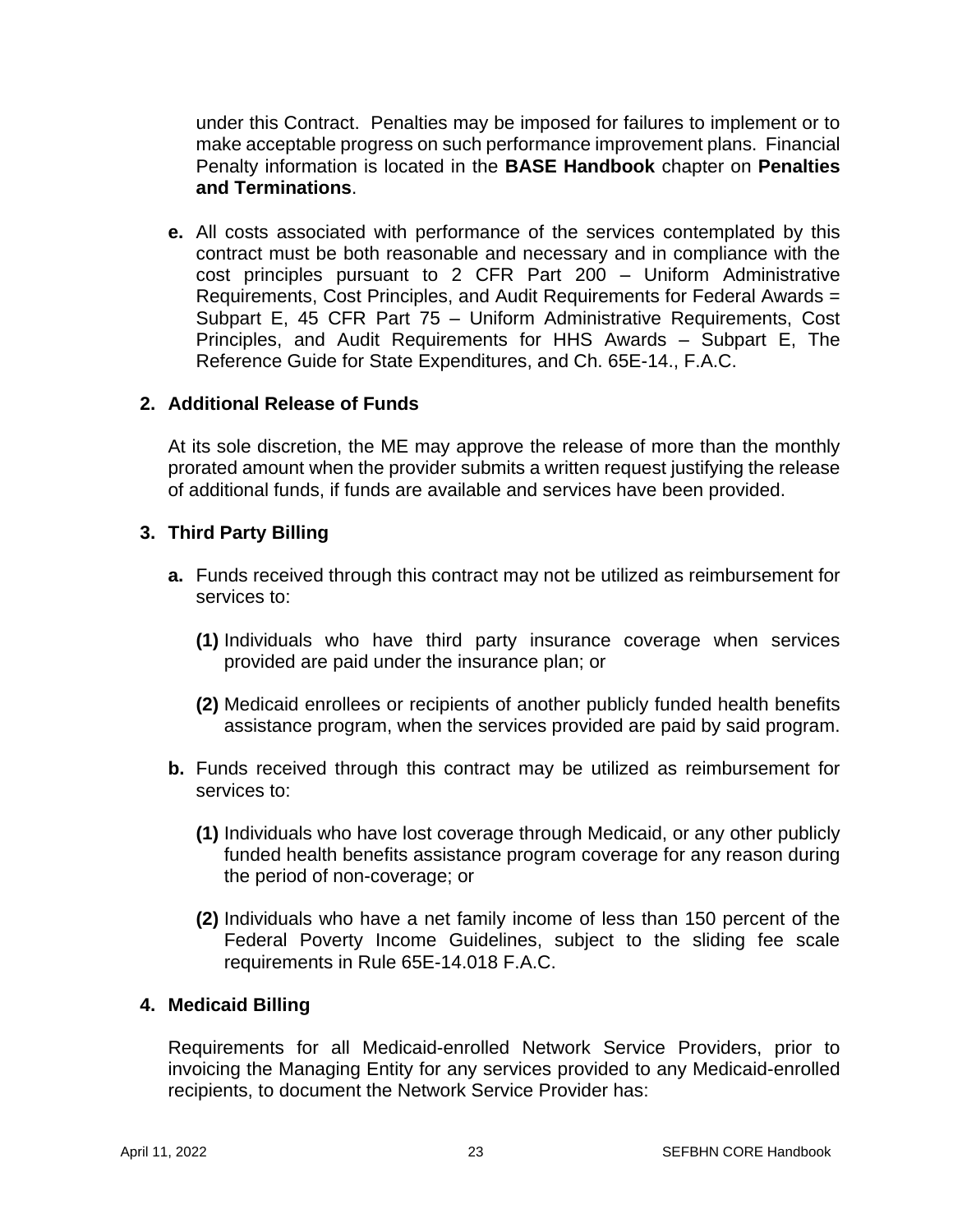- **a.** Submitted a prior authorization request for any Medicaid-covered services provided.
- **b.** Appealed any denied prior authorizations.
- **c.** Provided assistance to appeal a denial of eligibility or coverage.
- **d.** Verified the provided service is not a covered service under Florida Medicaid, as defined in Chapter 59G-4, F.A.C., or is not available through the individual's MMA Plan.
- **e.** In cases where the individuals Medicaid-covered service limit has been exhausted for mental health services, an appropriately licensed mental health professional has issued a written clinical determination that the individual continues to need the specific mental health treatment service provided.
- **f.** In cases where the individual's Medicaid-covered service limit has been exhausted for substance use disorder treatment services a qualified professional as defined in Section 397.311, F.S., has issued a written clinical determination that the individual continues to need the specific service provided.

## **5. Payments from Medicaid Health Maintenance Organizations, Prepaid Mental Health Plans, or Provider Services Networks.**

Unless waived in the **Special Provisions Chapter of the CORE or BASE Handbook**, the provider agrees that payments from a health maintenance organization, prepaid mental health plan, or provider services network will be considered to be "third party payer" Contractual fees as defined in Rule 65E-14.001(2)(x), F.A.C. Services which are covered by the subcapitated Contracts and provided to persons covered by these Contracts must not be billed to the ME.

## **6. Local Match Calculation**

Annually the provider shall complete and submit to SEFBHN the **Local Match Calculation Form,** which is incorporated by reference. Provider will submit the report (along with the **Annual Match Plan**, herein incorporated by reference) to SEFBHN as directed in the **BASE Handbook**. The template may be accessed at [http://www.sefbhn.org.](http://www.sefbhn.org/) Match should be calculated using the standards set forth in Rule 65E-14.005.

## **7. Invoice Requirements**

**a.** The provider shall request payment monthly through submission of a properly completed invoice, **SEFBHN Provider Invoice** within ten (10) days (or the next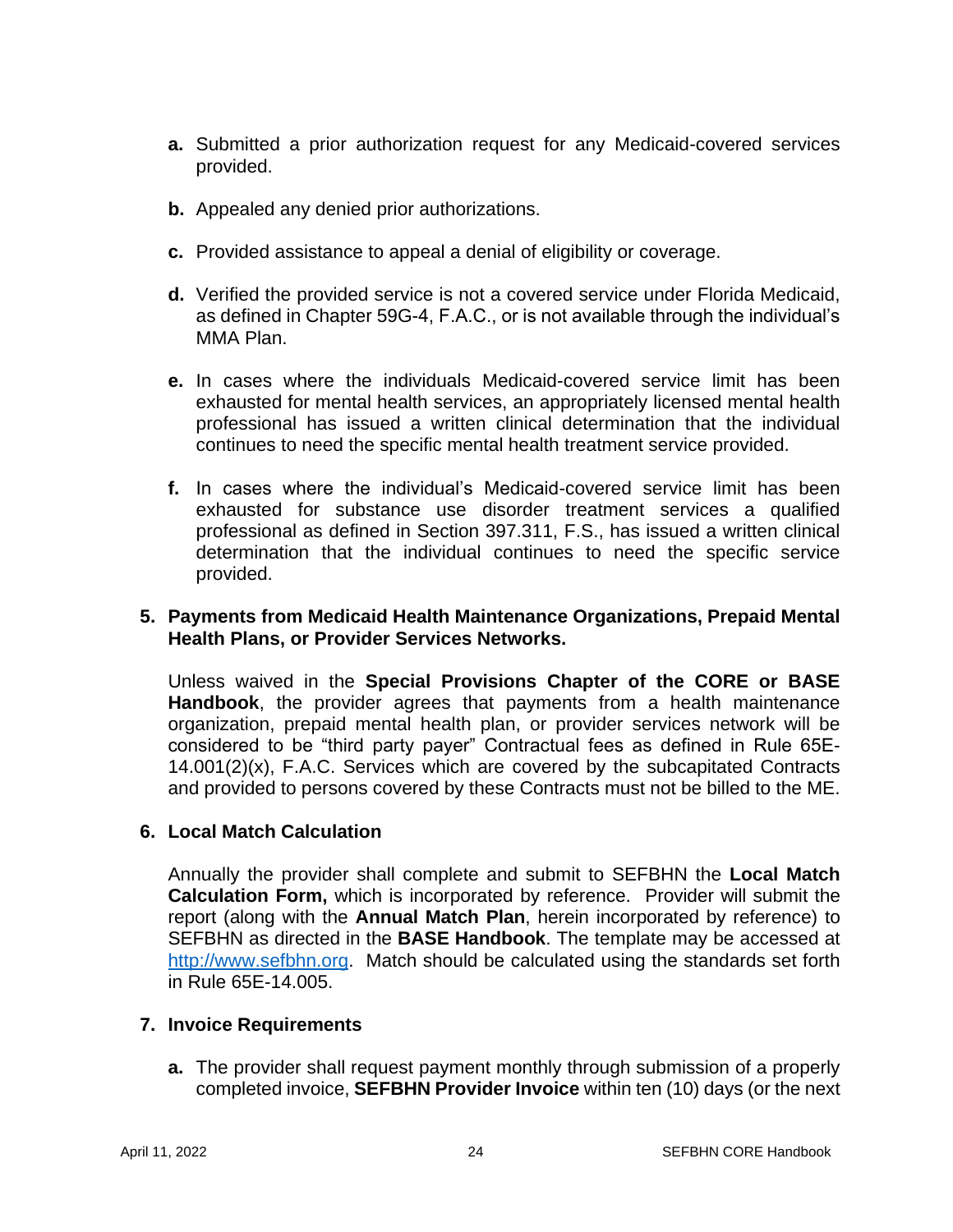business day) following the end of the month for which payment is being requested for the delivery of service*.* The **SEFBHN Provider Invoice** is herein incorporated by reference.

- **b.** The provider's final invoice must reconcile actual service units provided during the Contract period with the amount paid by the ME. The provider shall submit their fiscal year final invoice to the ME within thirty (30) days after the end of each state fiscal year in the Contract period.
- **c.** The total number of monthly service units paid under this Contract cannot exceed the total amount of funding as specified on **Statement of Funding.**
- **d.** Pursuant to 65E-14.021(7)(a)1.a.b., service providers shall only invoice for covered services that are contractually specified and have been delivered during the contract period.
- **e.** Pursuant to 65E-14.021(7)(a)2.and 3.a.,b., F.A.C., any costs or service units paid for under any other Contract or from any other source are not eligible for payment. The provider must subtract all units which are billable to Medicaid, and all units for SAMH person served services paid from other sources, including Social Security, Medicare payments, and funds eligible for local matching which include patient fees from first, second, and third-party payers, from each monthly request for payment. For services provided based on bedday availability, the provider must report any payments received from all other sources on the "Schedule of Bed-Day Availability" at the end of the fiscal year and refund any overpayment.
- **f.** If no services are due to be invoiced from the preceding month, the provider shall submit a written document to the ME indicating this information within thirty (30) days following the end of the month.
- **g.** The Provider shall submit bills for fees or other compensation for services or expenses in sufficient detail for proper pre-audit and post-audit. Where itemized payment for travel expenses is permitted in this Contract, the Provider shall submit bills for any travel expenses in accordance with section 112.061, F.S., or at such lower rates as may be provided in this Contract.

## **h. Final Invoice**

The final invoice for payment shall be submitted to the ME no more than **30 days** after the Contract ends or is terminated. If the Provider fails to do so, all rights to payment are forfeited and the ME will not honor any requests submitted after the aforesaid time period. Any payment due under the terms of this Contract may be withheld until performance of services and all reports due from the Provider and necessary adjustments thereto, have been approved by the ME.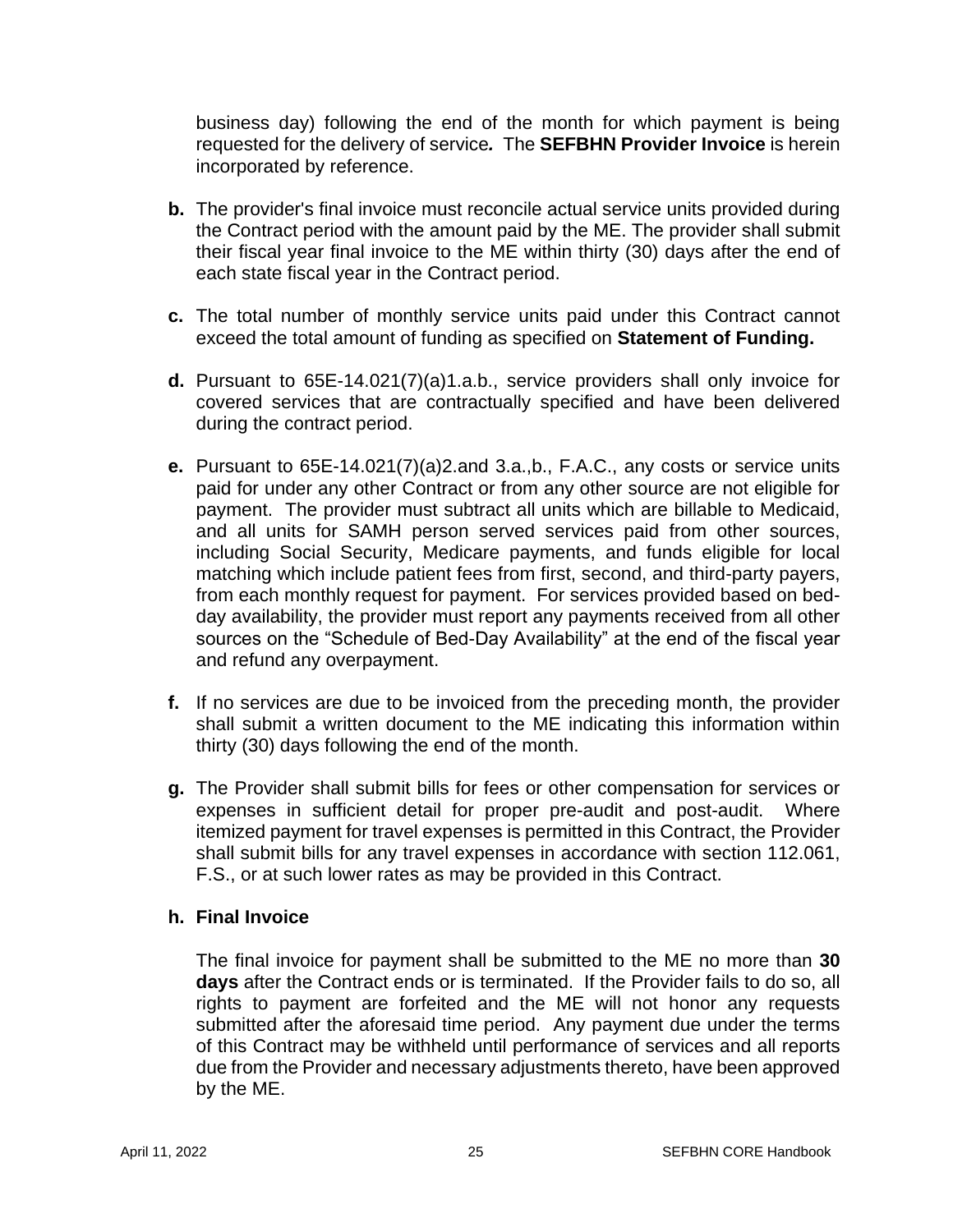## **i. Overpayments and Offsets**

The Provider shall return to the Managing Entity any overpayments due to unearned funds or funds disallowed that were disbursed to the Provider by the Managing Entity and any interest attributable to such funds. Should repayment not be made promptly upon discovery by the Provider or its auditor or upon written notice by the Managing Entity, the Provider will be charged interest at the lawful rate of interest on the outstanding balance until returned. Payments made for services subsequently determined by the Managing Entity to not be in full compliance with contract requirements, including state or federal funding regulations, shall be deemed overpayments. The Managing Entity shall have the right at any time to offset or deduct from any payment due under this or any other contract or agreement any amount due to the Managing Entity from the Provider under this or any other contract or agreement.

## **8. Supporting Documentation**

- **a.** The provider agrees to maintain service documentation for each service billed to the ME pursuant to this Contract. Proper service documentation for each SAMH covered service is outlined in Rule 65E-14.021(4), F.A.C.
- **b.** The provider shall maintain documentation to support all units billed to the ME and units subtracted for SAMH person served services on each monthly request for payment.
- **c.** The ME reserves the right to request supporting documentation at any time after actual units have been delivered.

## **9. Contract Limits**

- **a.** The Provider is not authorized to bill the ME for more units than are specified in the **Statement of Funding**, or for more units than can be purchased with the amount of funds specified in the **Statement of Funding**, subject to the availability of funds. The **Statement of Funding** is herein incorporated by reference and is attached hereto.
- **b.** The provision of services required under this Contract are limited to eligible persons served receiving authorized services within the county(ies) identified in the **BASE Handbook** and limited by the availability of funds.
	- **1.** The Provider must subtract all units which are billable to Medicaid, and all units for SAMH person served services paid from other sources, including Social Security, Medicare payments, and funds eligible for local matching which include patient fees from first, second, and third-party payers, from each monthly request for payment. Should an overpayment be detected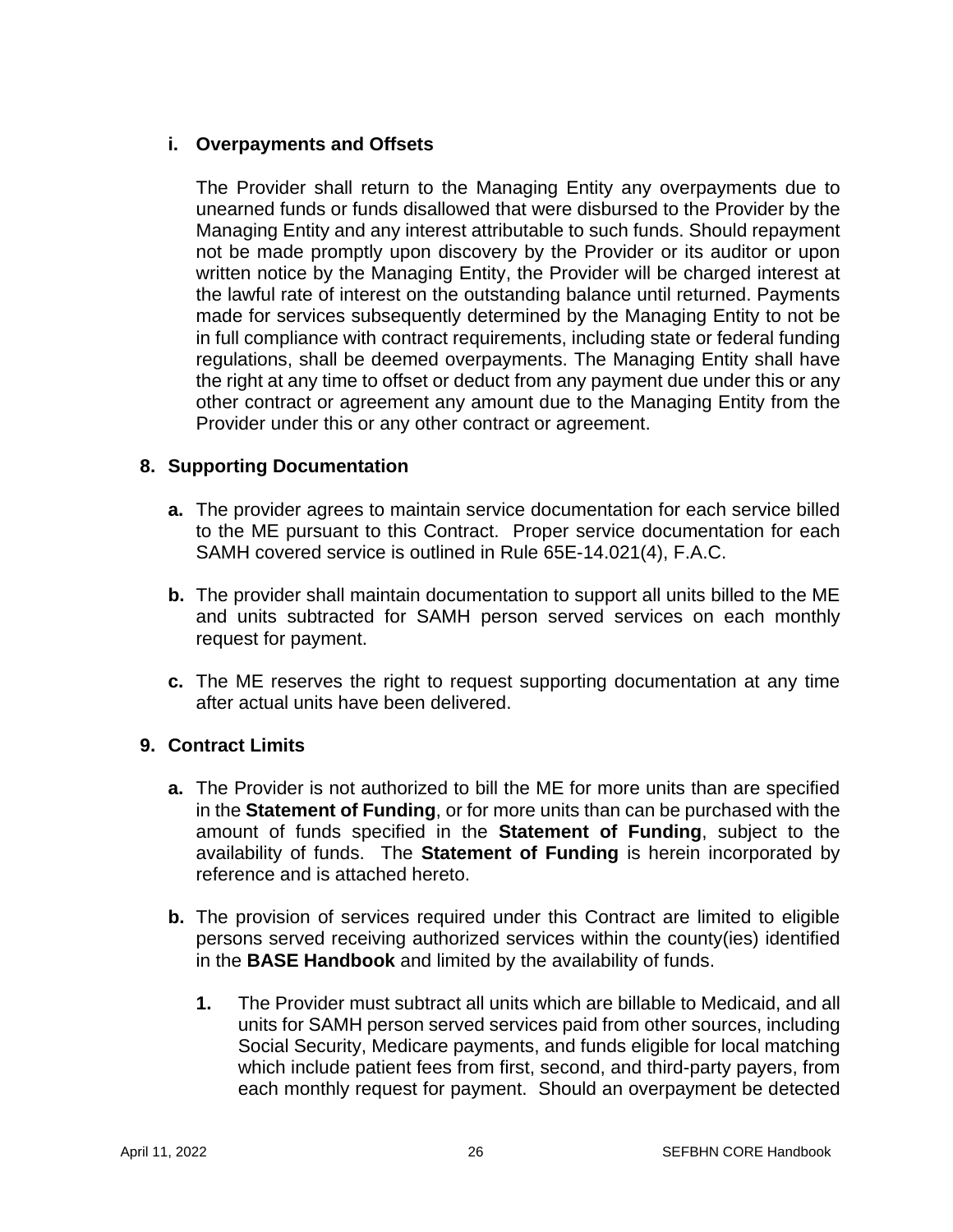upon reconciliation of payments, the Provider shall immediately refund any overpayment to the ME.

- **2.** The Provider shall ensure the invoices submitted to the ME reconcile with the amount of funding and services specified in this Contract, as well as the Provider's agency audit report and person served information system and reconciled data reporting system designated by the ME.
- **3.** The Provider will demonstrate efforts to initiate and support local county implementation of the Medicaid Substance Abuse Local Match Program in order to expand community service capacity through draw down of federal funding.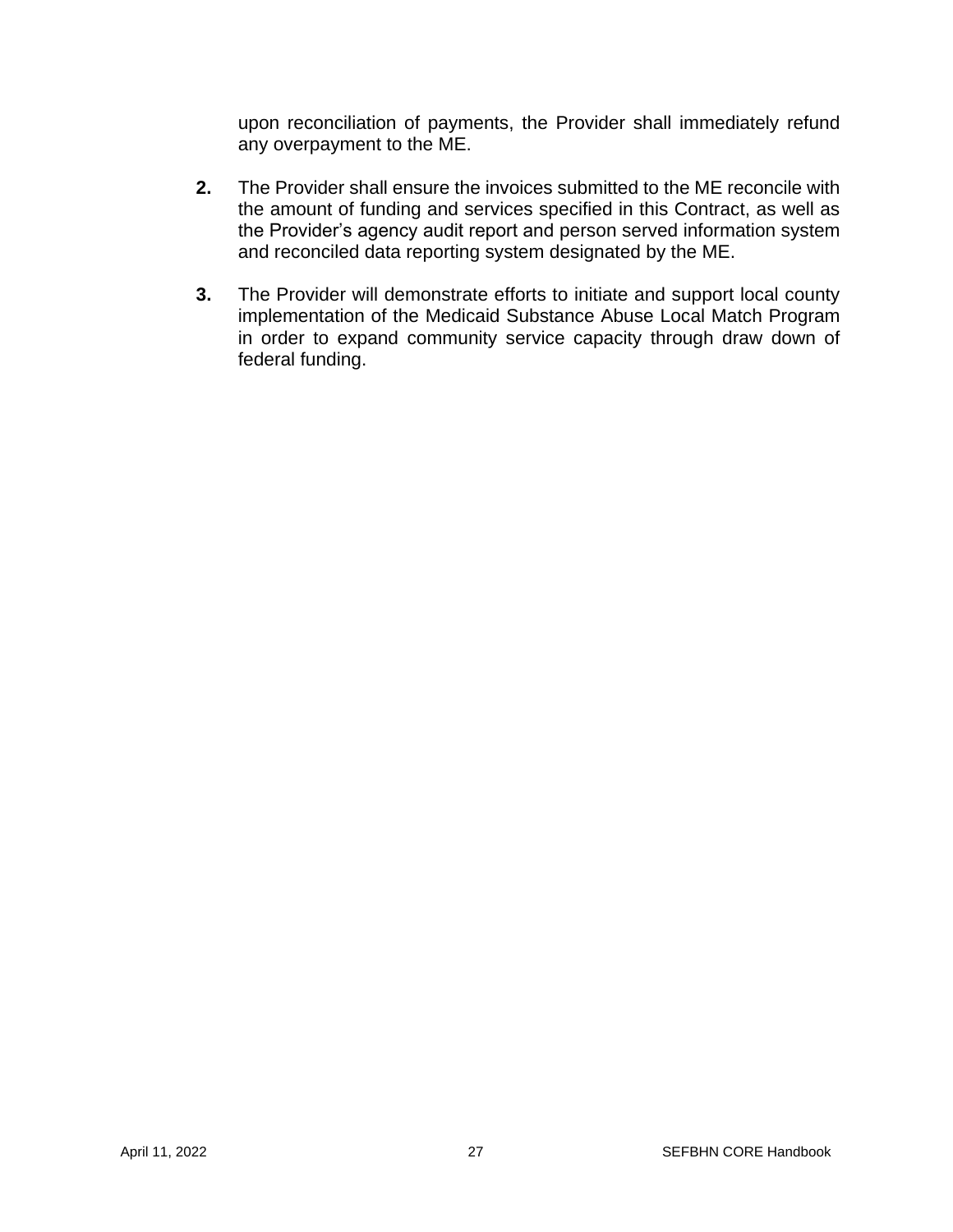# **Penalties and Termination**

## **A. Inspections and Performance Improvement**

The Provider shall permit all persons who are duly authorized by the Managing Entity to inspect and copy any records, papers, documents, facilities, goods and services of the Provider which are relevant to this Contract, and to interview any persons served, employees and subcontractor employees of the Provider to assure the Managing Entity of the satisfactory performance of the terms and conditions of this Contract. Following such review, the Managing Entity may direct the development, by the Provider, of a performance improvement plan where appropriate. The Provider hereby agrees to timely correct all deficiencies identified in the Managing Entity's direction.

At no cost to the Managing Entity, the Provider shall provide complete access to all programmatic, administrative, management, budget and financial information related to services provided under this contract.

This provision will not limit the ME's choice of remedies under law, rule, or this contract, including those listed in the section titled "Termination" below.

The Provider shall cooperate at all times with the ME (and all persons duly authorized by the ME), to conduct these reviews and shall provide all documentation requested by the reviewers in a timely manner at its administrative office or other location, as determined by the ME. The Provider shall cooperate with the ME and DCF when investigations are conducted regarding a regulatory complaint of the Provider.

## **B. Financial Consequences and Penalties**

## **1. Financial Consequences**

If the Provider fails to perform in accordance with this Contract or perform the minimum level of service required by this Contract, the ME will apply financial consequences as provided for in the section titled "Financial Penalties for Failure to Complete Performance Improvement" below. The parties agree that the penalties provided for under this contract and its' incorporated documents constitute financial consequences under sections 287.058(1)(h) and 215.971(1)(c), F.S. The foregoing does not limit additional financial consequences, which may include but are not limited to refusing payment, withholding payments until deficiency is cured, tendering only partial payments, applying payment adjustments for additional financial consequences or for liquidated damages to the extent that this Contract so provides, or termination of this Contract per the "Termination" section below and requisition of services from an alternate source. Any payment made in reliance on the Provider's evidence of performance, which evidence is subsequently determined to be erroneous, will be immediately due as an overpayment in accordance with the "Overpayments and Offsets" section of the **Funding/Invoicing Chapter**, to the extent of such error.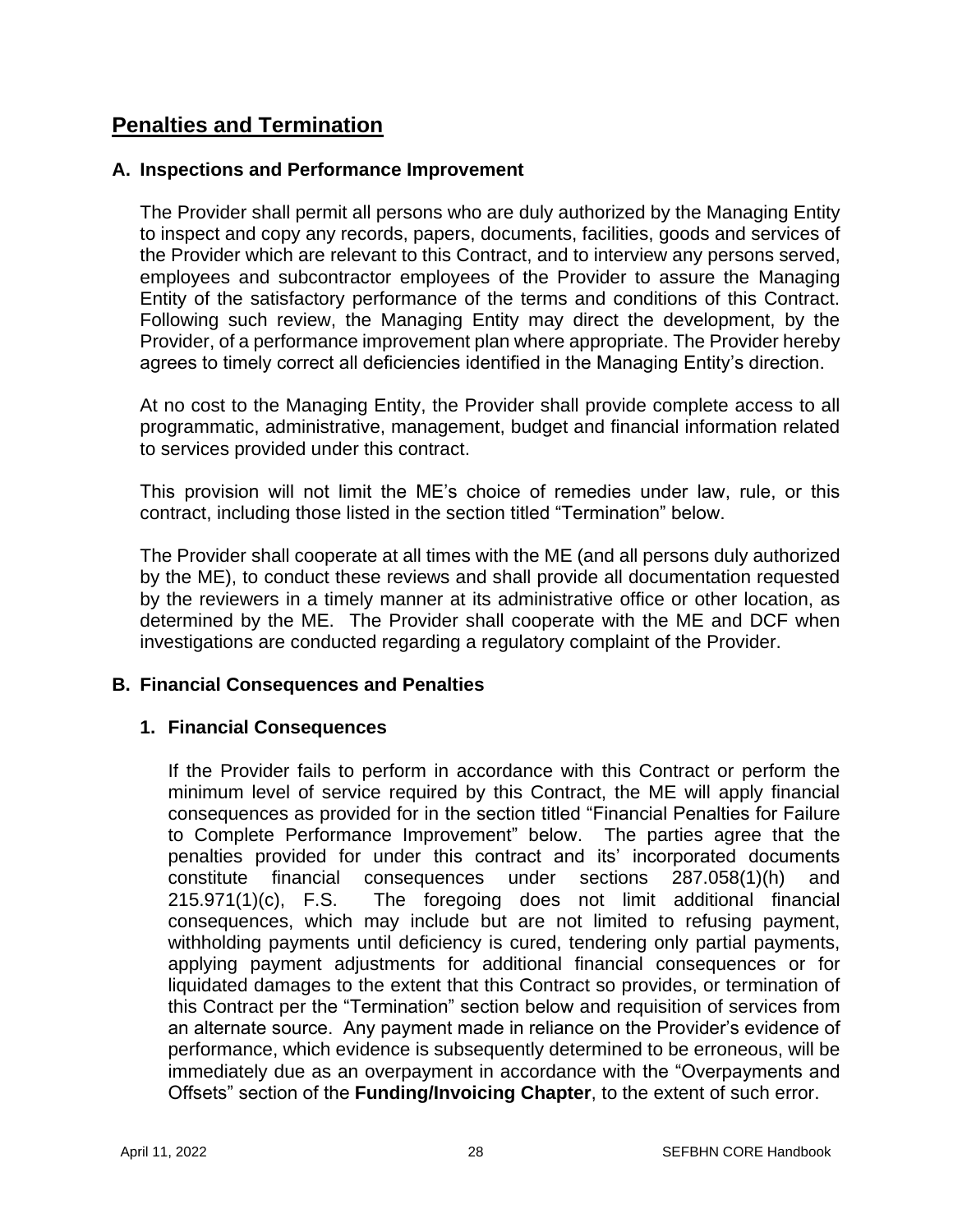## **2. Financial Penalties for Failure to Complete Performance Improvement**

- **a.** In accordance with the provisions of section 402.73(1), F.S., and Rule 65- 29.001, F.A.C., performance improvement plans may be required for noncompliance, nonperformance, or unacceptable performance under this Contract. Penalties may be imposed for failures to implement or to make acceptable progress on such performance improvement plans.
- **b.** The increments of penalty imposition that shall apply, unless the Managing Entity determines that extenuating circumstances exist, shall be based upon the severity of the noncompliance, nonperformance, or unacceptable performance that generated the need for performance improvement plan. The penalty, if imposed, shall not exceed ten percent (10%) of the total contract payments during the period in which the performance improvement plan has not been implemented or in which acceptable progress toward implementation has not been made. Noncompliance that is determined to have a direct effect on person served health and safety shall result in the imposition of a ten percent (10%) penalty of the total contract payments during the period in which the performance improvement plan has not been implemented or in which acceptable progress toward implementation has not been made.
- **c.** Noncompliance involving the provision of service not having a direct effect on person served health and safety shall result in the imposition of a five percent (5%) penalty. Noncompliance as a result of unacceptable performance of administrative tasks shall result in the imposition of a two percent (2%) penalty.
- **d.** Non-compliance with timely access to care for services terms will result in a performance improvement plan and may result in a financial penalty as specified in this section.
- **e.** The deadline for payment shall be as stated in the Order imposing the financial penalties. In the event of nonpayment the Managing Entity may deduct the amount of the penalty from invoices submitted by the Provider.

## **f. Penalties Related to Data Compliance**

Resubmit corrected records no later than the next monthly submission deadline. The failure to submit any data set or the Provider's total monthly submission per dataset, which results in a rejection rate of 5% or higher of the number of monthly records submitted will require the Provider to submit a performance improvement plan describing how and when the missing data will be submitted or how and when the rejected records will be corrected and resubmitted.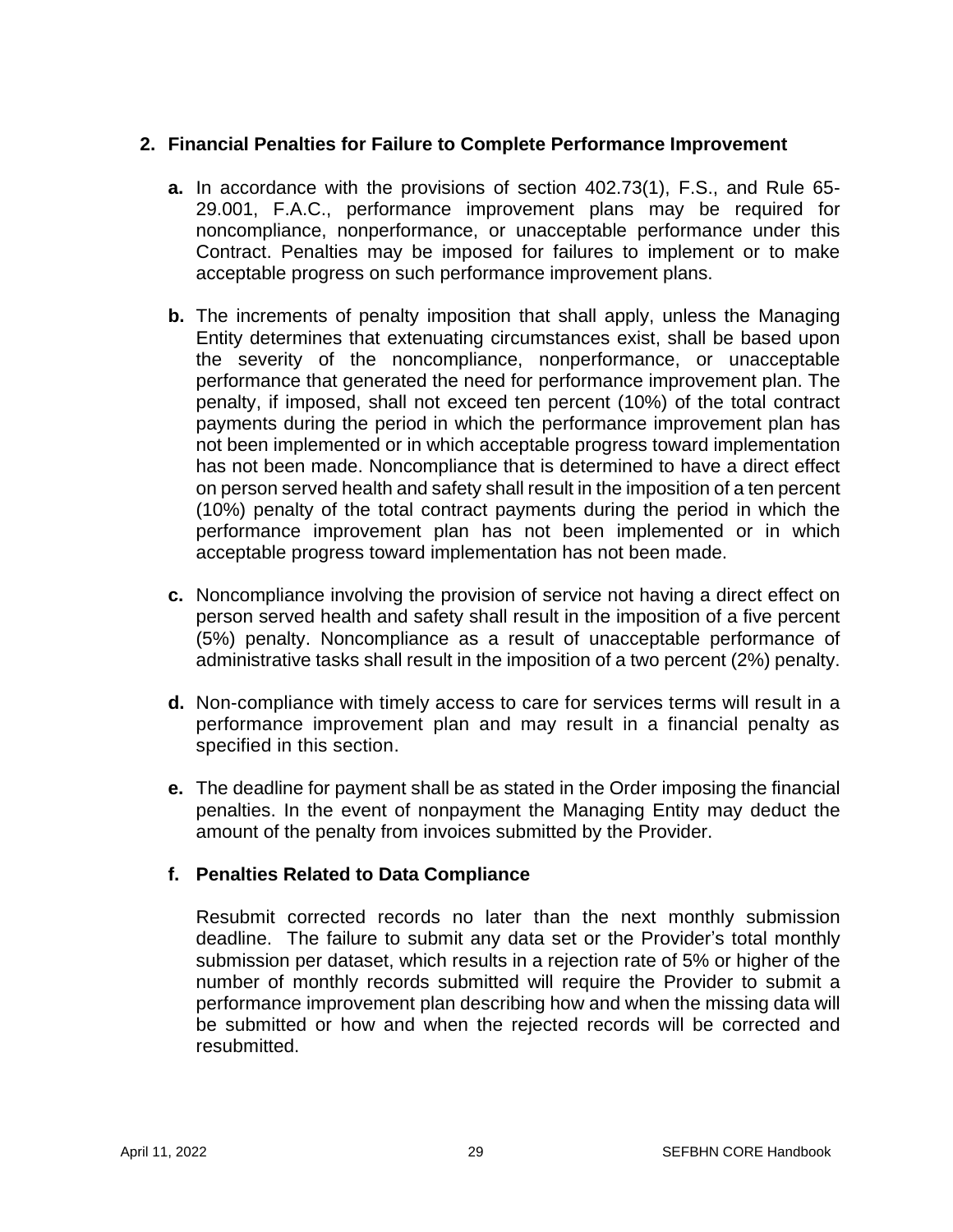## **C. Termination**

- **1.** In accordance with Section 22 of PUR 1000 Form, this Contract may be terminated by the Managing Entity without cause upon no less than thirty (30) calendar days' notice in writing to the Provider unless a sooner time is mutually agreed upon in writing.
- **2.** This Contract may be terminated by the Provider upon no less than thirty (30) calendar days' notice in writing to the Managing Entity unless a sooner time is mutually agreed upon in writing.
- **3.** In the event funds for payment pursuant to this Contract become unavailable, the Managing Entity may terminate this Contract upon no less than twenty-four (24) hours' notice in writing to the Provider. The Managing Entity shall be the final authority as to the availability and adequacy of funds.
- **4.** Employment of undocumented individuals shall be cause for unilateral cancellation of this Contract by the Managing Entity for violation of section 274A(e) of the Immigration and Nationality Act (8 U.S.C. § 1324 a) and section 101 of the Immigration Reform and Control Act of 1986.
- **5.** In the event the Provider fails to fully comply with the terms and conditions of this Contract, the Managing Entity may terminate the Contract upon no less than twenty-four (24) hours' (excluding Saturday, Sunday, and Holidays) notice in writing to the Provider. Such notice may be issued without providing an opportunity for cure if it specifies the nature of the noncompliance and states that provision for cure would adversely affect the interests of the State or is not permitted by law or regulation. Otherwise, notice of termination will be issued after the Provider's failure to fully cure such noncompliance within the time specified in a written notice of noncompliance issued by the Managing Entity specifying the nature of the noncompliance and the actions required to cure such noncompliance. In addition, the Managing Entity may employ the default provisions in Rule 60A-1.006(3), F.A.C., but is not required to do so in order to terminate the Contract. The Managing Entity's failure to demand performance of any provision of this Contract shall not be deemed a waiver of such performance. The Managing Entity's waiver of any one breach of any provision of this Contract shall not be deemed to be a waiver of any other breach and neither event shall be construed to be a modification of the terms and conditions of this Contract. The provisions herein do not limit the Managing Entity's right to remedies at law or in equity.
- **6.** Failure to have performed any contractual obligations under any other contract with the Managing Entity in a manner satisfactory to the Managing Entity will be a sufficient cause for termination. To be terminated under this provision, the Provider must have: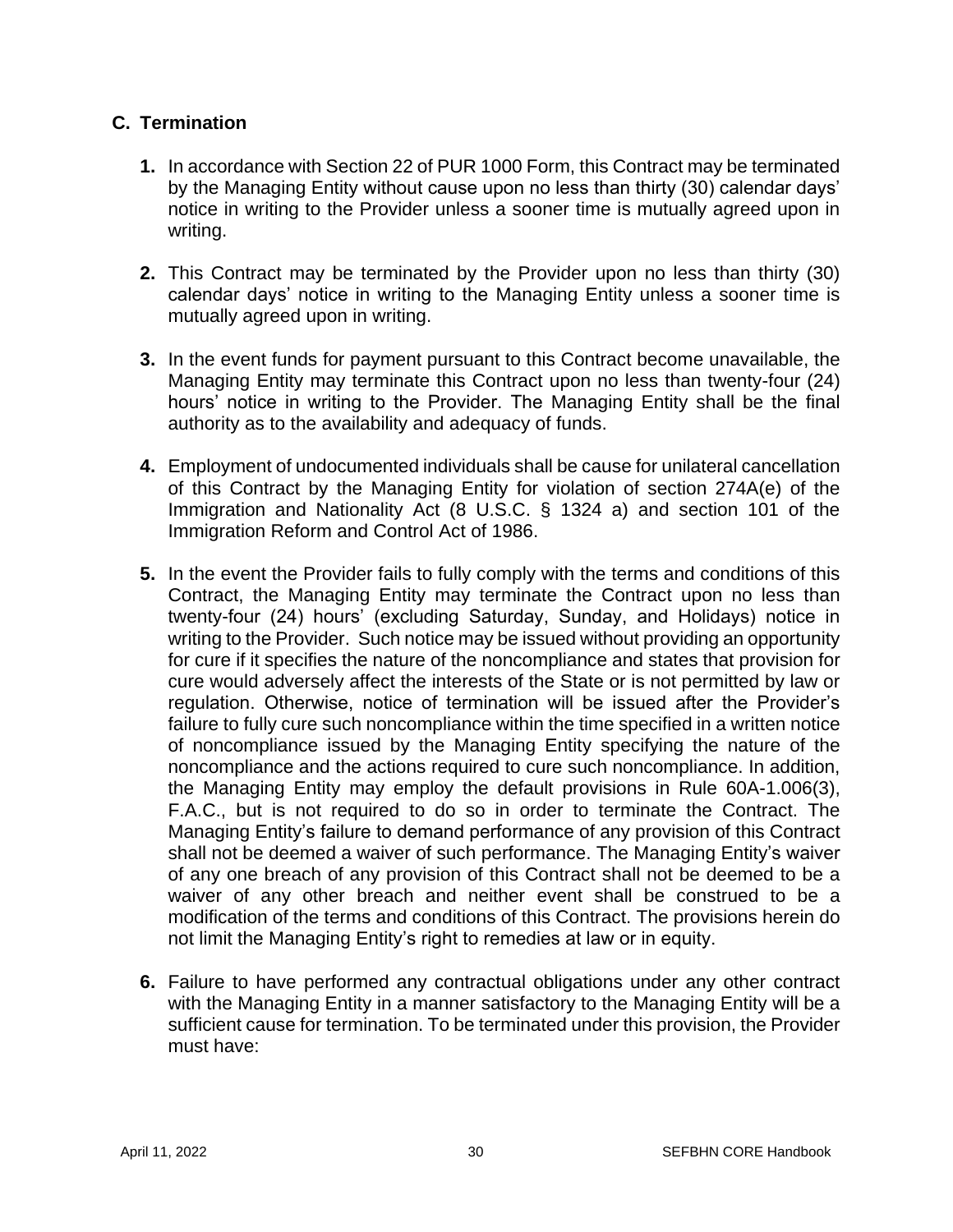- **a.** previously failed to satisfactorily perform in a contract with the Managing Entity, been notified by the Managing Entity of the unsatisfactory performance, and failed to timely correct the unsatisfactory performance to the satisfaction of the Managing Entity; **or**
- **b.** had a contract terminated by the Managing Entity for cause. Termination shall be upon no less than twenty-four (24) hours' notice in writing to the Provider.

## **7. Conflict-Based Terminations**

- **a.** In accordance with Section 394.90825, Florida Statutes, Board Members and Officers of the ME are obligated to share any conflicts (or potential conflicts) they or their relative may have with a Provider. In the event of a conflict (or potential conflict) of interest, this Contract may be terminated by the ME immediately following Board action at a noticed public meeting. Pursuant to Section 394.90825(4)(b), Florida Statutes, if the contract is terminated due to a conflict of interest, the ME is only liable for the reasonable value of the goods and services provided up to the time of cancellation and is not liable for any termination fee, liquidated damages, or other form of penalty for such cancellation.
- **b.** In accordance with Section 394.90825, Florida Statutes, Board Members and Officers of the ME are obligated to share any conflicts (or potential conflicts) they or their relative may have with a Provider. If a conflict is not properly disclosed as a conflict of interest or potential conflict of interest, the contract becomes voidable and will terminate upon the filling of a written notice terminating the contract with the ME's Board of Directors which contains the consent of at least 20% of the voting interests of the ME.
- **8.** In the event of termination under Sections C.1 or C.3 of this Chapter, the Provider will be compensated for any work satisfactorily completed through the date of termination or an earlier date of suspension of work per Section 21 of the PUR 1000.

## **9. Performance Measure Noncompliance**

To avoid contract termination, Provider's performance must meet the minimum performance standards and required outcomes set forth in the **SEFBHN BASE Handbook**, regardless of any other performance measures in this Contract. By execution of this Contract, the Provider hereby acknowledges and agrees that its performance under the Contract must meet these Minimum Performance Measures and that it will be bound by the conditions set forth therein. If the Provider fails to meet these standards, the ME, at its exclusive option, may allow a reasonable period, not to exceed six (6) months, for the Provider to correct performance deficiencies. If performance deficiencies are not resolved to the satisfaction of the ME within the prescribed time, and if no extenuating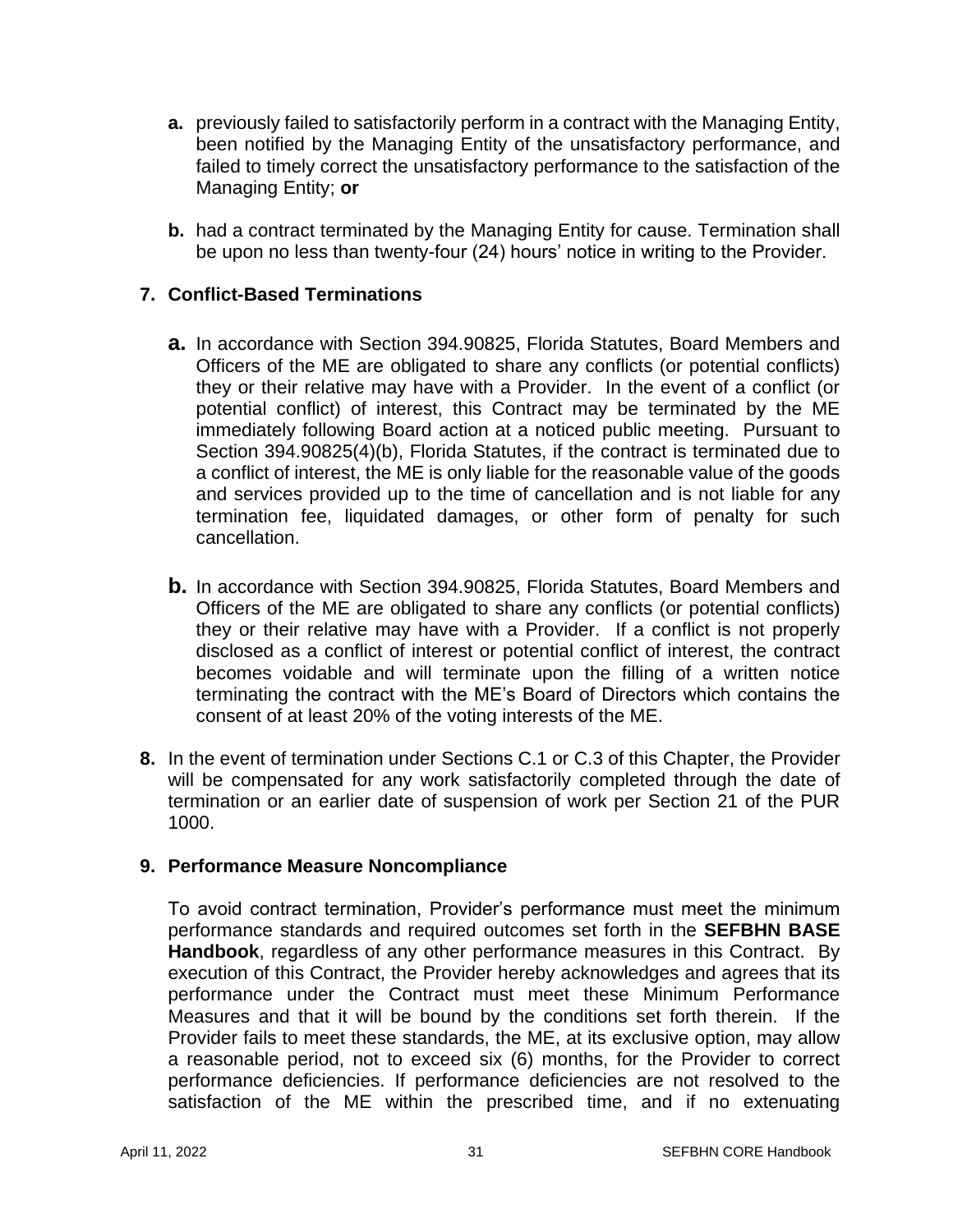circumstances can be documented by the Provider to the ME's satisfaction, the ME may terminate the Contract. SEFBHN has the sole authority to determine whether there are extenuating or mitigating circumstances. The Provider further acknowledges and agrees that during any period in which the Provider fails to meet these standards, regardless of any additional time allowed to correct performance deficiencies, payment for deliverables may be delayed or denied and financial consequences may apply.

- **10.**The Managing Entity shall not subcontract for Behavioral Health Services with any person or entity which:
	- **a.** Is barred, suspended, or otherwise prohibited from doing business with any government entity, or has been barred, suspended, or otherwise prohibited from doing business with any government entity in accordance with s. 287.133, F.S.;
	- **b.** Is under investigation or indictment for criminal conduct, or has been convicted of any crime which would adversely reflect on its ability to provide services, or which adversely reflects its ability to properly handle public funds;
	- **c.** Has had a contract terminated by the Department for failure to satisfactorily perform or for cause;
	- **d.** Has failed to implement a corrective action plan approved by the Department or any other governmental entity, after having received due notice; or
	- **e.** Is ineligible for contracting pursuant to the standards in s. 215.473(2), F.S.
- **11.**Regardless of the amount of the subcontract, the Managing Entity shall immediately terminate the subcontract for cause, if at any time during the lifetime of the subcontract, the Provider is:
	- **a.** Found to have submitted a false certification under s. 287.135, F.S., or
	- **b.** Is placed on the Scrutinized Companies with Activities in Sudan List or
	- **c.** Is placed on the Scrutinized Companies with Activities in the Iran Petroleum Energy Sector List, or
	- **d.** Is placed on the Scrutinized Companies that Boycott Israel List or is engaged in a boycott of Israel.

## **D. Transition Activities Following Termination Decision**

Continuity of service is critical when service under this Contract ends and service commences under a new contract. Accordingly, when service will continue through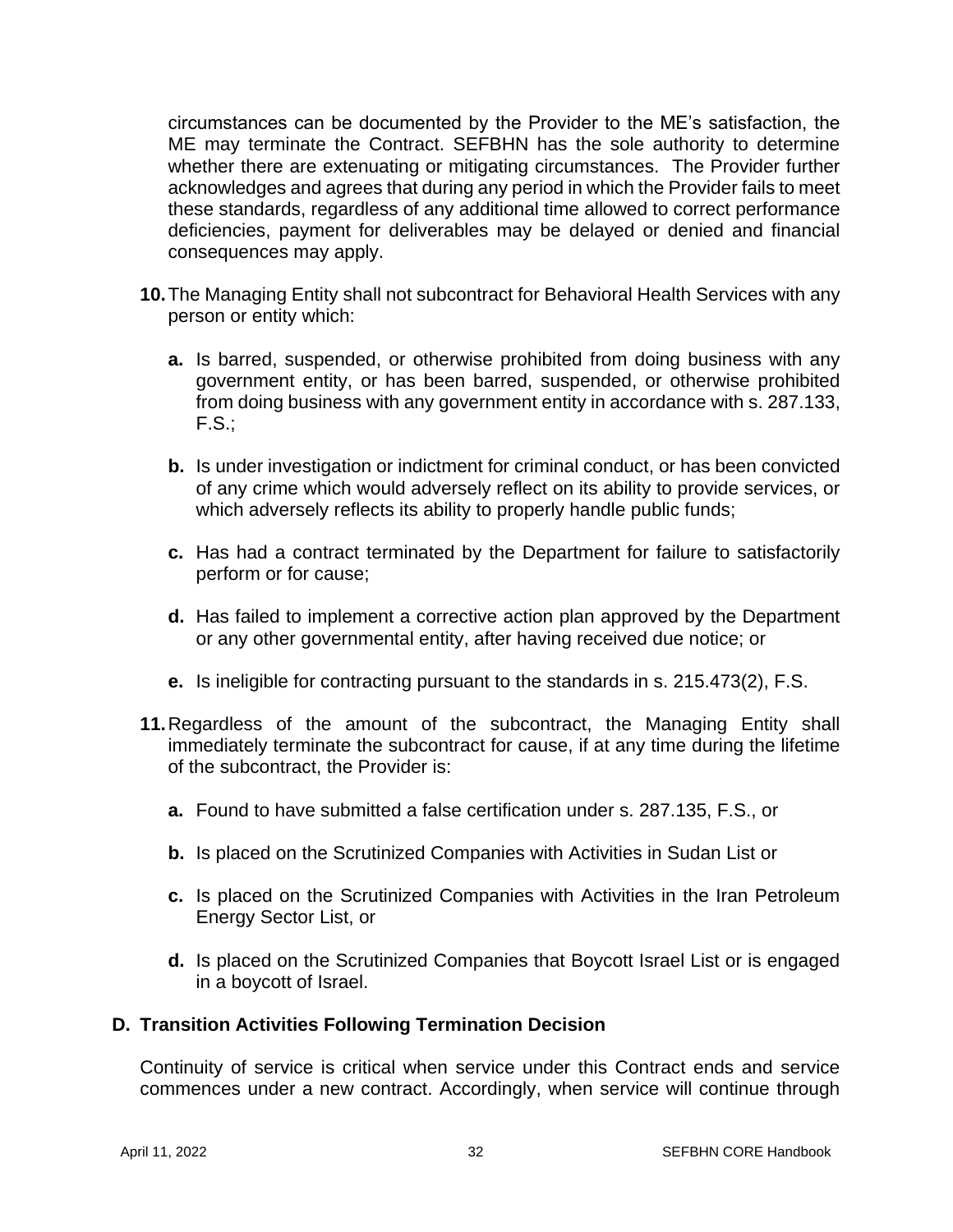another provider upon the expiration or earlier termination of this Contract, the Provider shall, without additional compensation, complete all actions necessary to smoothly transition service to the new provider. This includes but is not limited to the transfer of relevant data and files, as well as property funded or provided pursuant to this Contract. The Provider shall be required to support an orderly transition to the next provider no later than the expiration or earlier termination of this Contract and shall support the requirements for transition as specified in a Managing Entityapproved Transition Plan, which shall be developed jointly with the new provider in consultation with the Managing Entity.

## **E. Dispute Resolution**

- **1.** Any dispute concerning performance of this Contract or payment hereunder shall be decided by the Managing Entity, which shall be reduced to writing and a copy of the decision shall be provided to the Provider by the Compliance Administrator. The decision shall be final and conclusive unless within twenty-one (21) calendar days from the date of receipt of the Managing Entity's decision, the Provider delivers to the Compliance Administrator a petition for alternative dispute resolution.
- **2.** After receipt of a petition for alternative dispute resolution the Managing Entity and the Provider shall attempt to amicably resolve the dispute through negotiations. Timely delivery of a petition for alternative dispute resolution and completion of the negotiation process shall be a condition precedent to any legal action by the Provider concerning this Contract.
- **3.** After timely delivery of a petition for alternative dispute resolution, the parties may employ any dispute resolution procedures described in the Contract or its' Incorporated Documents, or mutually agree to an alternative binding or nonbinding dispute resolution process, the terms of which shall be reduced to writing and executed by both parties.
- **4.** Completion of such agreed process shall be deemed to satisfy the requirement for completion of the negotiation process.
- **5.** This section shall not limit the parties' rights of termination as noted elsewhere in this Contract.
- **6.** Within five working days of the execution of this contract, each party shall designate one person with the requisite authority to act as its representative for dispute resolution purposes. Each party shall notify the other party of the person's name and business address and telephone number. Within five working days from delivery to the designated representative of the other party of a written request for dispute resolution, the representatives will conduct a face-to-face meeting to resolve the disagreement amicably. If the representatives are unable to reach a mutually satisfactory resolution, either representative may request referral of the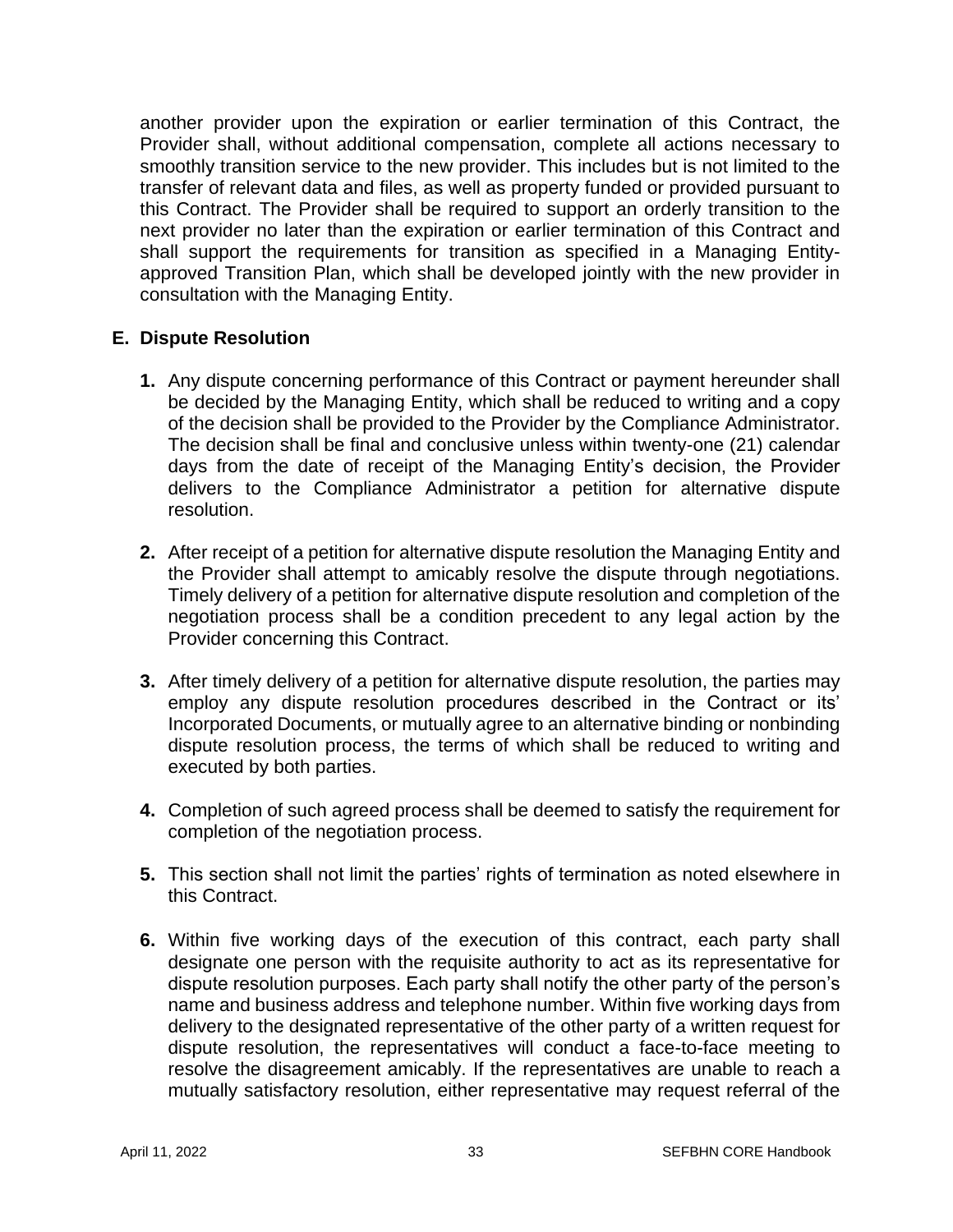issue to the Managing Entity's Chief Executive Officer (CEO) and the Provider's Chief Executive Officer (CEO)/Executive Director (ED). Upon referral to this second step, the respective parties shall confer in an attempt to resolve the issue.

**7.** If the ME CEO and Provider CEO/ED are unable to resolve the issue within 10 days, the parties' appointed representatives shall meet within 10 working days and select a third representative. These three representatives shall meet within 10 working days to seek resolution of the dispute. If the representatives' good faith efforts to resolve the dispute fail, the representatives shall make written recommendations to the Secretary who will work with both parties to resolve the dispute. The parties reserve all their rights and remedies under Florida law. Venue for any court action will be in Palm Beach County, Florida.

All notices provided by the Managing Entity under the "Termination" section of this Chapter shall be in writing on paper, physically sent to the appropriate person identified in the **BASE Handbook** by U.S. Postal Service or any other delivery service that provides verification of delivery, or by hand delivery. All notices provide by the Provider under the "Termination" Section of this Chapter shall be in writing on paper, physically sent to the agency's identified Contract Signer by U.S. Postal Service or any other delivery service that provides verification of delivery, or by hand delivery.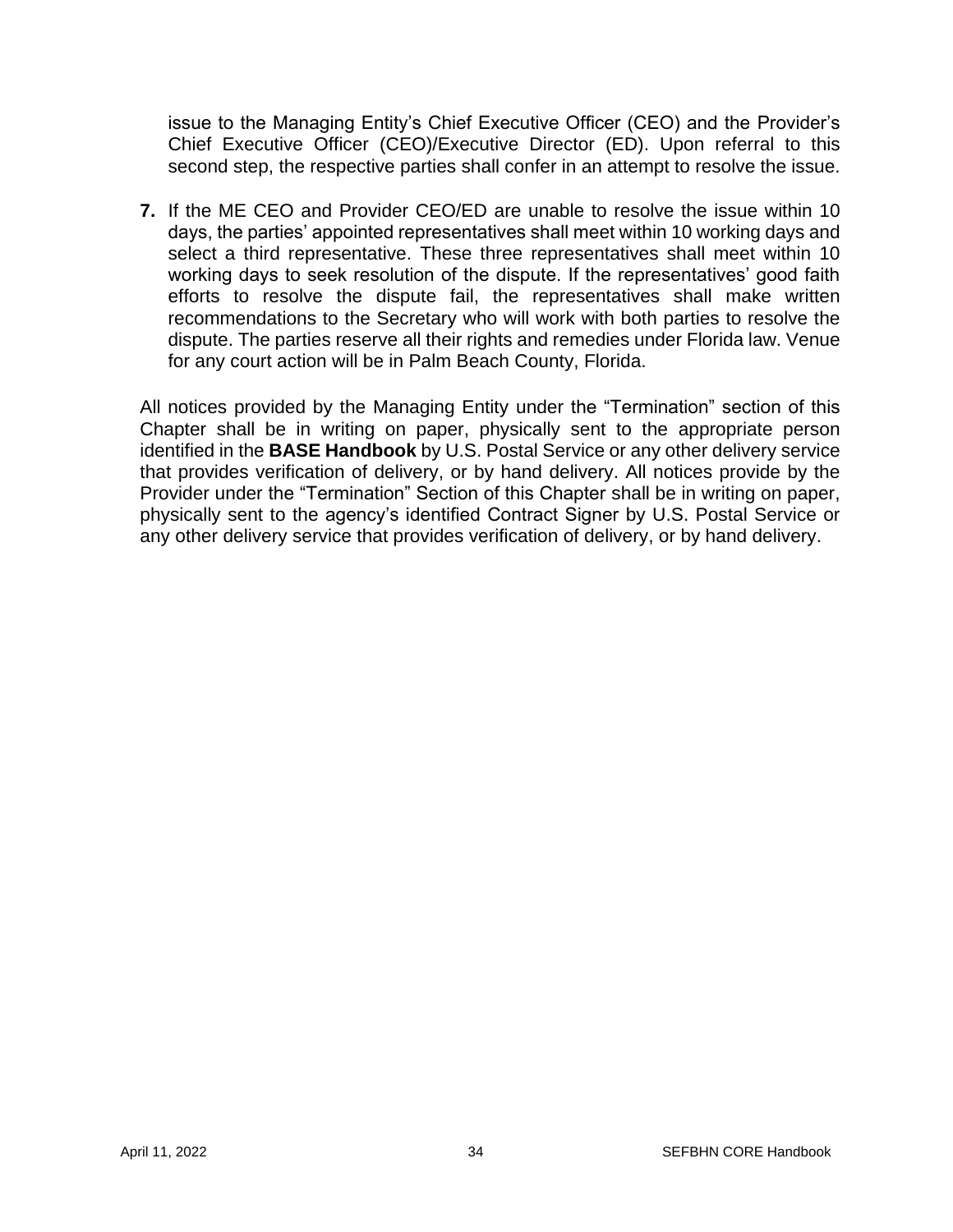# **Rules and Regulations**

## **A. Compliance with Statutes, Rules and Regulations**

In performing its obligations under this Contract, the Provider shall without exception be aware of and comply with all State and Federal laws, rules and regulations relating to its performance under this Contract as they may be enacted or amended from timeto-time, as well as any court or administrative order, judgment, settlement or compliance agreement involving the Managing Entity which by its nature affects the services provided under this Contract.

The Provider shall comply with all applicable federal and state laws and regulations and all policies, directives and guidelines published by the Managing Entity. In the event the Managing Entity amends any policies, directives, or guidelines after contract execution, the Managing Entity will provide electronic notice to the Provider.

## **B. State Policies**

The Provider shall comply with the polices set forth in the Department of Financial Services' Reference Guide for State Expenditures and active Comptroller/Chief Financial Officer Memoranda issued by the Division of Accounting and Auditing.

## **C. Federal Funds Applicability**

To the extent this contract serves persons served, the following terms and conditions apply:

## **1. Person Served Risk Prevention**

If services to persons served are to be provided under this contract, the Provider and any subcontractors shall, in accordance with the person served risk prevention system, report those reportable situations listed in CFOP 215-6 in the manner prescribed in CFOP 215-6. The Provider shall immediately report any knowledge or reasonable suspicion of abuse, neglect, or exploitation of a child, aged person, or disabled adult to the Florida Abuse Hotline on the statewide toll-free telephone number (1-800-96ABUSE). As required by Chapters 39 and 415, F.S., this provision is binding upon both the Provider and its employees.

## **2. Emergency Preparedness Plan**

If the tasks to be performed pursuant to this contract include the physical care or supervision of persons served, the Provider shall, within thirty (30) days of the execution of this contract and subsequently each June 1st, submit to the electronic contract file an emergency preparedness plan which shall include provisions for records protection, alternative accommodations for persons served in substitute care, supplies, and a recovery plan that will allow the Provider to continue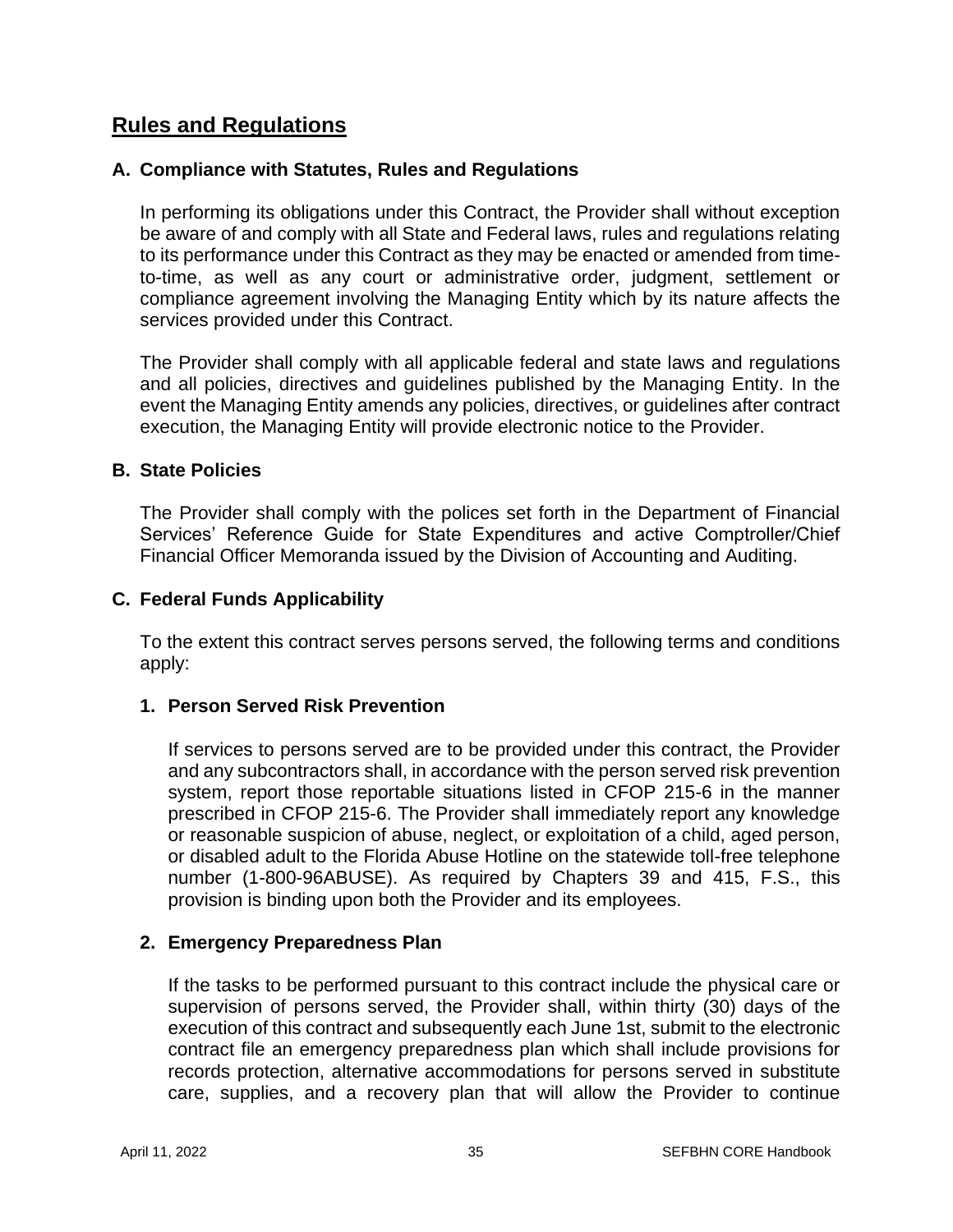functioning in compliance with the executed contract in the event of an actual emergency. For the purpose of disaster planning, the term "supervision" includes a child who is under the jurisdiction of a dependency court. Children may remain in their homes, be placed in a non-licensed relative/non-relative home, or be placed in a licensed foster care setting. No later than twelve months following the Managing Entity's original acceptance of a plan and every twelve (12) months thereafter, the Provider shall submit a written certification that it has reviewed its plan, along with any modifications to the plan, or a statement that no modifications were found necessary. The Managing Entity agrees to respond in writing within thirty (30) days of receipt of the original or updated plan, accepting, rejecting, or requesting modifications. In the event of an emergency, the Managing Entity may exercise oversight authority over such Provider in order to assume implementation of agreed emergency relief provisions.

## **3. Emergency Support to the Deaf or Hard-of-Hearing**

- **a.** The Provider and its subcontractors shall comply with section 504 of the Rehabilitation Act of 1973, 29 U.S.C. 794, as implemented by 45 CFR Part 84 (hereinafter referred to as Section 504), the Americans with Disabilities Act of 1990, 42 U.S.C. § 12131, as implemented by 28 CFR Part 35 (hereinafter referred to as ADA), and the Children and Families Operating Procedure (CFOP) 60-10, Chapter 4, entitled Auxiliary Aids and Services for the Deaf or Hard-of-Hearing.
- **b.** The Provider and any of its subcontractors, shall designate a Single-Point-of-Contact (one per firm) to ensure effective communication with deaf or hard-ofhearing customers or companions in accordance with Section 504 of the ADA, and CFOP 60-10, Chapter 4. The Provider's Single-Point-of-Contact and that of its Subcontractors will process the compliance data into the Department's HHS Compliance reporting Database by the 5th business day of the month, covering the previous month's reporting, and forward confirmation of submission to the electronic contract file. The name and contact information for the Provider's Single-Point-of-Contact shall be furnished to the Managing Entity annually and upon change via the Contact List maintained in the **BASE Handbook**.
- **c.** The Provider shall, within thirty (30) days of the effective date of this requirement, contractually require that its subcontractors comply with Section 504, the ADA, and CFOP 60-10, Chapter 4. A Single-Point-of-Contact shall be required for each subcontractor. This Single-Point-of-Contact will ensure effective communication with deaf or hard-of-hearing customers or companions in accordance with Section 504 and the ADA and coordinate activities and reports with the Provider's Single-Point-of-Contact.
- **d.** The Single-Point-of-Contact shall ensure that employees are aware of the requirements, roles & responsibilities, and contact points associated with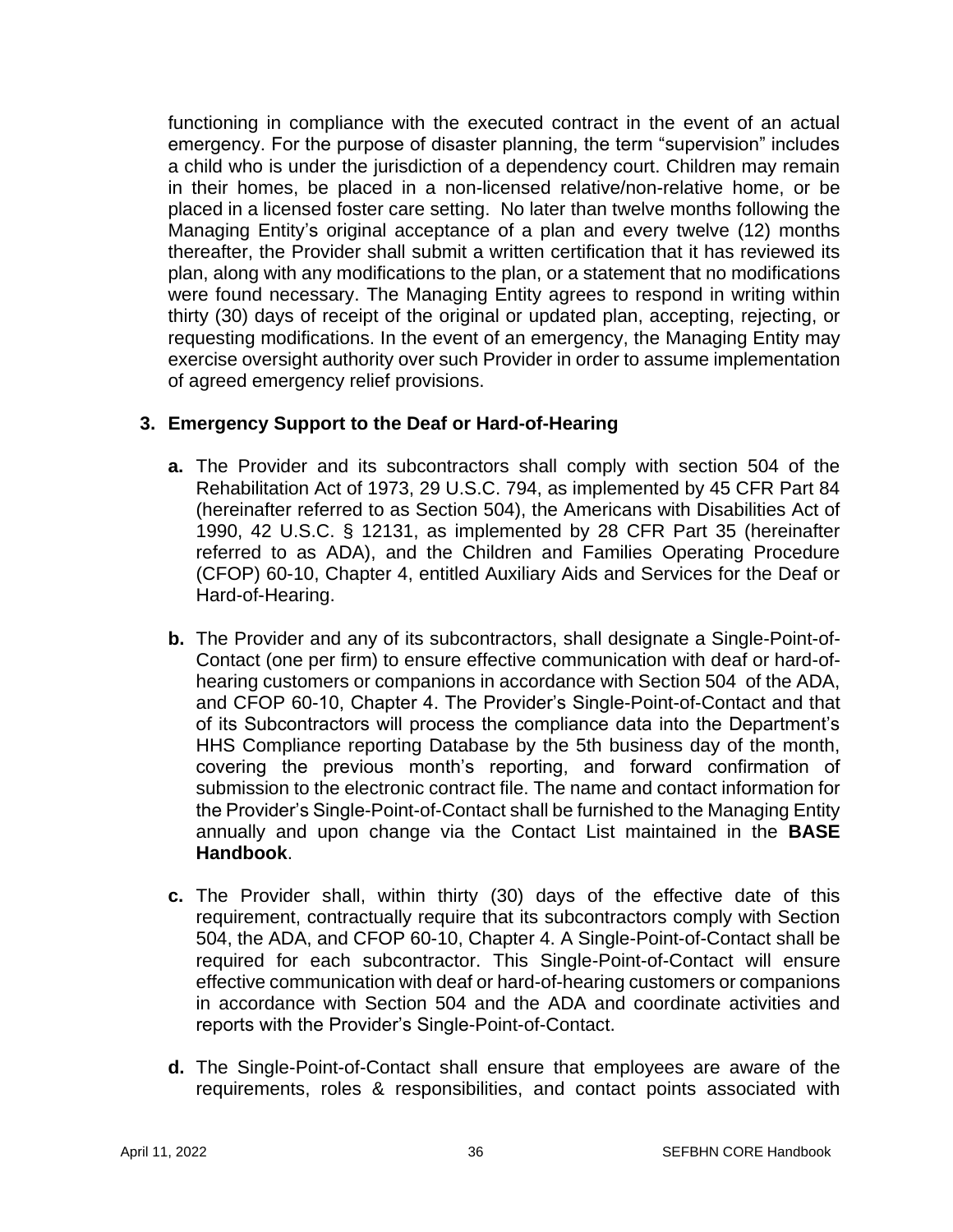compliance with Section 504, the ADA, and CFOP 60-10, Chapter 4. Further, employees of providers and their subcontractors shall attest in writing that they are familiar with the requirements of Section 504, the ADA, and CFOP 60-10, Chapter 4. This attestation shall be maintained in the employee's personnel file.

- **e.** The Provider's Single-Point-of-Contact will ensure that conspicuous Notices which provide information about the availability of appropriate auxiliary aids and services at no-cost to the deaf or hard-of-hearing customers or companions are posted near where people enter or are admitted within the agent locations. Such Notices must be posted immediately by the Provider and its subcontractors. The approved Notice is available at: subcontractors. The approved Notice is available at: [https://www.myflfamilies.com/service-programs/individual-with](https://www.myflfamilies.com/service-programs/individual-with-disability/providers/dcf-posters.shtml)[disability/providers/dcf-posters.shtml.](https://www.myflfamilies.com/service-programs/individual-with-disability/providers/dcf-posters.shtml)
- **f.** The Provider and its subcontractors shall document the customer's or companion's preferred method of communication and any requested auxiliary aids/services provided in the customer's record. Documentation, with supporting justification, must also be made if any request was not honored. The Provider shall distribute Customer Feedback forms to customers or companions, and provide assistance in completing the forms as requested by the customer or companion.
- **g.** If customers or companions are referred to other agencies, the Provider must ensure that the receiving agency is notified of the customer's or companion's preferred method of communication and any auxiliary aids/service needs.
- **h.** All employees are to complete training on serving our Customers who are Deaf or Hard-of-Hearing and sign the Attestation of Understanding. Employees will print their certificate of completion, attach it to their Attestation of Understanding, and maintain them in their personnel file.

#### **4. Confidential Person Served and Other Information**

Except as provided in this Contract, the Provider shall not use or disclose but shall protect and maintain the confidentiality of any person served information and any other information made confidential by Florida law or Federal laws or regulations that is obtained or accessed by the Provider or its subcontractors incidental to performance under this Contract.

**a.** Person Served and Other Confidential Information. State laws providing for the confidentiality of person served and other information include but are not limited to sections 39.0132, 39.00145, 39.202, 39.809, 39.908, 63.162, 63.165, 383.412, 394.4615, 397.501, 409.821, 409.175, 410.037, 410.605, 414.295, 415.107, 741.3165 and 916.107, F.S.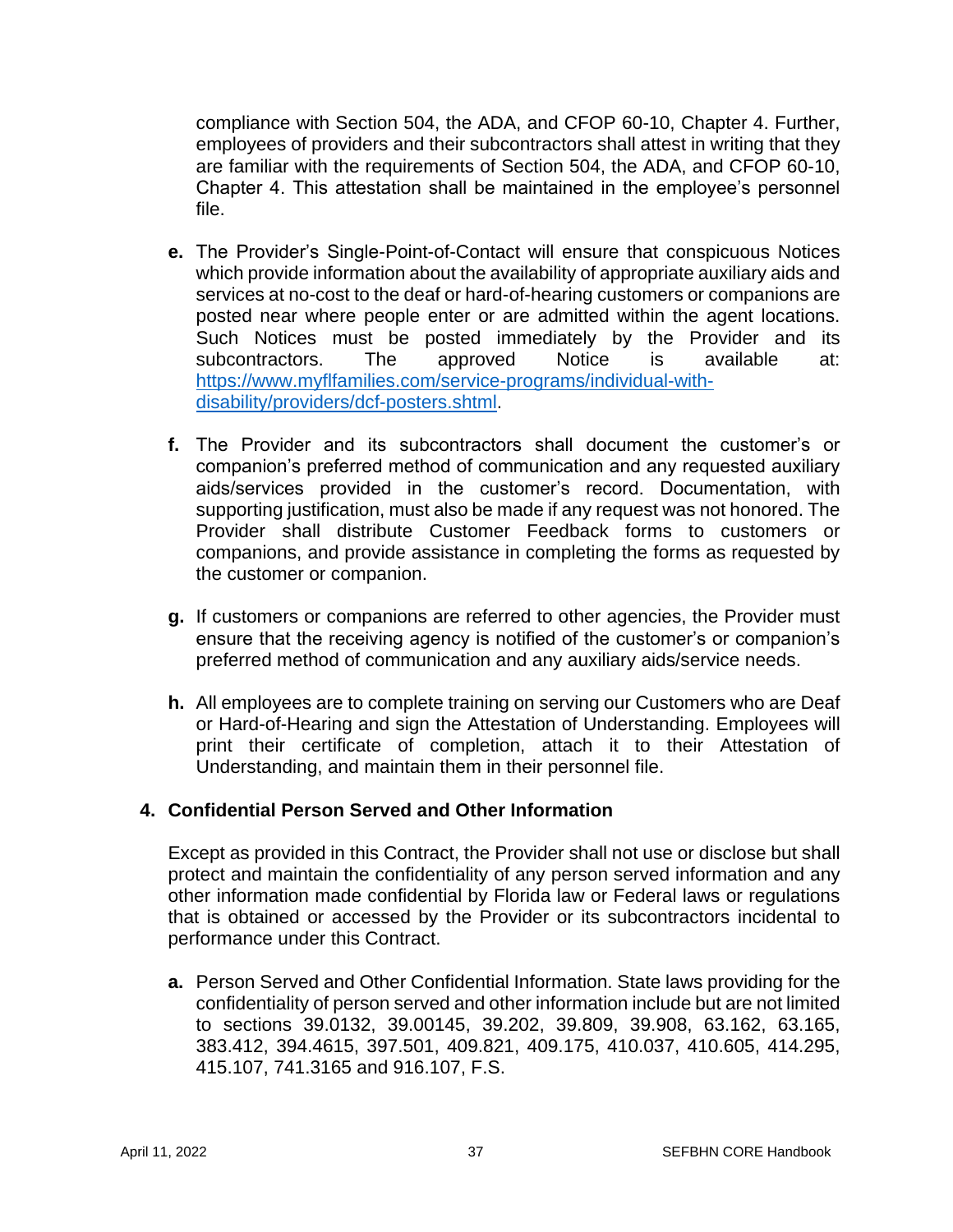- **b.** Federal laws and regulations to the same effect include section 471(a)(8) of the Social Security Act, section 106(b)(2)(A)(viii) of the Child Abuse Prevention and Treatment Act, 7 U.S.C. § 2020(e)(8), 42 U.S.C. § 602 and 2 CFR § 200.303 and 2 CFR § 200.337, 7 CFR § 272.1(c), 42 CFR §§ 2.1-2.3, 42 CFR § 431.300-306, 45 CFR § 205.
- **c.** A summary of Florida Statutes providing for confidentiality of this and other information are found in Part II of the Attorney General's Government in the Sunshine Manual, as revised from time-to-time.

#### **5. Federal Block Grant**

- **a.** The Provider must maintain compliance with state or federal requests for information related to the SAPT and SMHS block grants.
- **b.** The Provider must maintain compliance with **Exhibit B1, Federal Block Grant Requirements**, herein incorporated by reference and available in the Master Contract between Southeast Florida Behavioral Health Network, Inc. and the Department of Children and Families.
- **c.** A Provider that receives federal block grant funds from the Substance Abuse Prevention and Treatment or Community Mental Health Block Grants agrees to comply with Subparts I and II of Part B of Title XIX of the Public Health Service Act, s. 42 U.S.C. 300x-21 et seq. (as approved September 22, 2000) and the Health and Human Services (HHS) Block Grant regulations (45 CFR Part 96).
- **d.** A Provider that receives funding from the SAPTBG certifies compliance with all of the requirements of the Substance Abuse and Mental Health Services Administration ("SAMHSA") Charitable Choice provisions and the implementing regulations of 42 CFR 54a.
- **e.** Pursuant to 45 CFR s. 96.131, Providers that receive SAPT block grant funding shall prioritize treatment services for pregnant women. This shall include:
	- **(1)** The utilization of an electronic waitlist to ensure preference is given in admitting people into treatment as follows:
		- **I.** Pregnant injecting drug users;
		- **II.** Pregnant drug users;
		- **III.** People who inject drugs; and
		- **IV.** All others.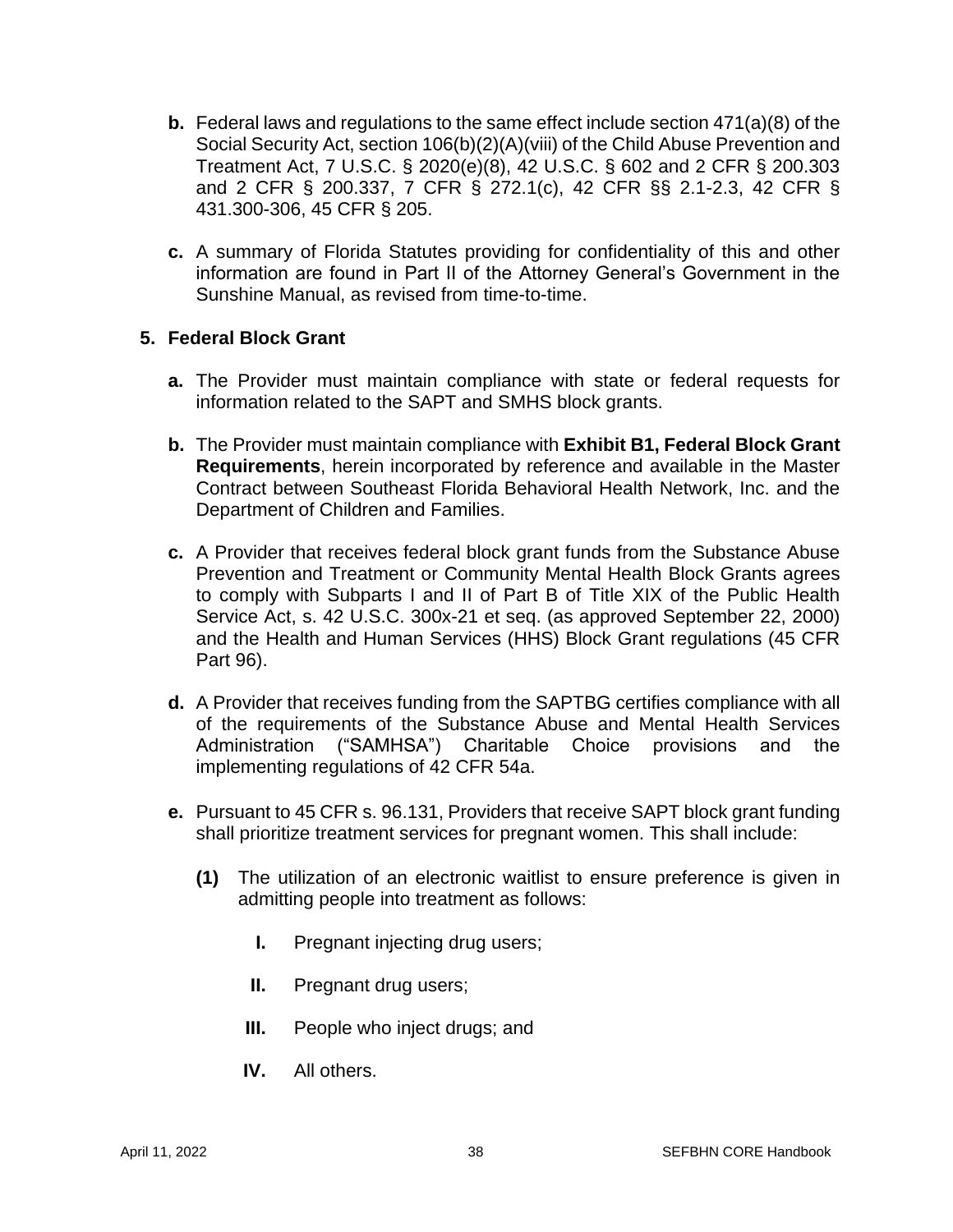- **(2)** The utilization of an electronic waitlist to ensure preference is given in admitting people into treatment as follows:
- **(3)** If the clinically appropriate services cannot be provided for the pregnant woman, interim services shall be provided not later than 48 hours after the woman seeks treatment services.
- **(4)** The tracking and reporting of the type of service, number of pregnant women served, and amount of services purchased by federal and state sources.
- **(5)** Policies and procedures relating to treatment services for pregnant women and, where appropriate, ensure that families are able to remain together when parents require treatment.
- **d.** Pursuant to 45 CFR s. 96.126, the Managing Entity shall maintain an electronic waitlist for Providers that receive SAPT block grant funding and serve injection drug users, and ensure the implementation of the 14/120-day requirement of 45 CFR s. 96.126(b), and provide interim services until such time as the clinically appropriate level of treatment can be provided to the individual.:
	- **(1)** Outreach services shall be provided, pursuant to 45 CFR s. 96.126(e), and documented to demonstrate the provision of these services.
	- **(2)** The Managing Entity shall maintain a report of the Network Service Providers that reach 90% capacity, and the monitoring procedures to ensure that this occurs.
- **e.** Pursuant to 45 CFR s. 96.125, the Managing Entity shall prepare and implement a comprehensive primary prevention program that uses a variety of strategies. The Provider is to assist in this effort, as requested.
- **f.** Pursuant to 45 CFR s. 95.127, the Provider shall deliver tuberculosis services, in compliance with Ch. 65D-30.004(9). F.A.C.
- **g.** Pursuant to 45 CFR s. 96.128, the Provider shall deliver early intervention services for HIV and in compliance with Ch. 65D-30.004(9), F.A.C., and in accordance with **Guidance 33, HIV Early Intervention Services**, herein incorporated by reference.
- **h.** Pursuant to 45 CFR s. 96.123(a)(7) and s. 96.132(b), the Provider shall ensure staff receive continuing education, and this shall be documented to demonstrate the provision of said education.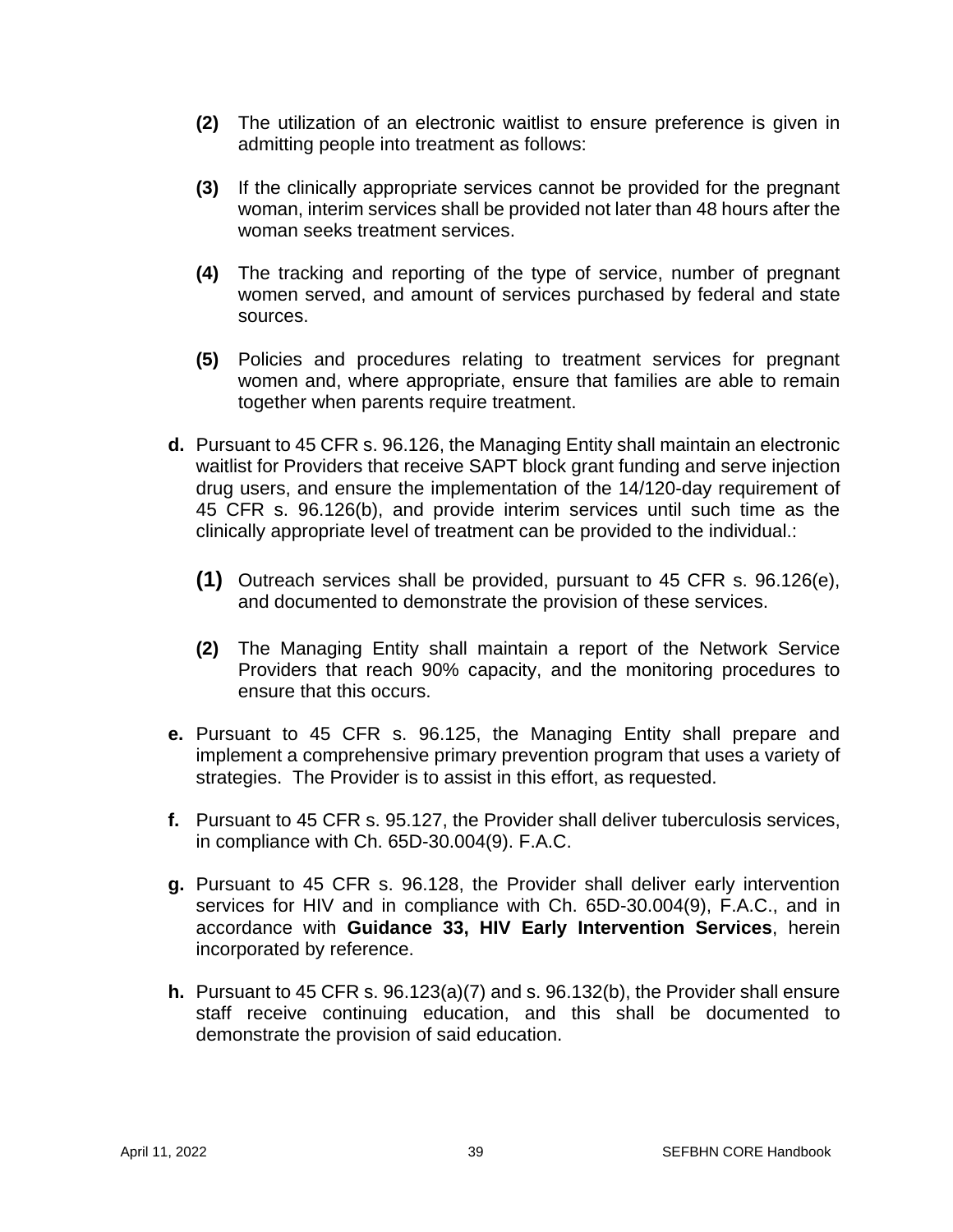- **i.** Pursuant to 45 CFR s.96.123(a)(7) and s. 96.132(a), the Provider shall develop and implement a process for improving referrals of individuals to the treatment modality that is most appropriate for the individuals.
- **j.** The Provider shall ensure that each year, an evaluation of the procedures and activities undertaken to comply with the block grant requirements shall be completed.
- **k.** The Provider shall ensure that each year, an assessment of need is undertaken that complies with the requirements of 45 CFR s. 96.133, and 42 U.S.C. s. 300x-1 for adults with a serious mental illness, and children with serious emotional disturbances.
- **l.** The Provider shall ensure that block grant funding is not expended on the restricted activities pursuant to 45 CFR s. 96.135, 42 U.S.C. s. 300x-5, and 42 U.S.C. s.300x-31. Restricted activities include, but are not necessarily limited to, the following. Providers may consult the Managing Entity for technical assistance to address allowability of specific cases before service delivery.
	- **(1)** The CMHS block grant and the SAPT block grant may not be used to:

**I.**Provide inpatient hospital services;

**II.**Fund the enforcement of alcohol, tobacco, or drug laws;

- **III.**Make cash payments to intended recipients of health services;
- **IV.**Purchase or improve land; purchase, construct, or permanently improve (other than minor remodeling) any building or other facility; or purchase major medical equipment;
- **V.**Satisfy any requirement for the expenditure of non-Federal funds as a condition for the receipt of Federal funds;
- **VI.**Provide financial assistance to any entity other than a public or nonprofit private entity; or
- **VII.**Provide any services within prisons or jails.
- **(2)** Primary prevention set-aside funds from the SAPT block grant may not be used to:
	- **I.**Provide Screening, Brief Intervention, and Referral to Treatment (SBIRT) programs; or

**II.**Provide Mental Health First Aid or Crisis Intervention Training programs.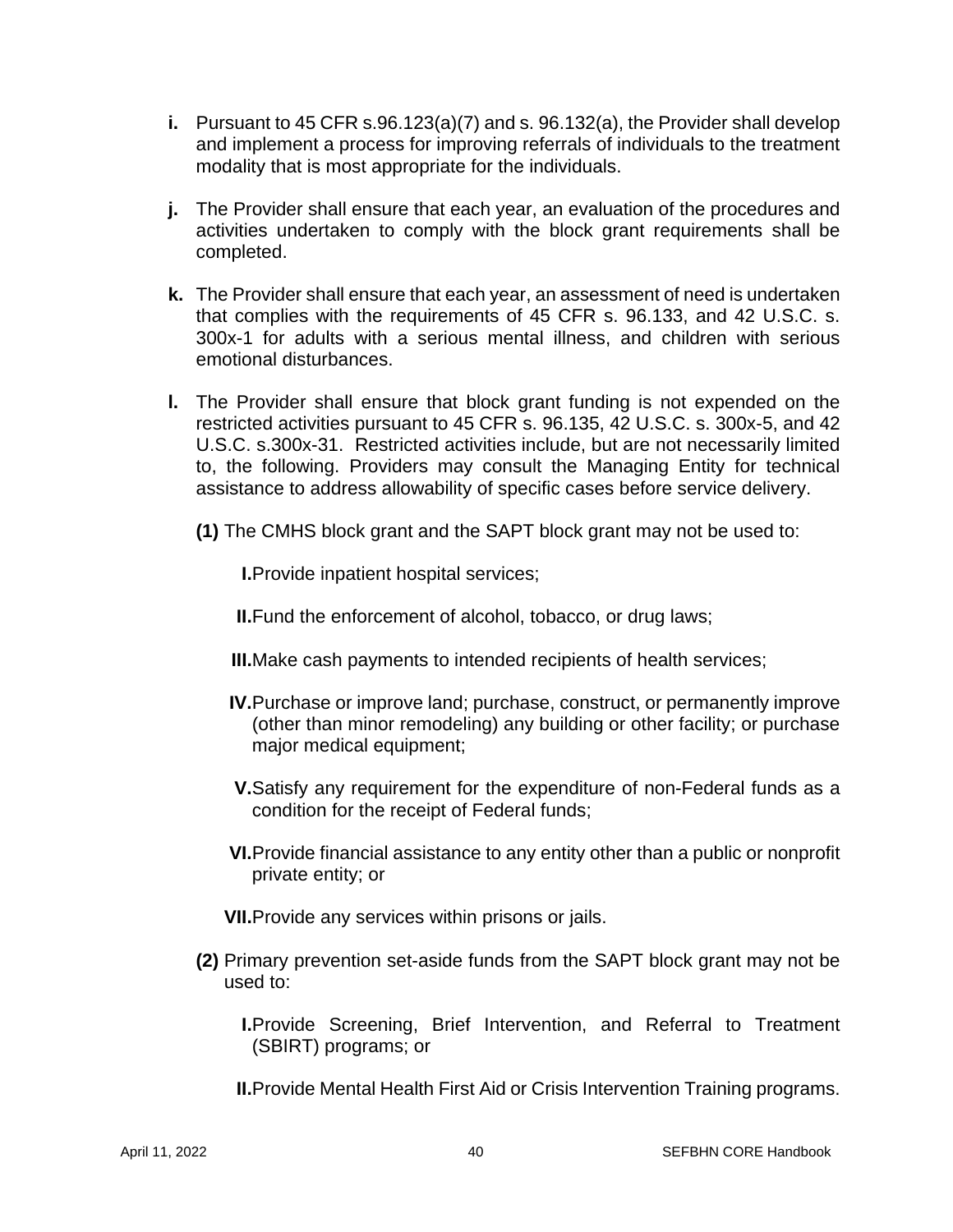## **6. Federal Laws**

- **a.** The Provider shall comply with the provisions of Federal law and regulations including, but not limited to, 2 CFR, Part 200, and other applicable regulations.
- **b.** If this Contract contains \$10,000 or more of Federal Funds, the Provider shall comply with Executive Order 11246, Equal Employment Opportunity, as amended by Executive Order 11375 and others, and as supplemented in Department of Labor regulation 41 CFR, Part 60 if applicable.
- **c.** If this Contract contains over \$100,000 of Federal Funds, the Provider shall comply with all applicable standards, orders, or regulations issued under section 306 of the Clean Air Act, as amended (42 U.S.C. § 7401 et seq.), section 508 of the Federal Water Pollution Control Act, as amended (33 U.S.C. § 1251 et seq.), Executive Order 11738, as amended and where applicable, and Environmental Protection Agency regulations (2 CFR, Part 1500). The Provider shall immediately report any violations of the above to the Managing Entity.
- **d.** No Federal Funds received in connection with this Contract may be used by the Provider, or agent acting for the Provider, or subcontractor to influence legislation or appropriations pending before the Congress or any State legislature. If this Contract contains Federal funding in excess of \$100,000, the Provider must, prior to contract execution, complete the **Certification Regarding Lobbying form**, available within the **BASE Handbook**. If a **Disclosure of Lobbying Activities form**, Standard Form LLL, is required, it may be obtained from the Compliance Administrator. All disclosure forms as required by the Certification Regarding Lobbying form must be completed and returned to the Compliance Administrator, prior to payment under this Contract.
- **e.** If this Contract provides services to children up to age 18, the Provider shall comply with the Pro-Children Act of 1994 (20 U.S.C. § 6081). Failure to comply with the provisions of the law may result in the imposition of a civil monetary penalty of up to \$1,000 for each violation or the imposition of an administrative compliance order on the responsible entity, or both.

## **7. Federal Funding Accountability and Transparency Act (FFATA)**

The FFATA Act of 2006 is an act of Congress that requires the full disclosure to the public of all entities or organizations receiving federal funds.

**a.** The Provider will complete and sign the FFATA Certification of Executive Compensation Reporting Requirements form (CF 1111 or successor) if this Contract includes \$30,000 or more in Federal Funds (as determined over its entire term). The Provider shall also report the total compensation of its five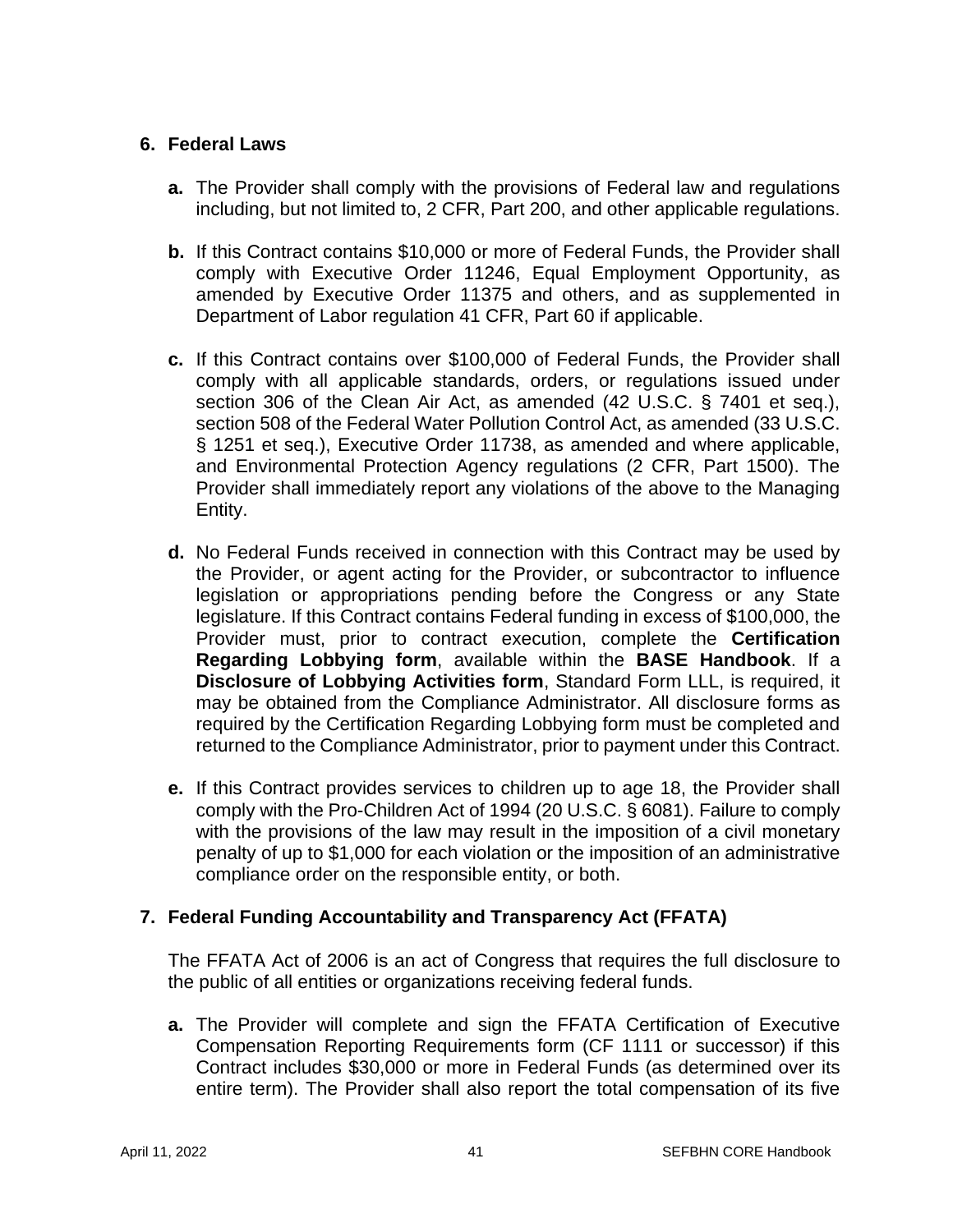most highly paid executives if it also receives in excess of 80% of its annual gross revenues from Federal Funds and receives more than \$25 million in total federal funding.

**b.** The Digital Accountability and Transparency Act (DATA) of 2014 is an expansion of the FFATA Act of 2006, and the purpose is for further transparency by establishing government-wide data identifiers and standardized reporting formats to recipient and subrecipients.

#### **D. Service Provision Requirements for Substance Abuse Prevention and Treatment Block Grants**

- **1.** The Provider agrees to comply with the data submission requirements outlined in DCF FASAMS PAM 155-2 and as outlined in the SAPTBG section, **Restrictions on Expenditure of Grant**, 45 CFR 96.135, herein incorporated by reference.
- **2.** Modifiers to procedure codes are currently required to be utilized as per DCF FASAMS PAM 155-2, Appendix 2. Requests to use modifiers in a specific way may be requested of the ME.
- **3.** The Provider shall make available, either directly or by arrangement with others, tuberculosis services to include counseling, testing, and referral for evaluation and treatment.
- **4.** The Provider shall use SAPTBG funds provided under this Contract to support both substance abuse treatment services and appropriate co-occurring disorder treatment services for individuals with a co-occurring mental disorder only if the funds allocated are used to support substance abuse prevention and treatment services. These funds must be tracked to the specific substance abuse activity as listed in the **Statement of Funding** for this Contract.
- **5.** The Provider is required to participate in the peer-based fidelity assessment process to assess the quality, appropriateness, and efficacy of treatment services provided to individuals under this Contract pursuant to 45 CFR 96.136.
- **6.** In accordance with 45 CFR ss. 96.131(a) and (b), Providers that receive Block Grant funds and that serve injection drug users shall publicize the following notice: "This program receives federal Substance Abuse Prevention and Treatment Block Grant funds and serves people who inject drugs. This program is therefore federally required to give preference in admitting people into treatment as follows: 1. Pregnant injecting drug users; 2. Pregnant drug users; 3. People who inject drugs; and 4. All others."
- **7.** Providers shall discuss the option of medication-assisted treatment with individuals with opioid use disorders or alcohol use disorders.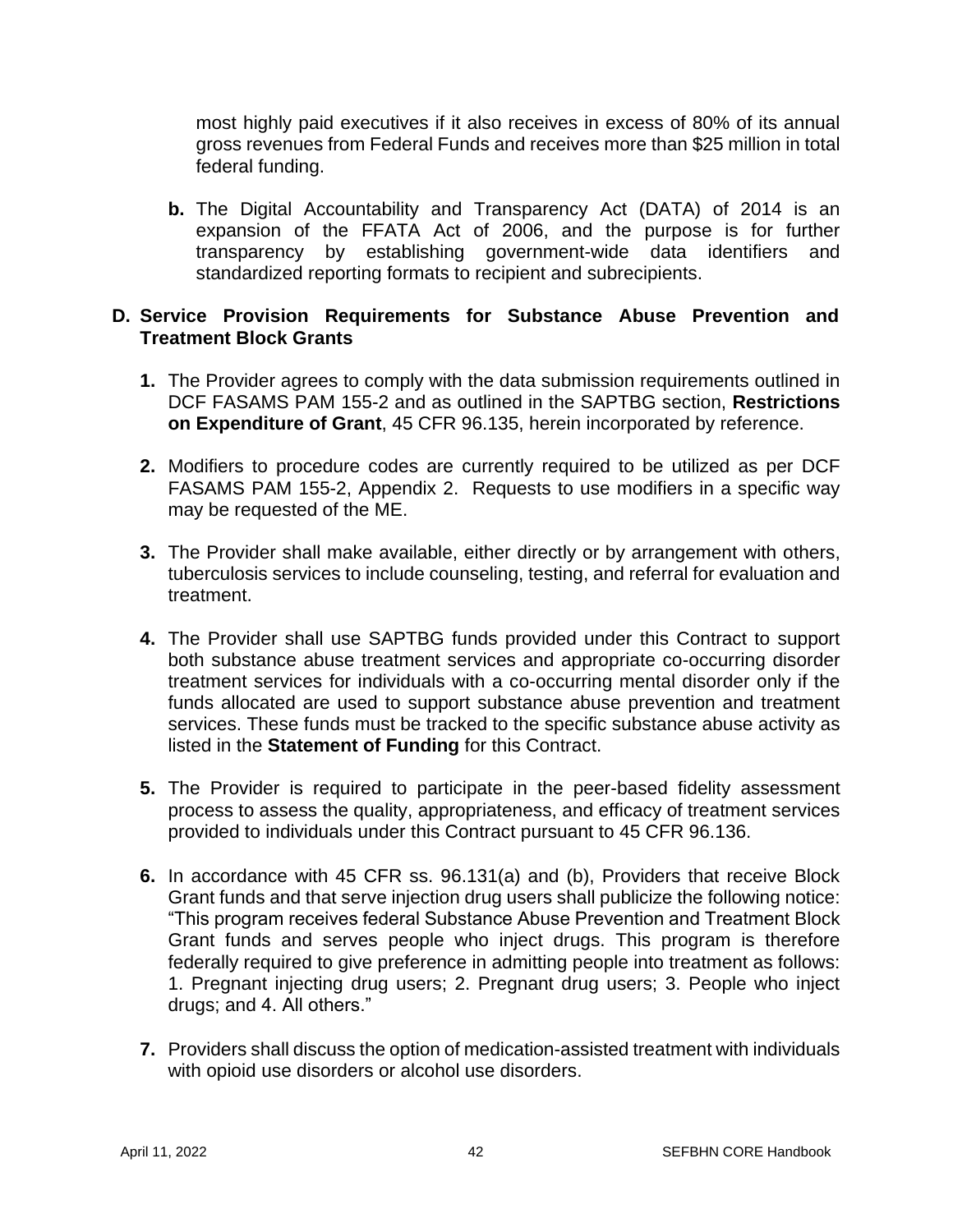- **a.** For individuals with opioid use disorders, the Network Service Provider shall discuss medication-assisted treatment using FDA-approved medications including but not limited to methadone, buprenorphine, and naltrexone.
- **b.** For individuals with alcohol use disorders, the Network Service Provider shall discuss medication-assisted treatment using FDA-approved medications including but not limited to disulfiram, and acamprosate products.
- **8.** Providers shall actively link individuals to medication-assisted treatment providers upon request of the individual served.
- **9.** Providers shall ensure a prohibition on a denial of an eligible individual's access to the Provider's program or services based on the individual's current or past use of FDA-approved medications for the treatment of substance use disorders. Specifically, this must include requirements to:
	- **a.** Ensure the Provider's programs and services do not prevent the individual from participating in methadone treatment rendered in accordance with current federal and state methadone dispensing regulations from an Opioid Treatment Program when ordered by a physician who has evaluated the person served and determined that methadone is an appropriate medication treatment for the individual's opioid use disorder;
	- **b.** Permit the individual to access medications for FDA-approved medicationassisted treatment by prescription or office-based implantation if the medication is appropriately authorized through prescription by a licensed prescriber or provider.
	- **c.** Permit continuation in medication-assisted treatment for as long as the prescriber or medication-assisted treatment provider determines that the medication is clinically beneficial; and
	- **d.** Prohibit compelling an individual to no longer use medication-assisted treatment as part of the conditions of any program or services if stopping is inconsistent with a licensed prescriber's recommendation or valid prescription.
- **E.** The Provider will maintain compliance with the following: 2 CFR Part 300.1 Adoption of 2 CFR Part 200; 45 CFR Part 75 – Uniform Administrative Requirements, Cost Principles, and Audit Requirements for HHS; the Reference Guide for State Expenditures; Chapter 65E-14, F.A.C., Block Grant requirements, including maintenance of effort; state and federal grant requirements; TANF requirements, if applicable; and, Department of Children and Families' policies related to the delivery of service – all of which are herein incorporated by reference.

## **INTENTIONALLY LEFT BLANK**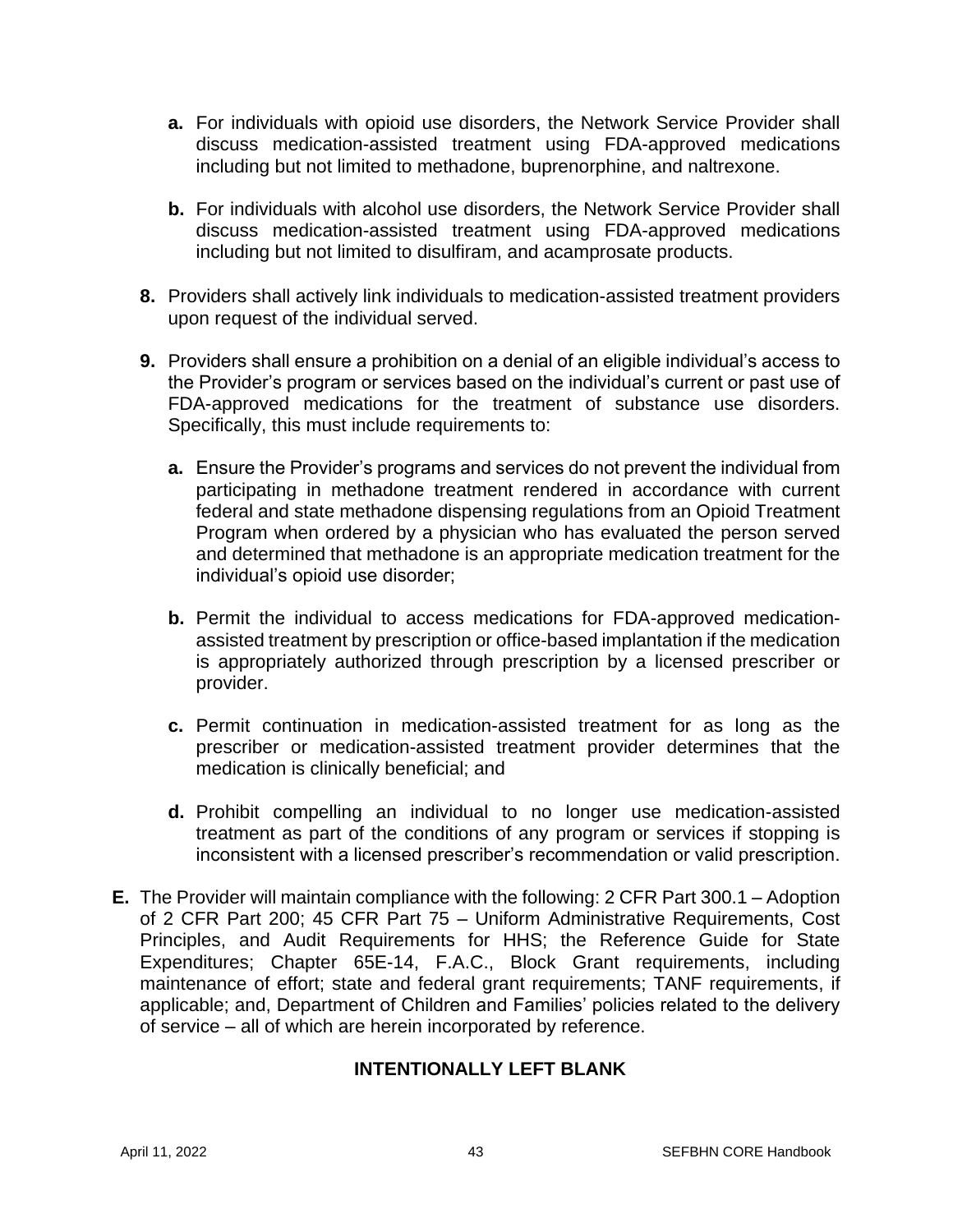## **F. Mandatory Reporting Requirements**

## **1. Mandatory Reporting Requirements to the Office of the Inspector General**

The Provider and any subcontractor must comply with and inform its employees of the following mandatory reporting requirements. Each employee of the Provider, and of any subcontractor, providing services in connection with this Contract who has any knowledge of a reportable incident shall report such incident as follows: 1) reportable incidents that may involve an immediate or impending impact on the health or safety of a person served shall be immediately reported to the Compliance Administrator; and 2) other reportable incidents shall be reported to the Department's Office of Inspector General through the Internet at <http://www.dcf.state.fl.us/admin/ig/rptfraud1.shtml> or by completing a Notification/Investigation Request (Form CF 1934) and emailing the request to the Office of Inspector General at IG.Complaints@myflfamilies.com. The Provider and subcontractor may also mail the completed form to the Office of Inspector General, 1317 Winewood Boulevard, Building 5, 2nd Floor, Tallahassee, Florida, 32399- 0700; or via fax at (850) 488-1428. A reportable incident is defined in Children and Families Operating Procedure (CFOP) 180-4, which can be obtained from https://www.myflfamilies.com.

#### **2. Incident Reporting**

To ensure the safety and security of individuals and staff served through Department of Children and Families' funding and the public, adherence with the Critical Incident reporting process is required as described in **Southeast Florida Behavioral Health Network Inc.'s Policy 302.00, Incident Reporting**, herein incorporated by reference.

The critical incident reporting process includes uniform standards/procedures for all programs and services within the Network to ensure adherence with applicable federal and state laws, rules, and regulations, including the **Department of Children and Families' CFOP 215-6, Incident Reporting and Analysis System (IRAS)**, herein incorporated by reference.

#### **G. Real Property**

Any State funds provided for the purchase of or improvements to real property are contingent upon the Provider granting to the State a security interest in the property at least to the amount of the State funds provided for at least five (5) years from the date of purchase or the completion of the improvements or as further required by law. As a condition of receipt of State funding for this purpose, the Provider agrees that, if it disposes of the property before the Managing Entity's interest is vacated, the Provider will refund the proportionate share of the State's initial investment, as adjusted by depreciation.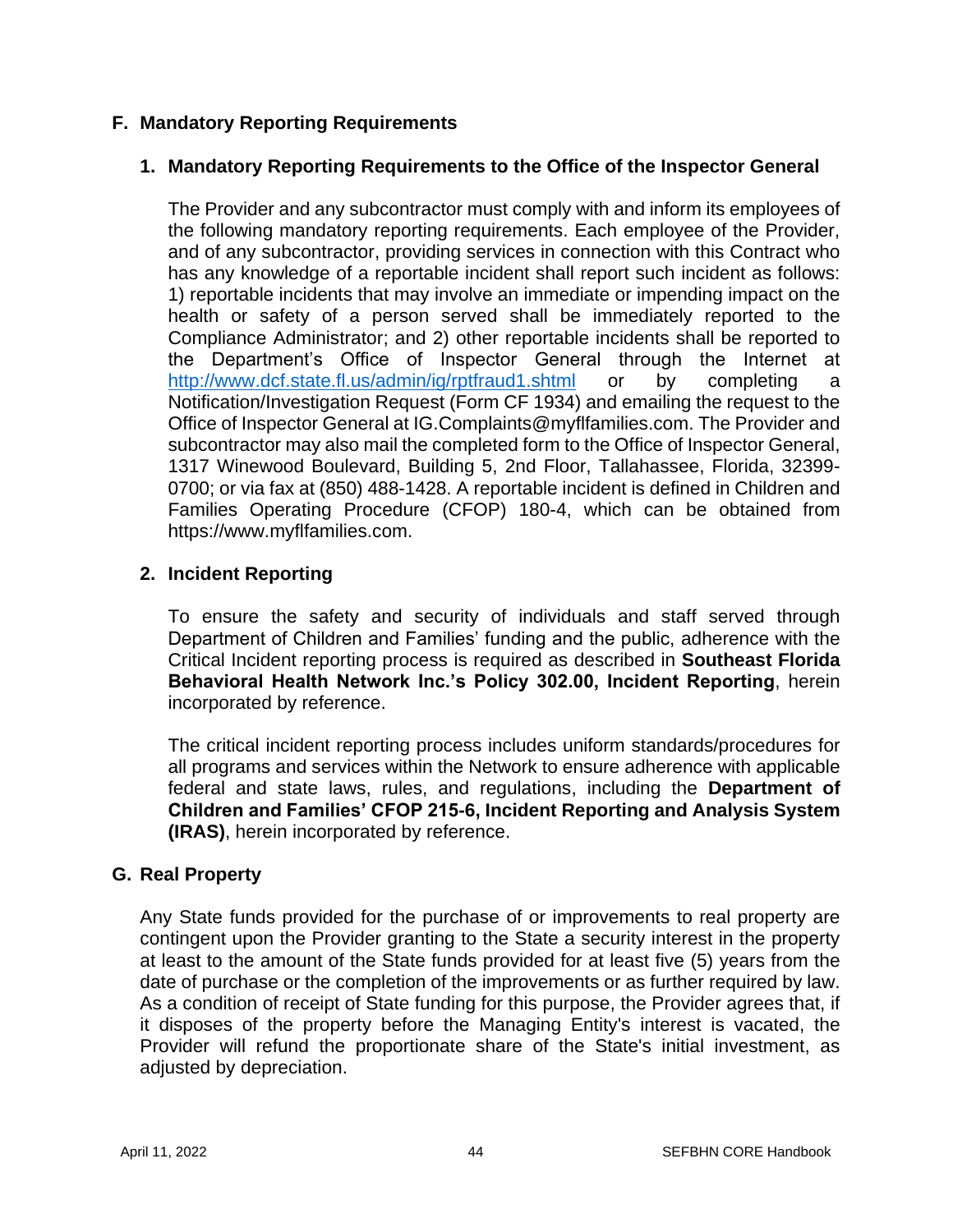#### **H. Governing Law and Venue**

This Contract is executed and entered into in the State of Florida, and shall be construed, performed and enforced in all respects in accordance with Florida law, without regard to Florida provisions for conflict of laws. Courts of competent jurisdiction in Florida shall have exclusive jurisdiction in any action regarding this Contract and venue shall be in Palm Beach County, Florida. Unless otherwise provided in any other provision or amendment hereof, any amendment, extension or renewal (when authorized) may be executed in counterparts as provided in Section 46 of the PUR 1000 Form.

#### **I. Use for Funds for Lobbying Prohibited**

The Provider shall comply with the provisions of sections 11.062 and 216.347, F.S., which prohibit the expenditure of contract funds for the purpose of lobbying the Legislature, judicial branch, or a State agency.

#### **J. Provider Indemnity**

Section 19 of PUR 1000 Form shall apply per its terms, except that the phrase "arising from or relating to personal injury and damage to real or personal tangible property" in the first paragraph is replaced with "arising out of or by reason of the execution of this Contract or arising from or relating to any alleged act or omission by the Provider, its agents, employees, partners, or subcontractors in relation to this agreement," and the following additional terms will also apply:

- **1.** If the Provider removes an infringing product because it is not reasonably able to modify that product or secure the Managing Entity the right to continue to use that product, the Provider shall immediately replace that product with a non-infringing product that the Managing Entity determines to be of equal or better functionality or be liable for the Managing Entity's cost in so doing.
- **2.** Further, the Provider shall indemnify the Managing Entity for all costs and attorneys' fees arising from or relating to Provider's claim that a record contains trade secret information that is exempt from disclosure or the scope of the Provider's redaction of the record, as provided for under this Contract, including litigation initiated by the Managing Entity.

The Provider's inability to evaluate liability or its evaluation of liability shall not excuse its duty to defend and indemnify after receipt of notice. Only an adjudication or judgment after the highest appeal is exhausted finding the Managing Entity negligent shall excuse the Provider of performance under this provision, in which case the Managing Entity shall have no obligation to reimburse the Provider for the cost of its defense. If the Provider is an agency or subdivision of the State, its obligation to indemnify, defend and hold harmless the Managing Entity shall be to the extent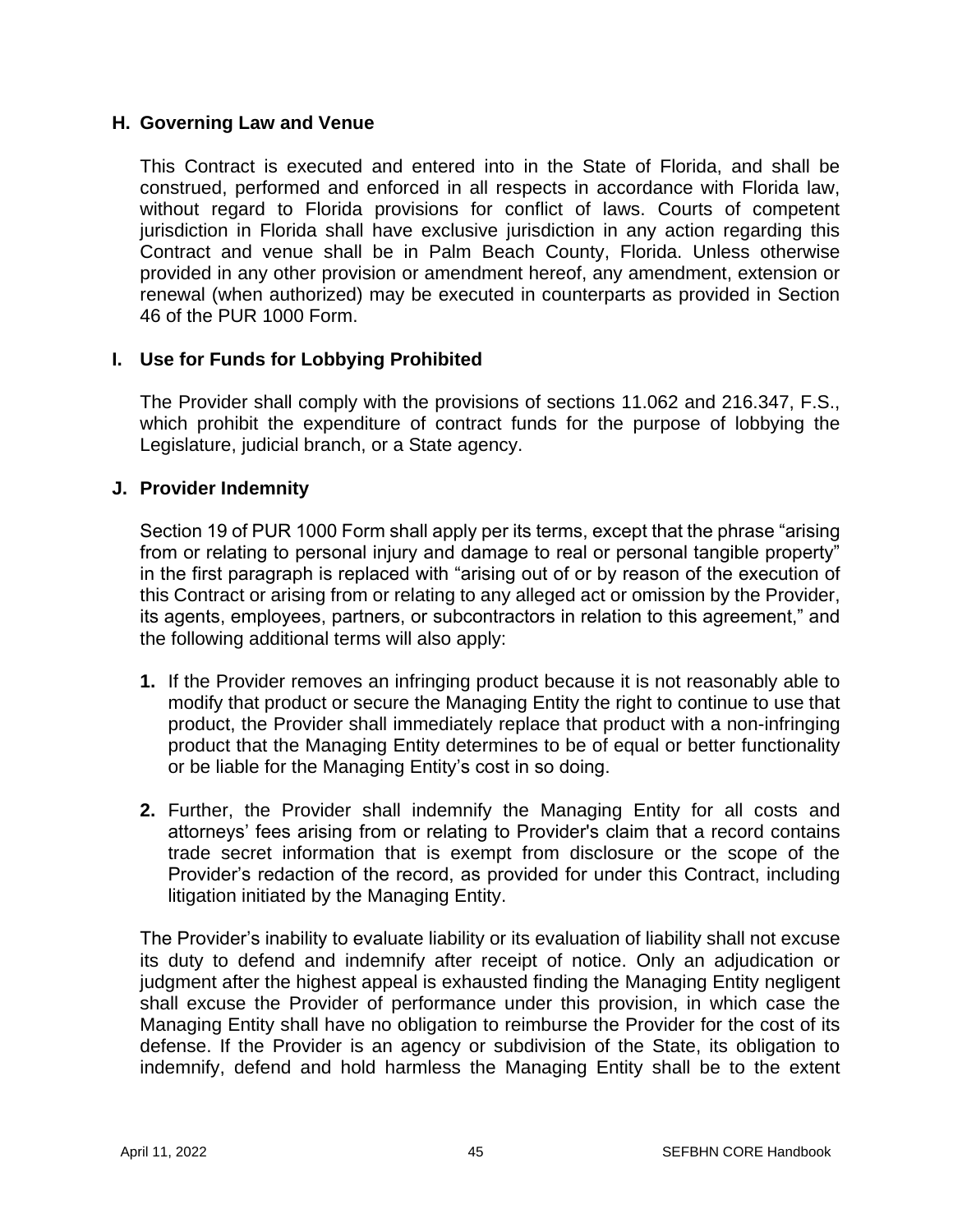permitted by section 768.28, F.S. or other applicable law, and without waiving the limits of sovereign immunity.

## **K. Records, Audits, and Data Security**

### **1. Records, Retention, Audits, Inspections, and Investigation**

- **a.** The Provider shall establish and maintain books, records and documents (including electronic storage media) sufficient to reflect all income and expenditures of funds provided by the Managing Entity under this Contract.
- **b.** Retention of all persons served records, financial records, supporting documents, statistical records, and any other documents (including electronic storage media) pertinent to this Contract shall be maintained by the Provider during the term of this Contract and retained for a period of six (6) years after completion of the Contract or longer when required by law. In the event an audit is required under this Contract, records shall be retained for a minimum period of six (6) years after the audit report is issued or until resolution of any audit findings or litigation based on the terms of this Contract, at no additional cost to the Managing Entity.
- **c.** Upon demand, at no additional cost to the Managing Entity, the Provider will facilitate the duplication and transfer of any records or documents during the term of this Contract and the required retention period as noted in this Contract.
- **d.** These records shall be made available at all reasonable times for inspection, review, copying, or audit by Federal, State, or other personnel duly authorized by the Managing Entity.
- **e.** At all reasonable times for as long as records are maintained, persons duly authorized by the Department and Federal auditors, pursuant to 2 CFR § 200.336, shall be allowed full access to and the right to examine any of the Provider's contracts and related records and documents, regardless of the form in which kept. The Managing Entity should be treated as having the same access listed in the 2 CFR § 200.336 for the Department and Federal auditors.
- **f.** A financial and compliance audit shall be provided to the Managing Entity as specified in this Contract.
- **g.** The Provider shall comply and cooperate immediately with any inspections, reviews, investigations, or audits deemed necessary by The Office of the Inspector General (section 20.055, F.S.).
- **h.** No record may be withheld nor may the Provider attempt to limit the scope of any of the foregoing inspections, reviews, copying, transfers or audits based on any claim that any record is exempt from public inspection or is confidential,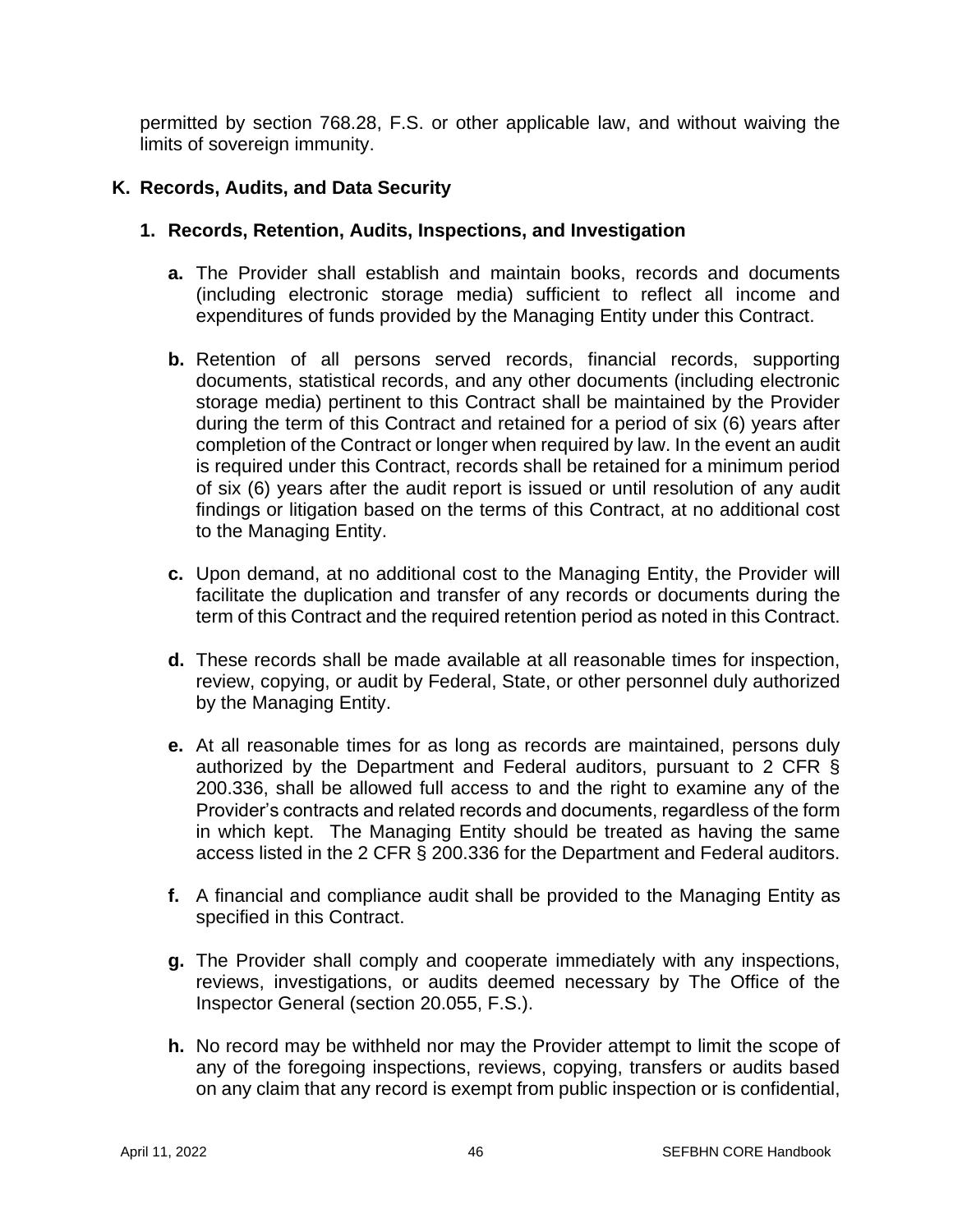proprietary or trade secret in nature; provided, however, that this provision does not limit any exemption to public inspection or copying to any such record.

- **i.** The Provider shall be responsible for the fiscal integrity of all funds under this Contract, and for demonstrating that a comprehensive audit and tracking system exists to account for funding by person served, and have the ability to provide an audit trail. The Provider's financial management and accounting system must have the capability to generate financial reports on individual service recipient utilization, cost, claims, billing, and collections for the ME. The Provider must maximize all potential sources of revenue to increase services, and institute efficiencies that will consolidate infrastructure and management functions in order to maximize funding.
- **j.** The Provider shall make available to the ME all evaluations, assessments, surveys, monitoring or other reports and any corrective action or performance improvement plans, pertaining to outside licensure, accreditation, or other reviews conducted by funding entities or others and received from such other entities within ten (10) days of receipt by Provider. The Provider shall implement a process for tracking all performance improvement or corrective action plans and submit a copy of the tracking log to the ME upon request.
- **k.** The Provider shall maintain in one place for easy accessibility and review by ME all policies, procedures, tools, and plans adopted by the Provider. The Provider's policies, procedures, and plans, must conform to state and federal laws, regulations, rules, and minimally meet the expectations and requirements contained in applicable DCF and ME operating procedures.
- **l.** The Provider shall maintain a mechanism for monitoring, updating, and disseminating policies and procedures regarding compliance with current laws, rules, practices, regulations, and the ME's policies and procedures.

## **2. Health Insurance Portability and Accountability Act (HIPAA)**

- **a.** In compliance with 45 CFR § 164.504(e), the Provider shall comply with the provisions of the **Health Insurance Portability and Accountability Act (HIPAA) Chapter of the CORE Handbook**, governing the safeguarding, use and disclosure of Protected Health Information created, received, maintained, or transmitted by the Provider or its subcontractors incidental to the Provider's performance of this Contract.
- **b.** As required by HIPAA (45 CFR Parts 160, 162, or 164); the following provisions shall apply:
	- **(1)** The Provider agrees to use appropriate safeguards, secure methods, and security measures to prevent use or disclosure of Protected Health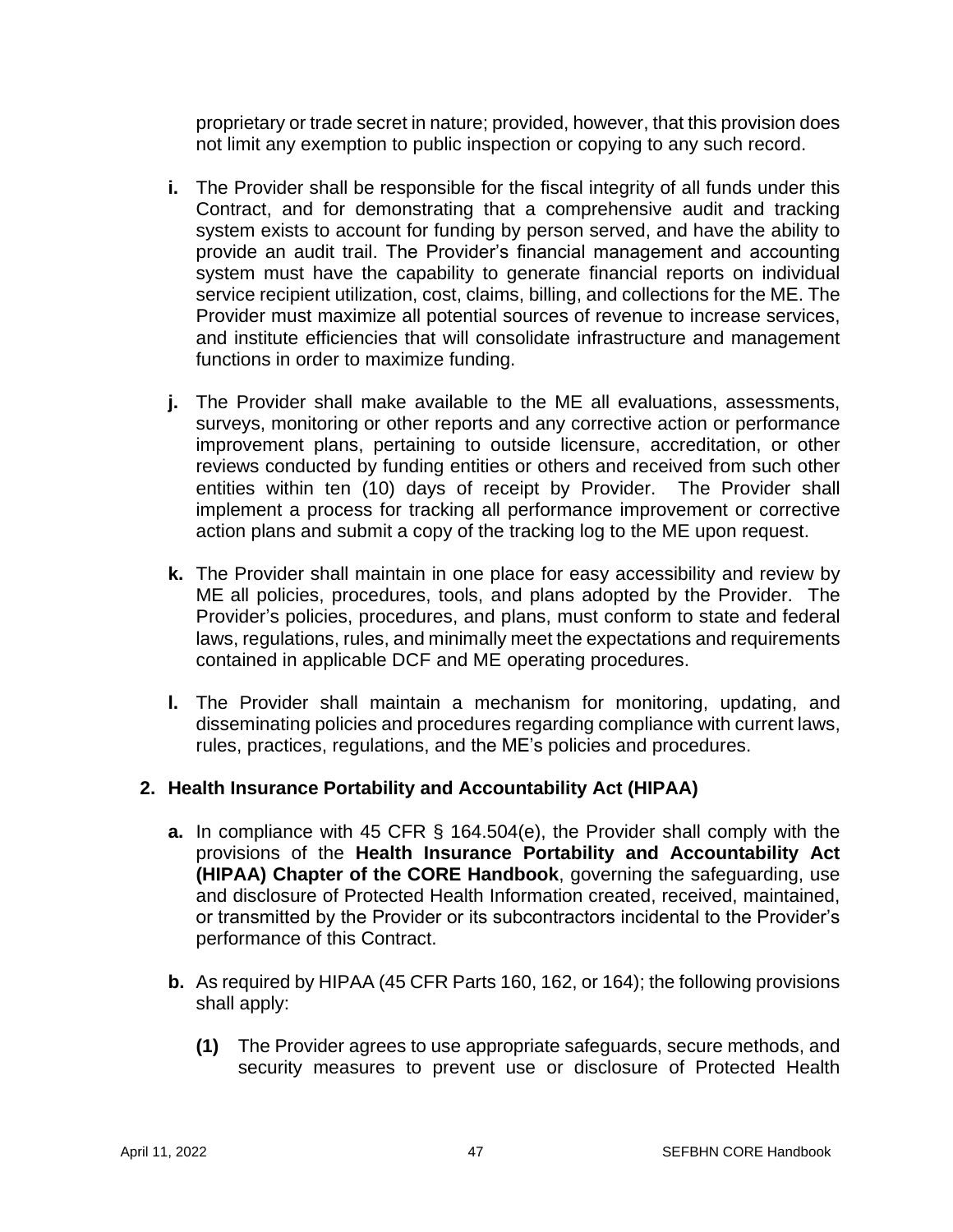Information ("PHI") other than as provided for by this Contract or applicable law. This applies to all manual and electronic data.

- **(2)** The Provider agrees to report to the ME any use or disclosure of the information not provided for by this Contract or applicable law.
- **(3)** The Provider hereby assures the ME any PHI received by the Provider, is furnished to the Provider's subcontractors or agents in the performance of tasks required by this Contract, that those subcontractors or agents must first have agreed to the same restrictions and conditions that apply to the Provider with respect to such information.
- **(4)** The Provider agrees to make its internal practices, books and records relating to the use and disclosure of PHI created or received by the Provider available for purposes of determining the Provider's compliance with these assurances.
- **(5)** A violation or breach of any of these assurances shall constitute a material breach of this Contract.
- **c.** Additional information about HIPAA is available in the **Health Insurance Portability and Accountability Act (HIPAA) Chapter** of the **SEFBHN CORE Handbook**.

#### **3. Data Security**

The Provider shall comply with the following data security requirements whenever the Provider or its subcontractors have access to Managing Entity data systems or maintain any person served or other confidential information in electronic form:

- **a.** An appropriately skilled individual shall be identified by the Provider to function as its Data Security Officer. The Data Security Officer shall act as the liaison to the Managing Entity's security staff and will maintain an appropriate level of data security for the information the Provider is collecting or using in the performance of this Contract. An appropriate level of security includes approving and tracking all Provider employees that request or have access to any Managing Entity data system or information. The Data Security Officer will ensure that user access to the data system or information has been removed from all terminated Provider employees.
- **b.** The Provider shall provide the latest Departmental security awareness training to its staff who have access to Departmental, Carisk, or Managing Entity information.
- **c.** All Provider employees who have access to Departmental, Carisk, or Managing Entity information shall comply with, and be provided a copy of CFOP 50-2,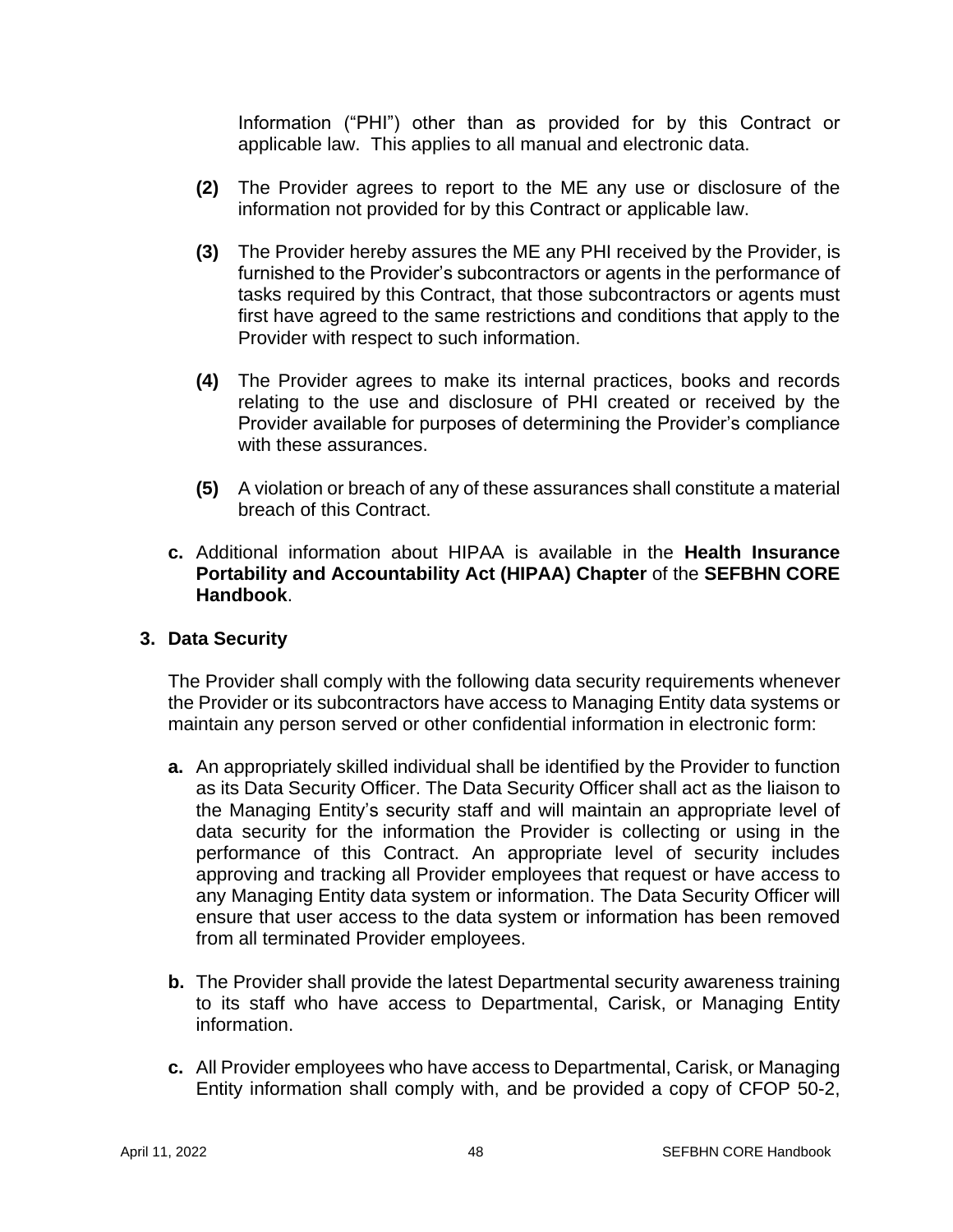and shall sign the DCF Security Agreement form CF 0114 annually. A copy of CF 0114 may be obtained from the Compliance Administrator.

- **d.** The Provider shall make every effort to protect and avoid unauthorized release of any personal or confidential information by ensuring both data and mobile storage devices are encrypted as prescribed in CFOP 50-2. If encryption of these devices is not possible, then the Provider shall assure that unencrypted personal and confidential Managing Entity data will not be stored on unencrypted storage devices.
- **e.** The Provider agrees to notify the Compliance Administrator as soon as possible, but no later than five (5) business days following the determination of any breach or potential breach of personal and confidential Managing Entity data.
- **f.** The Provider shall at its own cost provide notice to affected parties no later than thirty (30) days following the determination of any potential breach of personal or confidential Managing Entity data as provided in section 501.171, F.S. The Provider shall also at its own cost implement measures deemed appropriate by the Managing Entity to avoid or mitigate potential injury to any person due to a breach or potential breach of personal and confidential Managing Entity data.
- **g.** The Provider shall cause each of its subcontractors having access to Managing Entity, Carisk, or Departmental data systems or maintaining any person served or other confidential information in electronic form to comply with the provisions of this Contract and the term "Provider" shall be deemed to mean the subcontractor for such purposes.

#### **4. Public Records**

- **a.** The Provider shall allow public access to all documents, papers, letters, or other public records as defined in subsection 119.011(12), F.S. as prescribed by subsection 119.07(1) F.S., made or received by the Provider in conjunction with this Contract except that public records which are made exempt or confidential by law must be protected from disclosure. As required by section 287.058(1)(c), F.S., it is expressly understood that the Provider's failure to comply with this provision shall constitute an immediate breach of contract for which the Managing Entity may unilaterally terminate this Contract.
- **b.** As required by section 119.0701, F.S., to the extent that the Provider is acting on behalf of the Managing Entity within the meaning of section 119.011(2), F.S., the Provider shall:
	- **(1)** Keep and maintain public records that ordinarily and necessarily would be required by the Managing Entity in order to perform the service.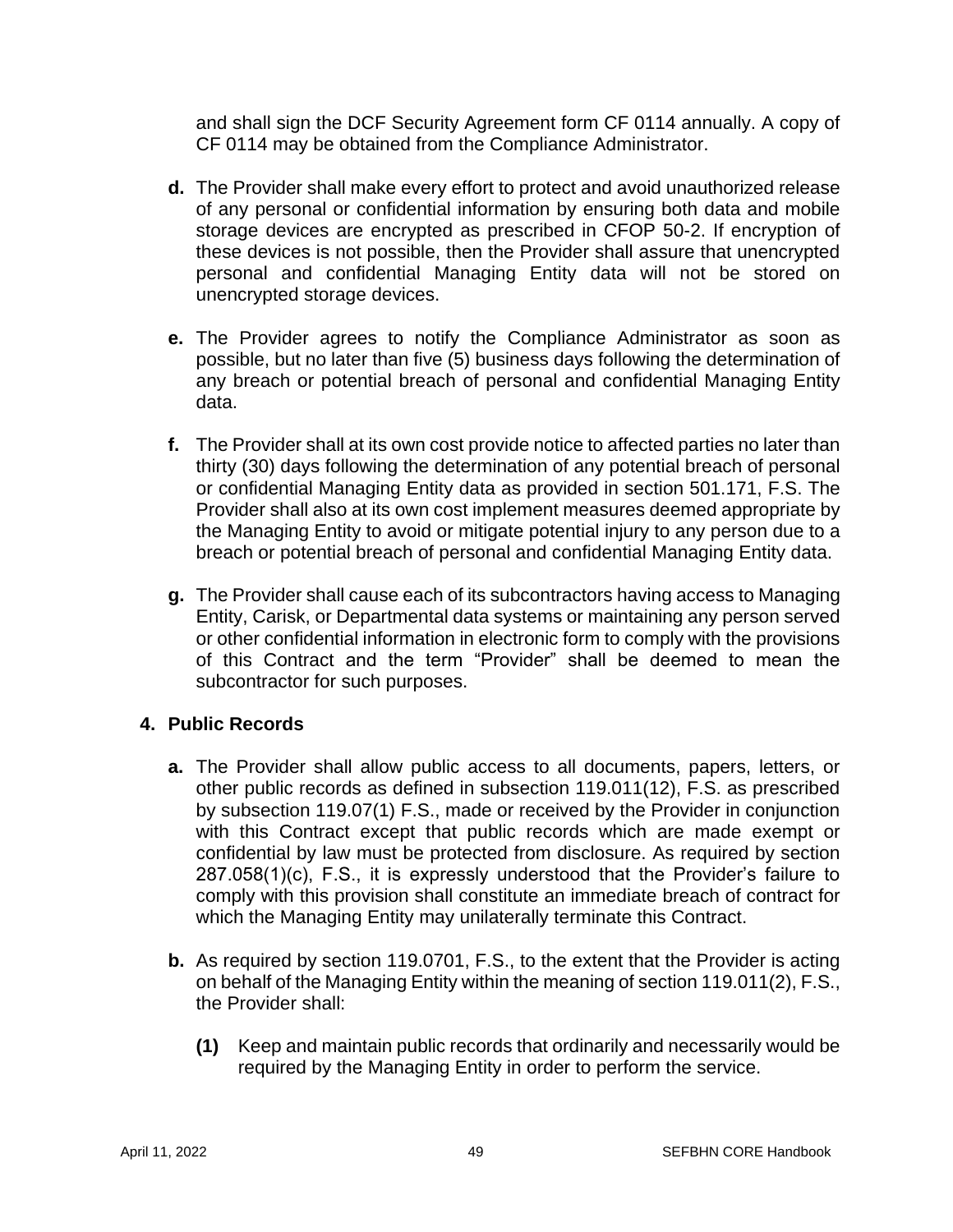- **(2)** Upon request from the Managing Entity's custodian of public records, provide to the Managing Entity a copy of requested records or allow the records to be inspected or copied within a reasonable time at a cost that does not exceed the cost provided in Chapter 119, F.S., or as otherwise provided by law.
- **(3)** Ensure that public records that are exempt or confidential and exempt from public records disclosure requirements are not disclosed except as authorized by law for the duration of the contract term and following completion of the contract if the Provider does not transfer the records to the Managing Entity.
- **(4)** Upon completion of the contract, transfer, at no cost, to the Managing Entity all public records in possession of the Provider or keep and maintain public records required by the Managing Entity to perform the service. If the Provider transfers all public records to the Managing Entity upon completion of the contract, the Provider shall destroy any duplicate public records that are exempt or confidential and exempt from public records disclosure requirements. If the Provider keeps and maintains public records upon completion of the contract, the Provider shall meet all applicable requirements for retaining public records. All records stored electronically must be provided to the Managing Entity, upon request from the Managing Entity's custodian of public records, in a format that is compatible with the information technology systems of the Managing Entity.
- **c. IF THE PROVIDER HAS QUESTIONS REGARDING THE APPLICATION OR CHAPTER 119, F.S., TO THE PROVIDER'S DUTY TO PROVIDE PUBLIC RECORDS RELATING TO THIS CONTRACT, CONTACT THE CUSTODIAN OF PUBLIC RECORDS, MS. ANN BERNER AT (561) 203-2485, OR BY EMAIL AT ANN\_BERNER@SEFBHN.ORG, OR BY MAIL AT: SEFBHN, 140 INTRACOASTAL POINTE, JUPITER, FL 33477.**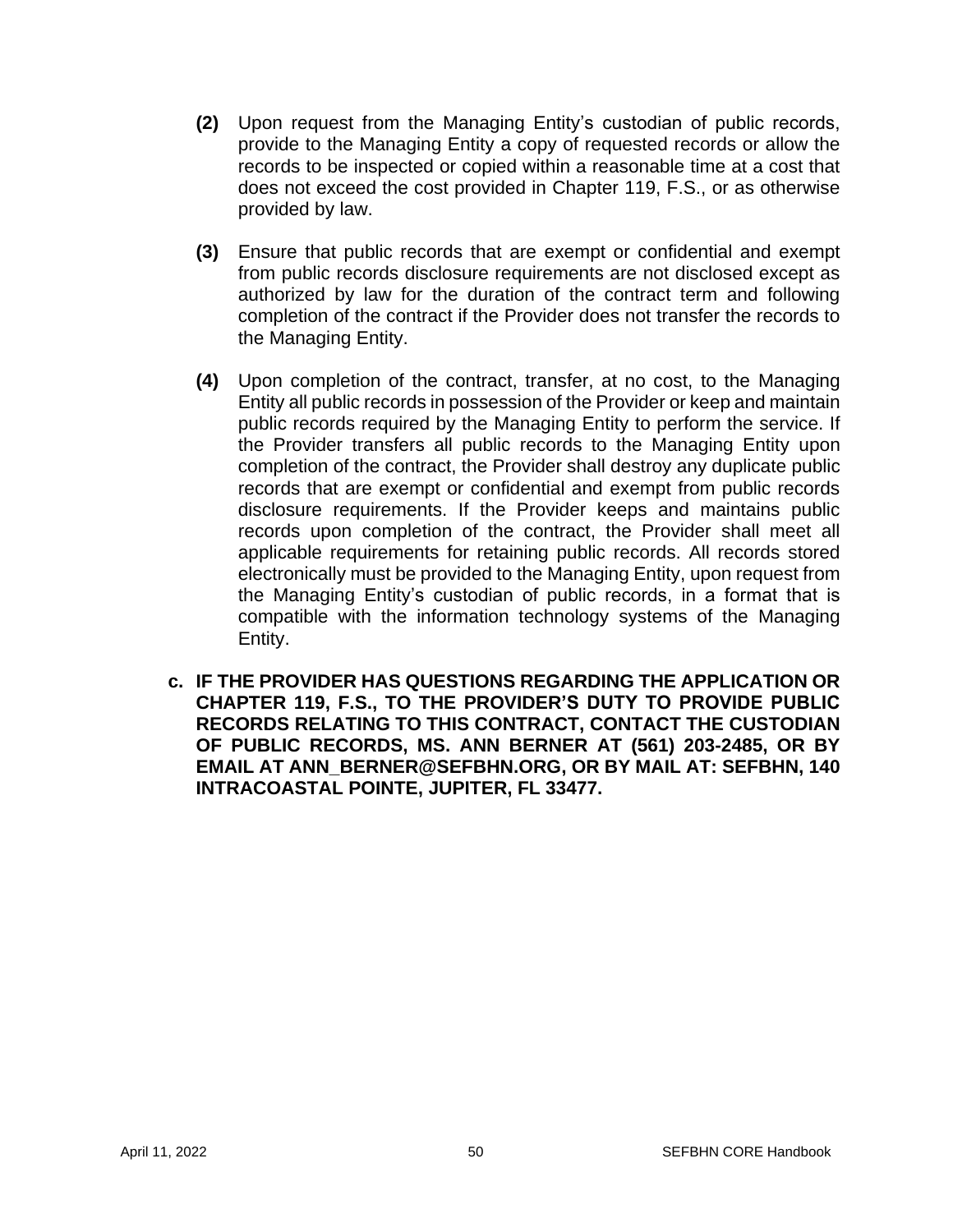## **Service Description and Scope**

#### **A. Scope of Service**

The Provider is responsible for the administration and provision of services to the target population(s) in accordance with the tasks outlined in both the **CORE and BASE Handbooks**. Services shall be delivered at the locations specified in, and in accordance with, the Provider's ME approved **Service Delivery Narrative**, which is herein incorporated by reference.

#### **B. Persons to be Served**

Information regarding target populations to be served and the county of service services will be offered in will be contained within the **BASE Handbook**.

#### **1. Person Served Eligibility**

**a.** The Provider agrees that all persons meeting the target population descriptions in the **BASE Handbook** are eligible for services based on the availability of resources. A detailed description of each target population is contained in s. 394.674, Florida Statutes and as described in the Department's FASAMS Pamphlet 155-2 (PAM 155-2), based on the availability of resources. The Department's FASAMS Pamphlet 155-2 is incorporated herein by reference and is available on the Department's website: [https://www.myflfamilies.com/service-programs/samh/fasams/.](https://www.myflfamilies.com/service-programs/samh/fasams/)

**b.** This Contract precludes the Provider from billing the ME for services provided to Medicaid eligible individuals, which are reimbursable by Medicaid.

- **c.** Behavioral Health services shall be provided to persons to s. 394.674, F.S., including those individuals who have been identified as requiring priority by state or federal law. These identified priorities include, but are not limited to, the categories listed in the bullet points below. Persons in bullets 1 and 2 below are specifically identified as persons to be given immediate priority over those in any other sections.
	- **(1)** Pursuant to 45 CFR s. 96.131, priority admission to pregnant women and women with dependent children by Network Service Providers receiving SAPT Block Grant funding;
	- **(2)** Pursuant to 45 CFR s. 96.126, compliance with interim services, for injection drug users, by Network Service Providers receiving SAPT Block Grant funding and treating injection drug users;
	- **(3)** Priority for services to families with children that have been determined to require substance abuse and mental health services by child protective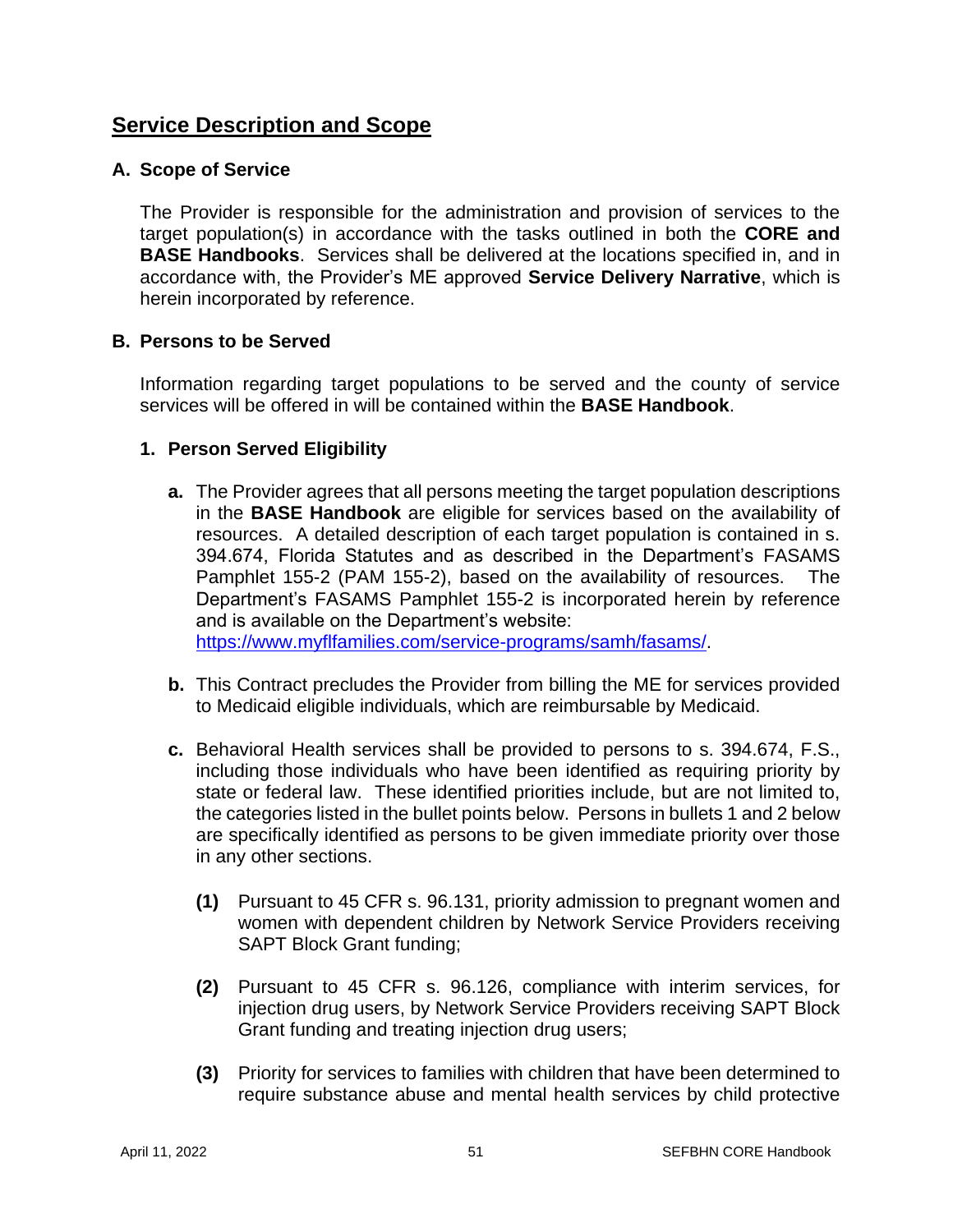investigators and also meet the target populations in either of the bullet points below. Such priority shall be limited to individuals that are not enrolled in Medicaid or another insurance program, or require services that are not paid by another payor source:

- **I.** Parents or caregivers in need of adult mental health services pursuant to s. 394.674(1)(a)2., F.S., based upon the emotional crisis experienced from the potential removal of children; or
- **II.** Parents or caregivers in need of adult substance abuse services pursuant to s. 394.674(1)(c)3., F.S., based on the risk to the children due to a substance use disorder.
- **(4)** Individuals who reside in civil and forensic State Mental Health Treatment Facilities and individuals who are at risk of being admitted into a civil or forensic State Mental Health Treatment Facility;
- **(5)** Individuals who are voluntarily admitted, involuntarily examined, or placed under Part I, Chapter 394, F.S.;
- **(6)** Individuals who are involuntarily admitted under Part V, Chapter 397, F.S.;
- **(7)** Residents of assisted living facilities as required in ss. 394.4574 and 429.075, F.S.;
- **(8)** Children referred for residential placement in compliance with Ch. 65E-9.008, F.A.C
- **(9)** Inmates approaching the End of Sentence pursuant to Children and Families Operating Procedure (CFOP) 155-47: "Processing Referrals from the Department of Corrections;" and
- **(10)** In the event of a Presidential Major Disaster Declaration, Crisis Counseling Program (CCP) services shall be contracted for according to the terms and conditions of any CCP grant award approved by representatives of the Federal Emergency Management Agency (FEMA) and the Substance Abuse and Mental Health Services Administration (SAMHSA).
- **d.** Mental health crisis intervention and crisis stabilization facility services, and substance abuse detoxification and addiction receiving facility services, shall be provided to all persons meeting the criteria for admission, subject to the availability of beds and/or funds.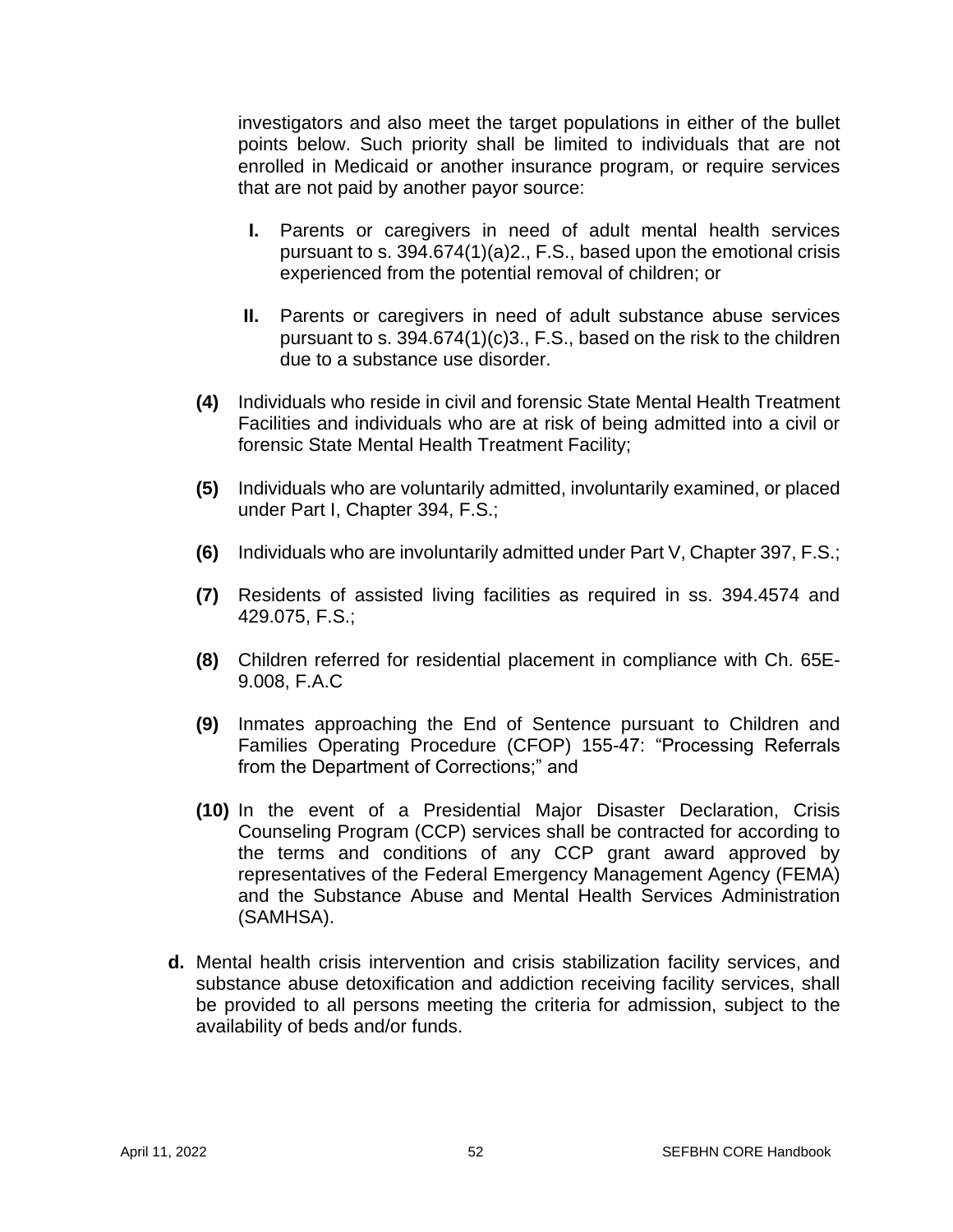#### **2. Person Served Determination**

- **a.** The Provider is responsible for determining initial person served eligibility and adhering to the eligibility requirements as specified in the **BASE Handbook**. The ME reserves the right to review the Provider's determination of persons served determined ineligible; override that determination; and subsequently reimburse the Provider for services rendered and invoiced. When this occurs, the Provider will immediately provide services to the person served until such time the person served completes his/her treatment, voluntarily leaves the program, or the ME's decision is reversed as a result of the dispute resolution.
- **b.** In the event of a dispute as to the ME's determination regarding eligibility, the dispute resolution process, as described in the **Penalties and Termination Chapter of this CORE Handbook**, shall be entered into.

## **C. Service Location**

The location, days and times of services will be as specified in the approved **Service Delivery Narrative**. The county in which services are rendered will be specified in the **BASE Handbook**. The Provider shall submit a written request to and receive written approval from the ME at least 10 calendar days prior to changes in locations where services are being provided.

#### **D. Reports and Data Submission**

- **1.** The Provider shall submit treatment data, as outlined in subsection 394.74(3)(e), Florida Statutes and the DCF FASAMS PAM 155-2.
- **2.** In addition to utilizing the modifiers to procedure codes for block grant funds identified by the **Rules and Regulations Chapter of the CORE Handbook**, the Provider, upon request by the ME, shall submit information regarding the amount and number of services paid for by the Community Mental Health Services Block Grant and/or the Substance Abuse Prevention and Treatment Block Grant.
- **3.** Data shall be submitted electronically to the ME by the tenth day of each month following the month of service into the Carisk Portal, and data reporting system designated by the ME. The Provider shall also:
	- **a.** Ensure data submitted clearly documents all person served admissions and discharges which occurred under this Contract;
	- **b.** Ensure all data submitted to the Portal, or other data reporting system designated by the ME is consistent with the data maintained in the Provider's persons served' files;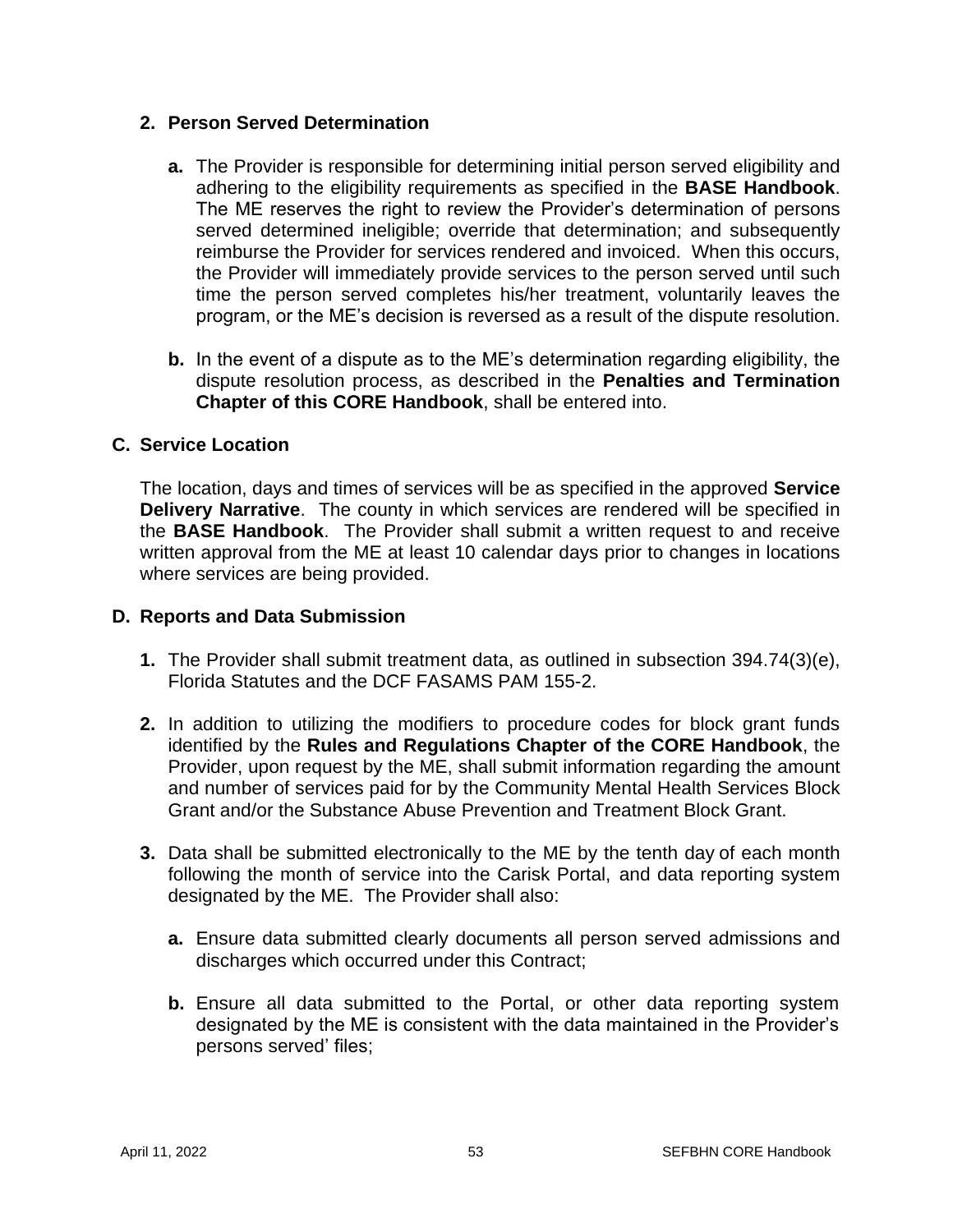- **c.** Review the ME's File Upload History screen in the Carisk Portal to determine the number of records accepted, updated and rejected. Based on this review, the Provider shall download any associated error files to determine which person served records were rejected and to make sure the rejected records are corrected and resubmitted in the Carisk Portal on or before the tenth of the month or next business day.
- **d.** The Provider shall make available source documentation of units billed by Provider upon request from the ME.
- **e.** The Provider shall provide services in accordance with the current **Statement of Funding**.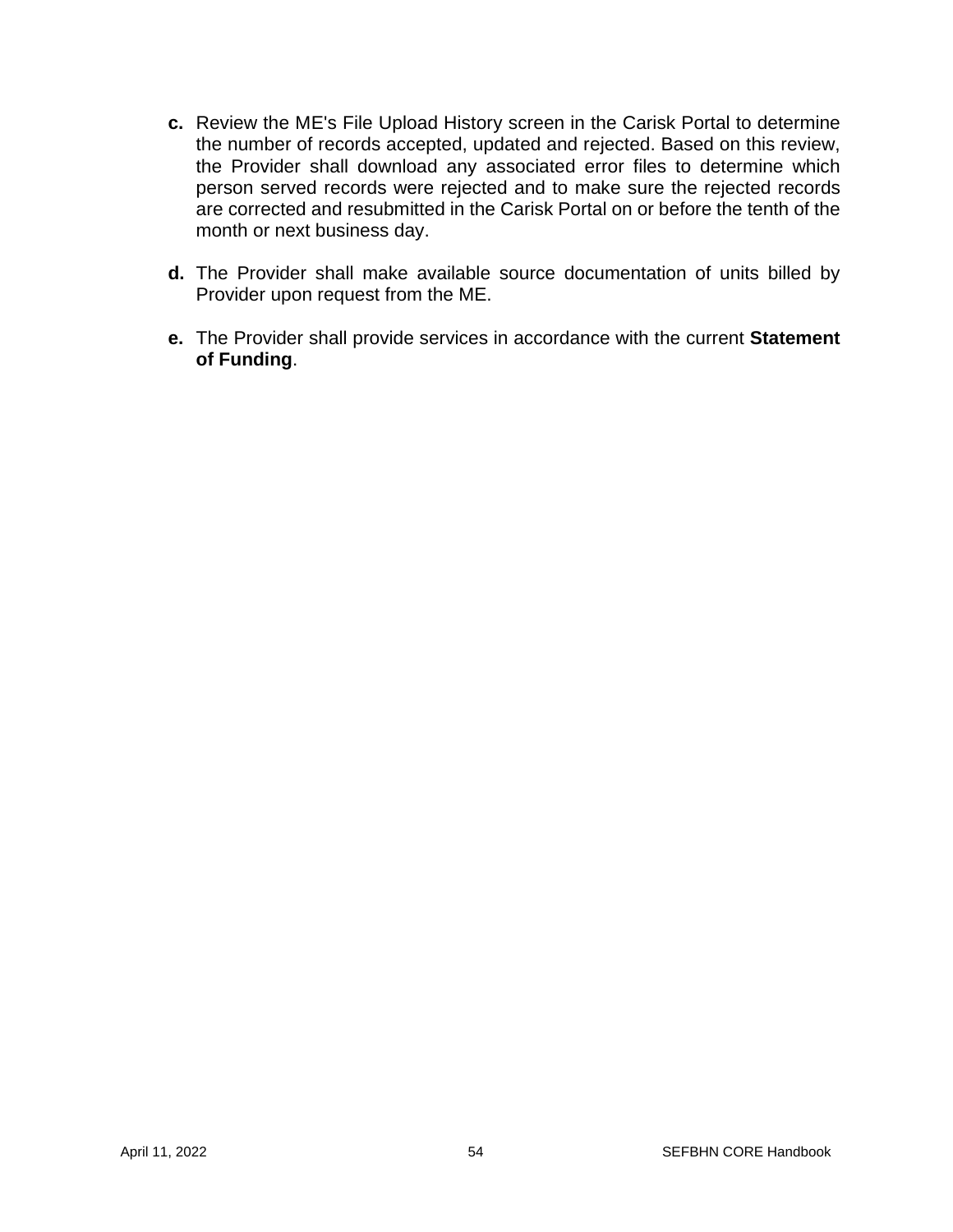## **Special Provisions**

## **A. National Provider Identifier ("NPI")**

- **1.** All health care providers are eligible to be assigned a Health Insurance Portability and Accountability Act (HIPAA) National Provider Identifier (NPI). However, health care providers who are covered entities (which includes all state-contracted community SAMH providers and State Treatment Facilities) must obtain and use NPIs.
- **2.** An application for a NPI may be submitted online at: [https://hmsa.com/portal/provider/zav\\_pel.ph.NAT.500.htm.](https://hmsa.com/portal/provider/zav_pel.ph.NAT.500.htm)
- **3.** Additional information can be obtained from one of the following websites:
	- **a.** The Florida Medicaid Health Insurance Portability and Accountability Act located at:<http://www.fdhc.state.fl.us/medicaid/hipaa/>
	- **b.** The National Plan and Provider Enumeration System (NPPES) located at: <https://nppes.cms.hhs.gov/NPPES/Welcome.do>
	- **c.** The CMS NPI located at: [https://www.cms.gov/Regulations-and-](https://www.cms.gov/Regulations-and-Guidance/Administrative-Simplification/NationalProvIdentStand/)[Guidance/Administrative-Simplification/NationalProvIdentStand/](https://www.cms.gov/Regulations-and-Guidance/Administrative-Simplification/NationalProvIdentStand/)

## **B. Ethical Conduct**

The Provider hereby acknowledges it understands performance under this Contract involves the expenditure of public funds from both the state and/or federal governments, and the acceptance of such funds obligates the Provider to perform its services in accordance with the very highest standards of ethical conduct. No employee, director, officer, agent of the Provider shall engage in any business, financial or legal relationships that undermine the public trust, whether the conduct is unethical, or lends itself to the appearance of ethical impropriety. Providers' directors, officers or employees shall not participate in any matter that would inure to their special private gain or loss, and shall recuse themselves accordingly. The Provider understands that the ME is mandated to conduct business in the Sunshine, pursuant to section 286.011, Florida Statutes, and chapter 119, Florida Public Records Law, and that all issues relating to the business of the ME and the Provider are public record and subject to full disclosure. The Provider understands attempting to exercise undue influence on the ME, DCF, and either of their employees to allow deviation or variance from the terms of this Contract other than a negotiated, publicly disclosed amendment, is prohibited by the State of Florida, pursuant to section 286.011, F.S. The Provider's conduct is subject to all state and federal laws governing the conduct of entities engaged in the business of providing services to government.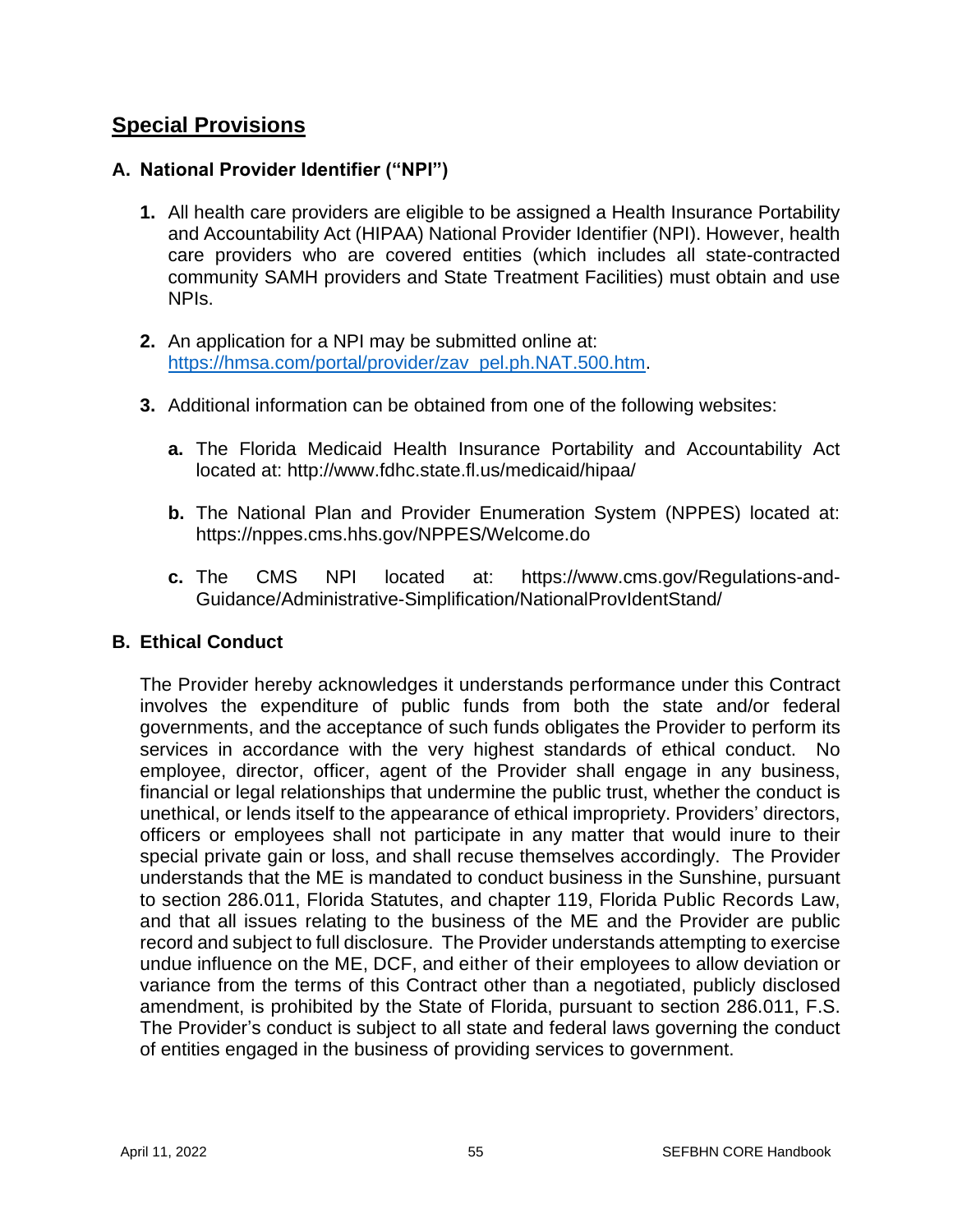## **C. Person Served Grievance**

The Provider shall establish a grievance procedure for applicants and persons served of services to be used to present concerns to the governing authority of the Provider regarding services being provided under this Contract. The Provider's procedure shall be approved by the ME and must include a progressive process that allows for a step level of review that may include the first level supervisor(s), Program Director, Risk Management, Executive Management, and the Provider's Board of Directors. Providers will refer persons served with unresolved grievances related to civil rights and denial of services to SEFBHN. The Provider shall maintain compliance with **Southeast Florida Behavioral Health Network Inc.'s Policy 314.00, Consumer Grievances**, herein incorporated by reference.

## **D. Equipment and Tangible Property**

- **1.** The Provider shall supply all equipment necessary to provide services and fulfill the terms and conditions of this contract, including but not limited to; computers, telephones, copiers, fax machines, supplies and maintenance, and necessary office supplies.
- **2.** The Provider shall comply with requirements in the **DCF Guidance Document 2, Tangible Property Requirements,** and **Template 1 – Provider Tangible Property Inventory Form**, both of which are herein incorporated by reference.
- **E.** The Provider agrees to maximize the use of state residents, state products, and other Florida-based businesses in fulfilling their Contractual duties under this Contract.

## **F. Sliding Fee Scale**

The ME requires the Provider to comply with the provisions of Rule 65E-14.018, Florida Administrative Code. A copy of the Provider's sliding fee scale that reflects the uniform schedule of discounts referenced in Rule 65E-14.018(4), Florida Administrative Code shall be furnished to the ME within thirty (30) days of Contract execution and updated annually based on updated federal poverty guidelines.

## **G. Transportation Disadvantaged**

The Provider agrees to comply with the provisions of chapter 427, Florida Statutes, Part I, Transportation Services, and Chapter 41-2, Florida Administrative Code, Commission for the Transportation Disadvantaged, if public funds provided under this Contract will be used to transport persons served.

#### **H. Medicaid Enrollment**

**1.** Those Providers with SAMH Contracts that meet Medicaid Provider criteria shall enroll as a Medicaid Provider within ninety (90) days of Contract execution.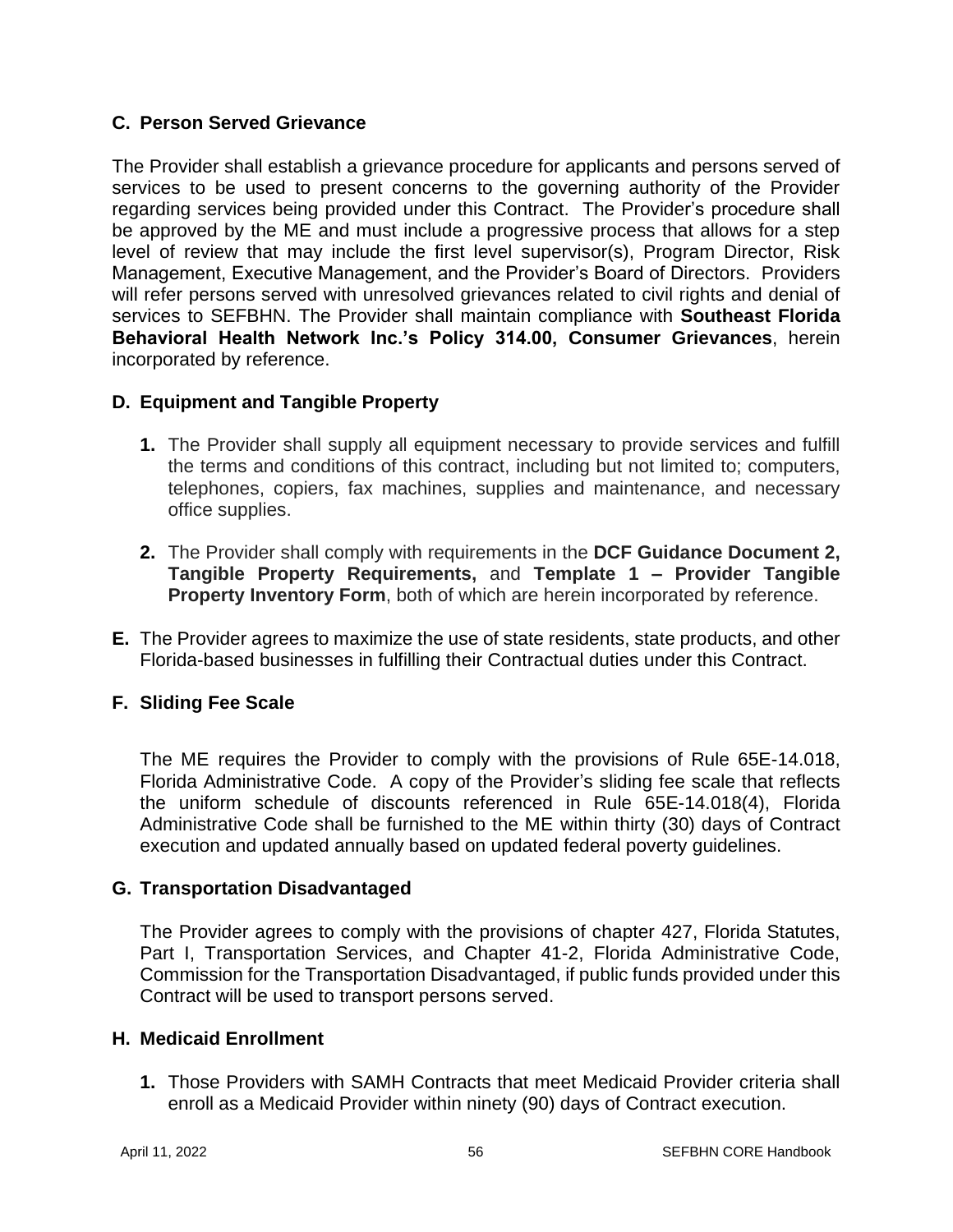- **2.** All Providers enrolled as a Medicaid Provider shall participate in ME-sponsored training, conduct required sampling, and conduct quality assurance and administrative activities necessary to recover federal matching funds, as part of the Community Based Medicaid Administrative Claiming ("CBMAC") program. The CBMAC program allows participating Providers to claim reimbursement for administrative activities performed while providing eligible Federal Medicaid Title XIX services.
- **3.** Participation in the CBMAC program is optional for those Substance Abuse and Mental Health Providers who are enrolled as Medicaid Providers and who do not have the technological capability to participate electronically.

#### **I. Business Associate Agreement**

If applicable, the Provider shall adhere to the terms and conditions of the **Business Associate Agreement**, incorporated herein by reference.

#### **J. Human Resources Attestations**

To ensure compliance with staffing clearance and training requirements, the **Attestation of Compliance with Employee Screening** and the **Attestation of Compliance with Annual Training Requirements**, both herein incorporated by reference must be completed within 30 days of contract execution and then July  $30<sup>th</sup>$ annually thereafter.

While it is acceptable for Human Resources staff to review for these documents, only an agency's Executive Director or Chief Executive Officer may sign these forms.

If an agency discovers they cannot attest to an item – for example, something was missing or completed late, acknowledge the area which needed improvement on the form with a note of what was identified and then also submit a copy of your policy and procedure which should reflect how your agency identified and rectified this situation. Only those agencies stating there was a late or missing component would need to attach their policy and procedure. Please upload the Policy and Procedure with the Attestation as a single file as the system will recognize multiple uploads of an report type as a revision and not multiple parts of the same submission.

#### **K. Medication Assisted Treatment (MAT)**

**1.** The goal of MAT is to expand treatment options and eliminate barriers for persons served with Opiate Use Disorder (OUD). It is SEFBHN's policy all persons served in need of MAT or currently on MAT will be allowed to continue with their medication and have access to all levels of behavioral health treatment services. SEFBHN's policy will be consistent with the federal and state statutes and guidelines.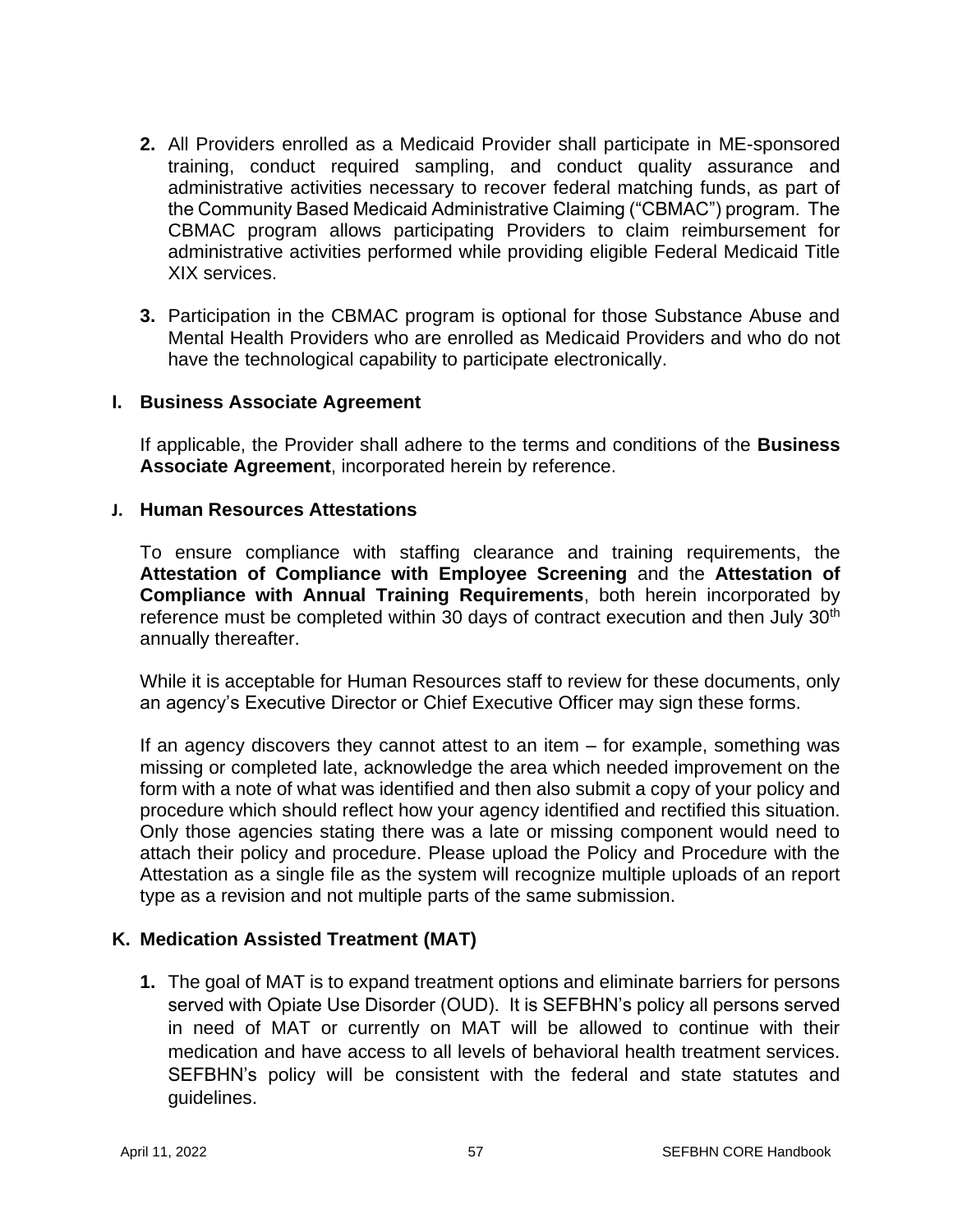- **2.** Medication Assisted Treatment (MAT) is the use of FDA-approved medications in combination with counseling and behavioral therapies for the treatment of substance use disorders. Medications include buprenorphine, methadone and naltrexone.
- **3.** SEFBHN Policy, 730.00 Medication Assisted Treatment, establishes a uniform standard for Medication Assisted Treatment to ensure networkwide compliance with SAMSHA and brain science setting forward the expectation all network providers incorporate treatment protocols based on the latest scientific research and ensuring access and availability of MAT services within our region. SEFBHN's policy will be consistent with the federal and state statutes and guidelines.
- **4.** Eligible persons served will not be denied access to a SEFBHN provider program because of their use of FDA-approved medications for the treatment of substance use disorders. Allowable medications include: methadone, buprenorphine products including buprenorphine/naloxone combination formulations and buprenorphine monoproduct formulations, naltrexone products including extended-release and oral formulations or implantable buprenorphine.
- **5.** Persons served must be allowed to participate in methadone treatment rendered in accordance with current federal and state methadone dispensing regulations from an Opioid Treatment Program and ordered by a physician who has evaluated the person served and determined that methadone is an appropriate medication treatment for the individual's opioid use disorder.
- **6.** Medications available by prescription or office-based implantation must be permitted if it is appropriately authorized through prescription by a licensed prescriber or provider.
- **7.** In all cases, MAT must be permitted to be continued for as long as the prescriber or treatment provider determines that the medication is clinically beneficial.
- **8.** Persons served will not be compelled to no longer use MAT as part of the conditions of any programming if stopping is inconsistent with a licensed prescriber's recommendation or valid prescription.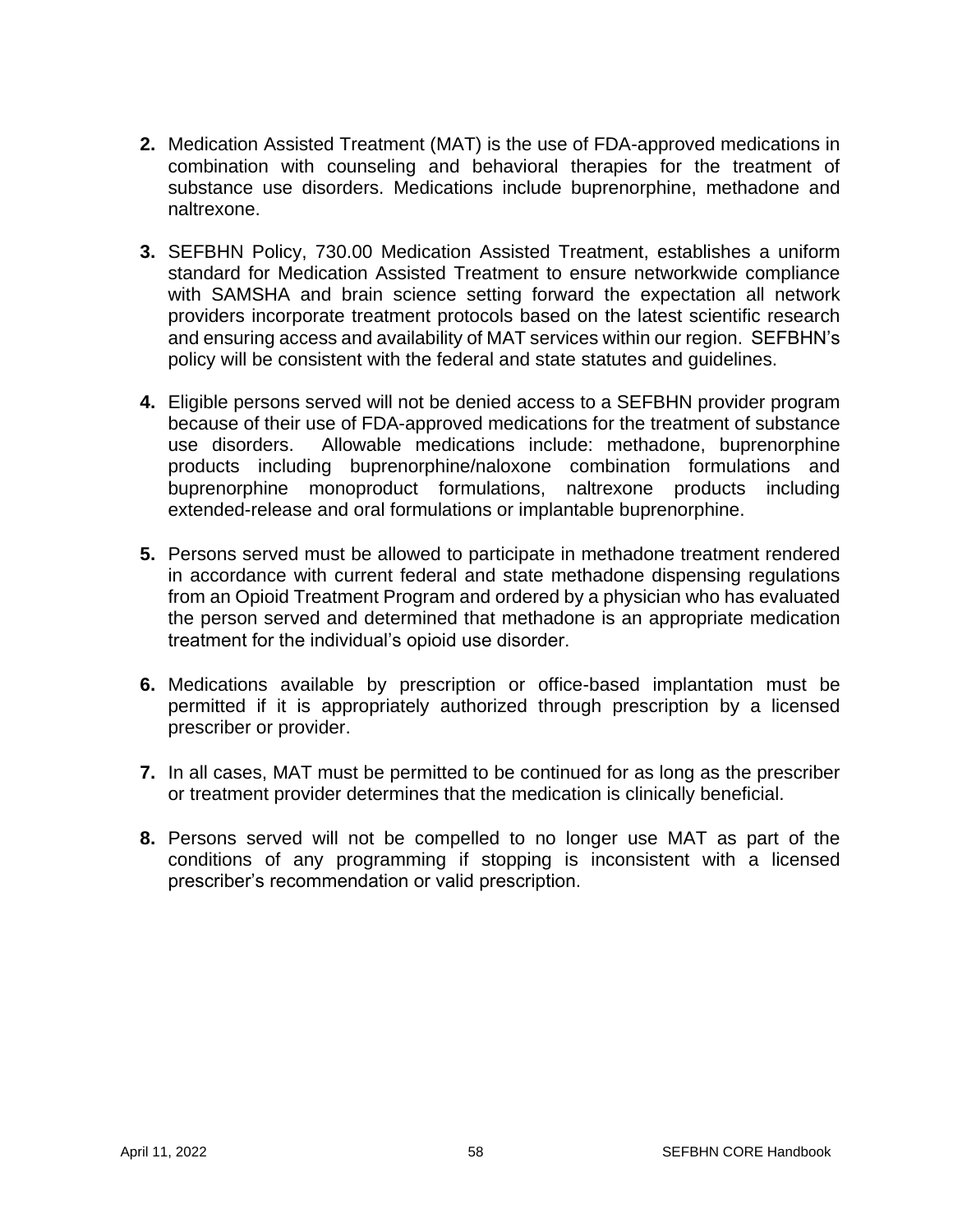# **A Recovery Oriented System of Care (ROSC)**

Southeast Florida Behavioral Health Network is requiring the inclusion of Recovery Oriented Systems of Care (ROSC) principles in all aspects of service delivery. ROSC relies on a coordinated network of community-based services and supports that is personcentered and builds on the strengths and resilience of individuals, families, and communities to achieve abstinence and improved health, wellness, and quality of life for those with or at risk of alcohol and drug problems.

ROSC supports the premise that there are many pathways to recovery. Recoveryoriented activities include providing an array of services and alternative therapies, including peer recovery coaching, therapeutic and case management services. Recovery support services, including employment assistance, childcare and housing support, may also enhance the engagement of individuals and their families in achieving and sustaining recovery.

#### **A. Guiding Principles**

There are twelve guiding principles for the Recovery Oriented Systems of Care:

- **1.** There are many pathways to recovery.
- **2.** Recovery is self-directed and empowering.
- **3.** Recovery involves a personal recognition of the need for change and transformation.
- **4.** Recovery is holistic.
- **5.** Recovery has cultural dimensions.
- **6.** Recovery exists on a continuum of improved health and wellness.
- **7.** Recovery emerges from hope and gratitude.
- **8.** Recovery involves a process of healing and self-redefinition.
- **9.** Recovery involves addressing discrimination and transcending shame and stigma.
- **10.**Recovery is supported by peers and allies.
- **11.**Recovery involves (re)joining and (re)building a life in the community.
- **12.**Recovery is a reality.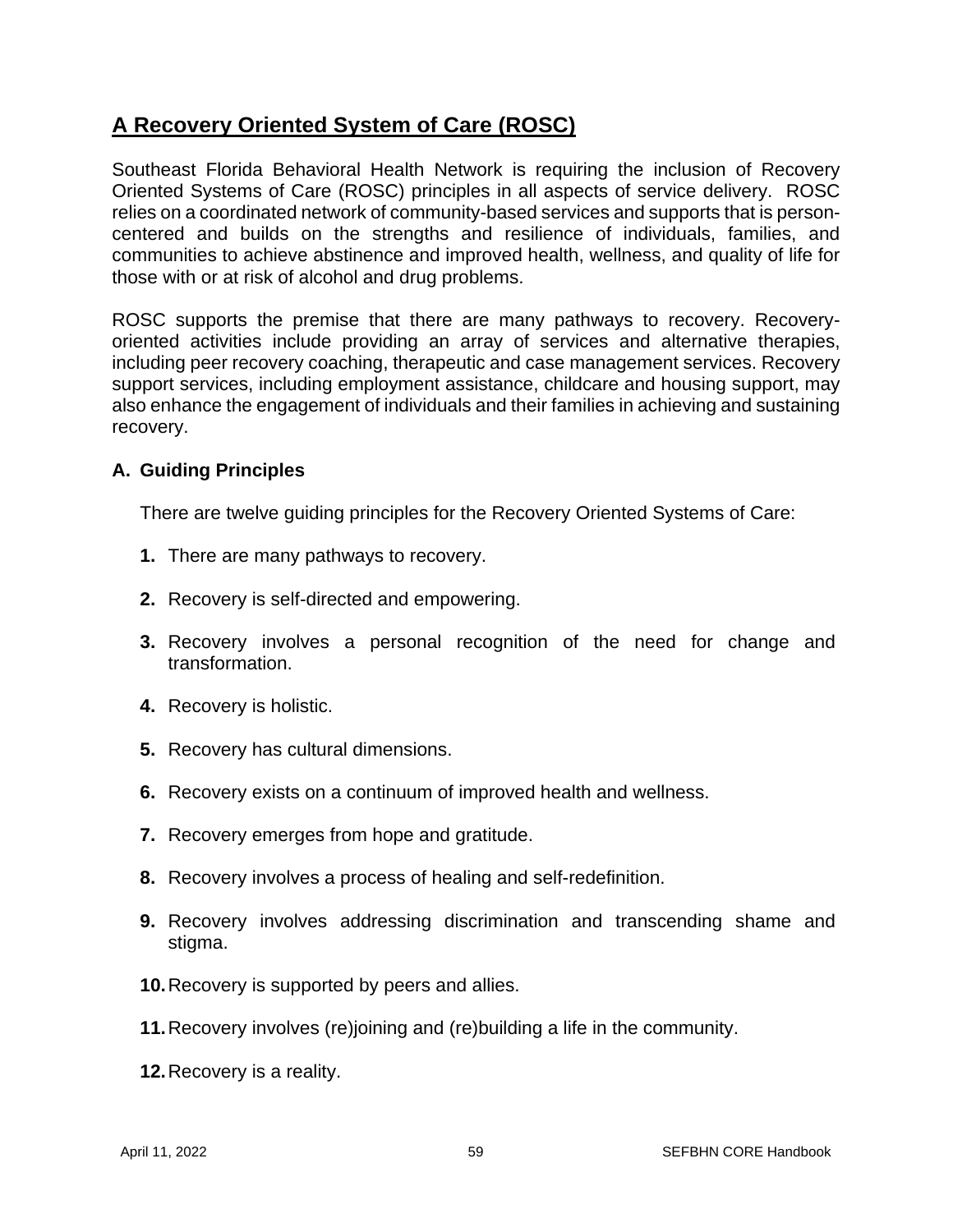#### **B. Recovery-Oriented Services**

Recovery-oriented services are first and foremost, based on a person-centered orientation where the focus is on the individual's strengths and abilities rather than their illness or disability.

#### **C. Implementation and Quality Improvement Strategies**

Providers shall document their ROSC implementation and quality improvement strategies in their Service Delivery Narrative.

Resources to support providers' implementation and quality improvement efforts are and will continue to be shared through Continuous Quality Improvement meetings and posted to SEFBHN's BoardDocs.

ROSC principles may be operationalized through the Wraparound Process.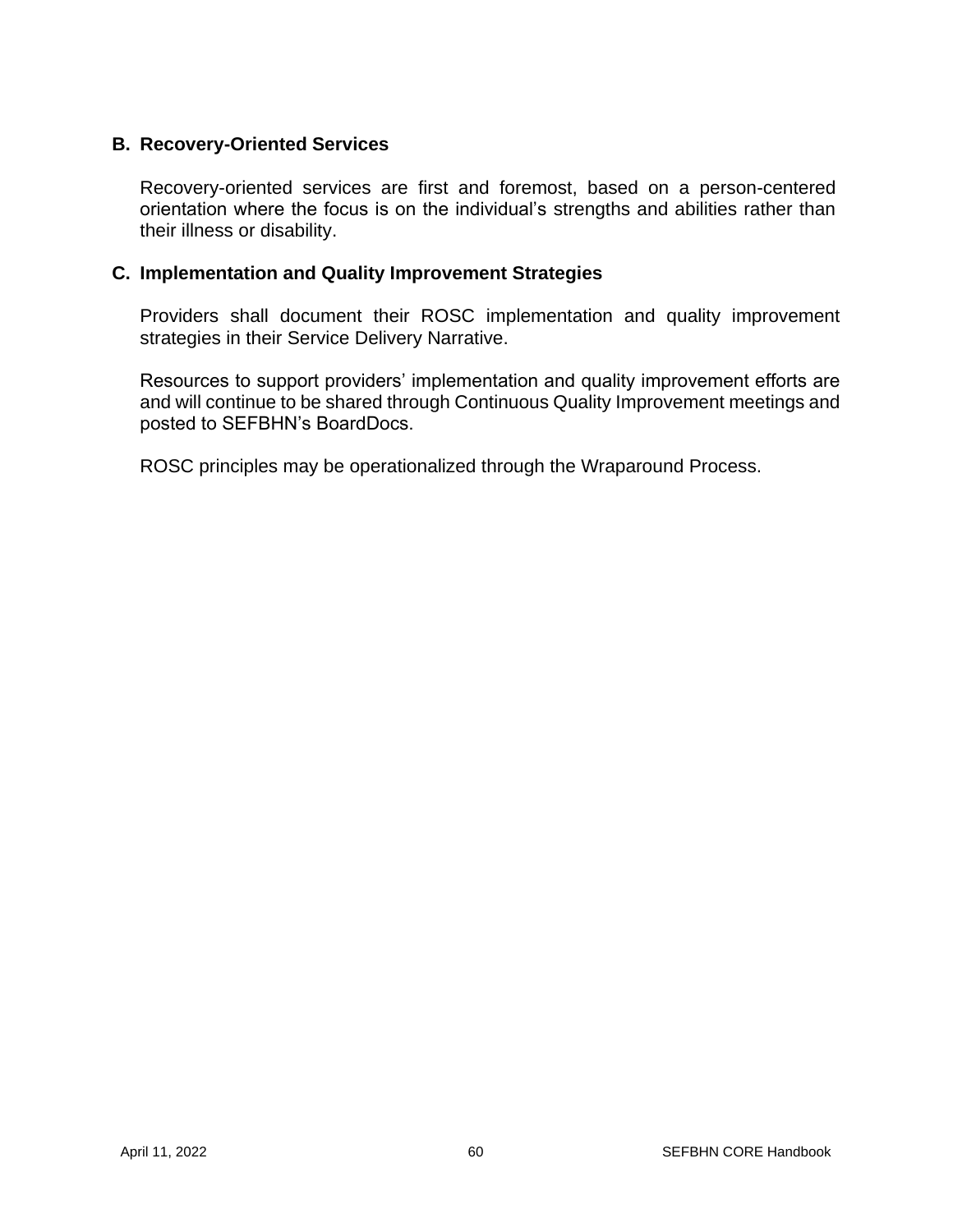# **Financial and Compliance Audit**

The administration of resources awarded by the Southeast Florida Behavioral Health Network, Inc. to the provider are subject to audits as described in this Chapter.

## **A. Monitoring**

In addition to reviews of audits conducted in accordance with 2 Code of Federal Regulations (CFR) and Section 200.500- 200.521 and Section 215.97, F.S., as revised, the Managing Entity may monitor or conduct oversight reviews to evaluate compliance with contract, management and programmatic requirements. Such monitoring or other oversight procedures may include, but not be limited to, on-site visits by Managing Entity staff, agreed-upon procedures engagements as described in 2 CFR § 200.425 or other procedures. By entering into this agreement, the provider agrees to comply and cooperate with any monitoring procedures deemed appropriate by the Managing Entity. In the event the Managing Entity determines that a limited scope audit of the provider is appropriate, the provider agrees to comply with any additional instructions provided by the Managing Entity regarding such audit. The provider further agrees to comply and cooperate with any inspections, reviews, investigations, or audits deemed necessary by the Department's Inspector General, the state's Chief Financial Officer or the Auditor General.

## **B. Audits**

#### **1. Federal Requirements**

This part is applicable if the provider is a State or local government or a non-profit organization as defined in 2 CFR §§ 200.500-200.521.

In the event the provider expends \$750,000 or more in Federal awards during its fiscal year, the provider must have a single or program-specific audit conducted in accordance with the provisions of 2 CFR §§ 200.500-200.521. The provider agrees to provide a copy of the single audit to the Managing Entity's Compliance Administrator. In the event the provider expends less than \$750,000 in Federal awards during its fiscal year, the provider agrees to provide certification to the Managing Entity's Compliance Administrator that a single audit was not required. In determining the Federal awards expended during its fiscal year, the provider shall consider all sources of Federal awards, including Federal resources received from the Managing Entity, Federal government (direct), other state agencies, and other non-state entities. The determination of amounts of Federal awards expended should be in accordance with guidelines established by 2 CFR §§ 200.500-200.521. An audit of the provider conducted by the Auditor General in accordance with the provisions of 2 CFR Part 200 §§ 200.500-200.521 will meet the requirements of this part. In connection with the above audit requirements, the provider shall fulfill the requirements relative to auditee responsibilities as provided in 2 CFR § 200.508.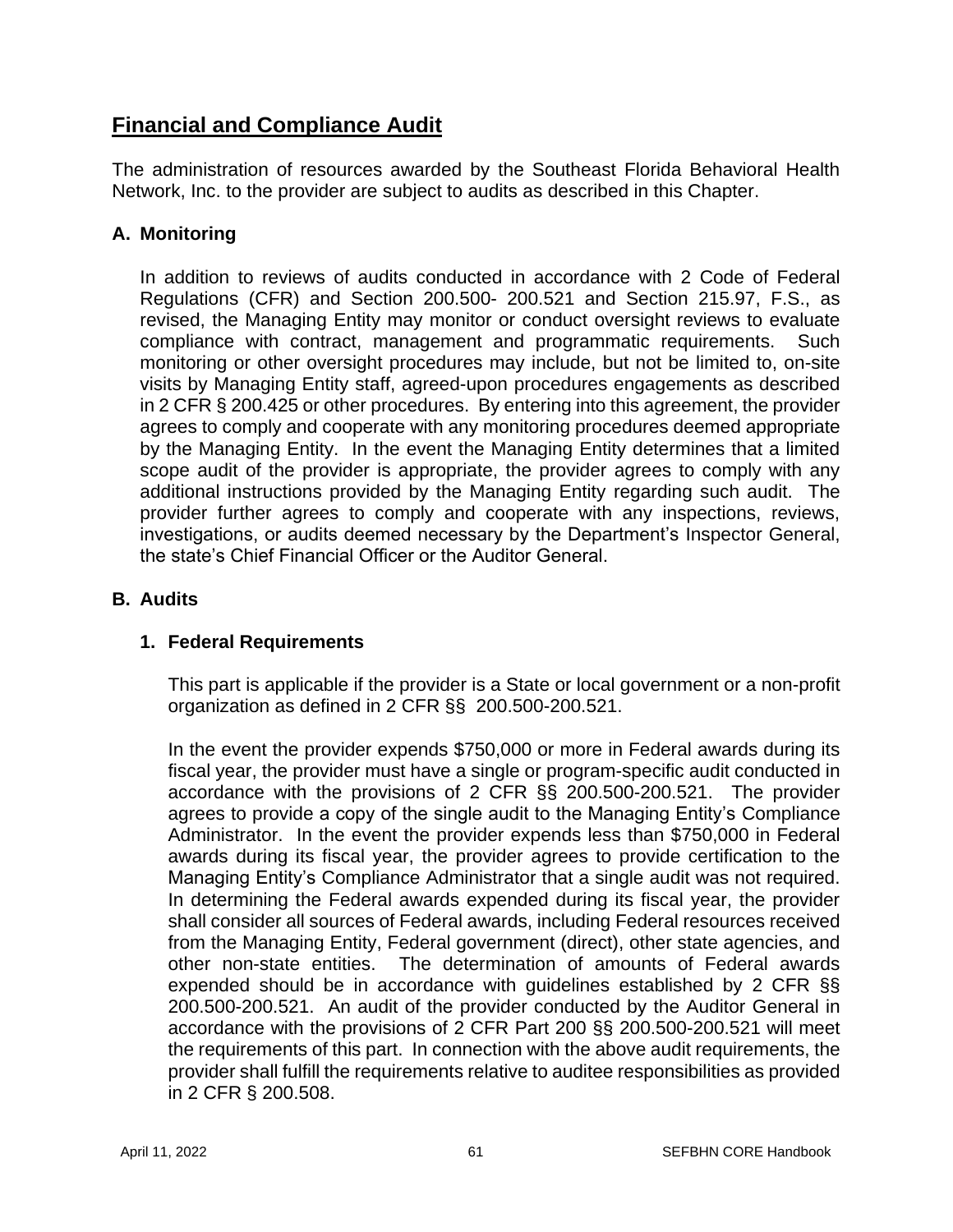The schedule of expenditures should disclose the expenditures by contract number for each contract with the Managing Entity in effect during the audit period. The financial statements should disclose whether or not the matching requirement was met for each applicable contract. All questioned costs and liabilities due to the Managing Entity shall be fully disclosed in the audit report package with reference to the specific contract number.

### **2. State Requirements**

This part is applicable if the provider is a nonstate entity as defined by Section 215.97(2), Florida Statutes.

In the event the provider expends \$750,000 or more in state financial assistance during its fiscal year, the provider must have a State single or project-specific audit conducted in accordance with Section 215.97, Florida Statutes; applicable rules of the Department of Financial Services; and Chapters 10.550 (local governmental entities) or 10.650 (nonprofit and for-profit organizations), Rules of the Auditor General. The provider agrees to provide a copy of the single audit to the Managing Entity's Compliance Administrator. In the event the provider expends less than \$750,000 in State financial assistance during its fiscal year, the provider agrees to provide certification to the Managing Entity's Compliance Administrator that a single audit was not required. In determining the state financial assistance expended during its fiscal year, the provider shall consider all sources of state financial assistance, including state financial assistance received from the Managing Entity, other state agencies, and other nonstate entities. State financial assistance does not include Federal direct or pass-through awards and resources received by a nonstate entity for Federal program matching requirements.

In connection with the audit requirements addressed in the preceding paragraph, the provider shall ensure that the audit complies with the requirements of Section 215.97(8), Florida Statutes. This includes submission of a financial reporting package as defined by Section 215.97(2), Florida Statutes, and Chapters 10.550 or 10.650, Rules of the Auditor General.

The schedule of expenditures should disclose the expenditures by contract number for each contract with the managing entity in effect during the audit period. The financial statements should disclose whether or not the matching requirement was met for each applicable contract. All questioned costs and liabilities due to the managing entity shall be fully disclosed in the audit report package with reference to the specific contract number.

#### **3. Report Submission**

Any reports, management letters, or other information required to be submitted to the Managing Entity pursuant to this agreement shall be submitted within 165 days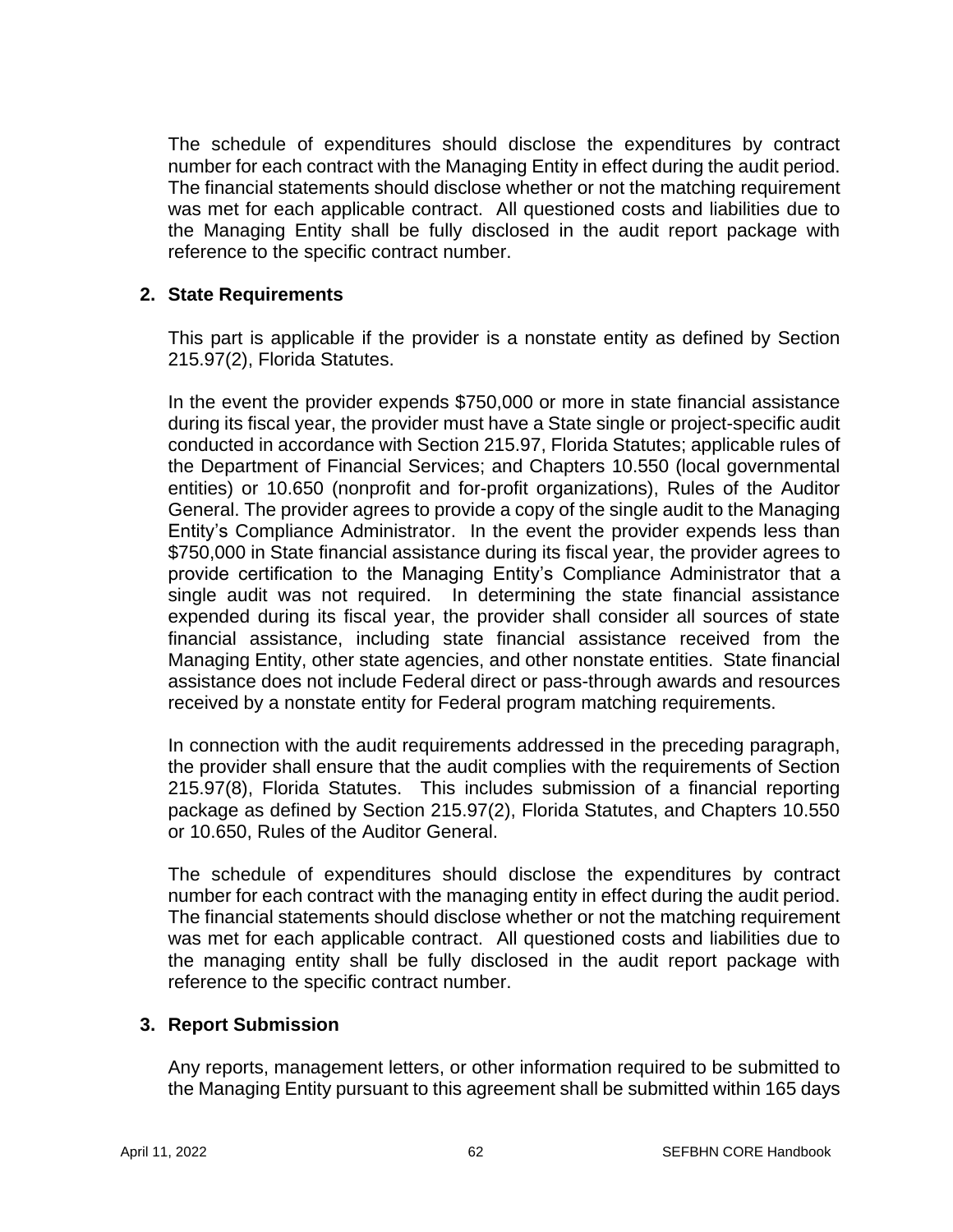after the end of the provider's fiscal year or within 30 (federal) or 45 (State) days of the provider's receipt of the audit report, whichever occurs first, directly to each of the following unless otherwise required by Florida Statutes.

- **a.** Southeast Florida Behavioral Health Network (1 Electronic Copy submitted to the E-Contracting System)
- **b.** Reporting packages for audits conducted in accordance with 2 CFR Part 200 §§ 200.500-200.521, and required by Section B, 1. Federal Requirements in this Chapter shall be submitted, when required by § 200.512(d) by or on behalf of the recipient directly to the Federal Audit Clearinghouse using the Federal Audit Clearinghouse's Internet Data Entry System at:

https://harvester.census.gov/facweb

**c.** Copies of reporting packages required by Section B, 2. State Requirements in this Chapter shall be submitted by or on behalf of the recipient directly to the following address:

Auditor General Local Government Audits/342 Claude Pepper Building, Room 401 111 West Madison Street Tallahassee, Florida 32399-1450

Email address: flaudgen\_localgovt@aud.state.fl.us

Providers, when submitting audit report packages to the Managing Entity for audits done in accordance with 2 CFR §§ 200.500-200.521, or Chapters 10.550 (local governmental entities) or 10.650 (nonprofit or for-profit organizations), Rules of the Auditor General, should include, when available, correspondence from the auditor indicating the date the audit report package was delivered to them. When such correspondence is not available, the date that the audit report package was delivered by the auditor to the provider must be indicated in correspondence submitted to the Department in accordance with Chapter 10.558(3) or Chapter 10.657(2), Rules of the Auditor General.

#### **4. Record Retention**

The provider shall retain sufficient records demonstrating its compliance with the terms of this agreement for a period of six years from the date the audit report is issued and shall allow the Managing Entity or its designee, Chief Financial Officer or Auditor General access to such records upon request. The provider shall ensure that audit working papers are made available to the Managing Entity or its designee, Chief Financial Officer or Auditor General upon request for a period of three years from the date the audit report is issued, unless extended in writing by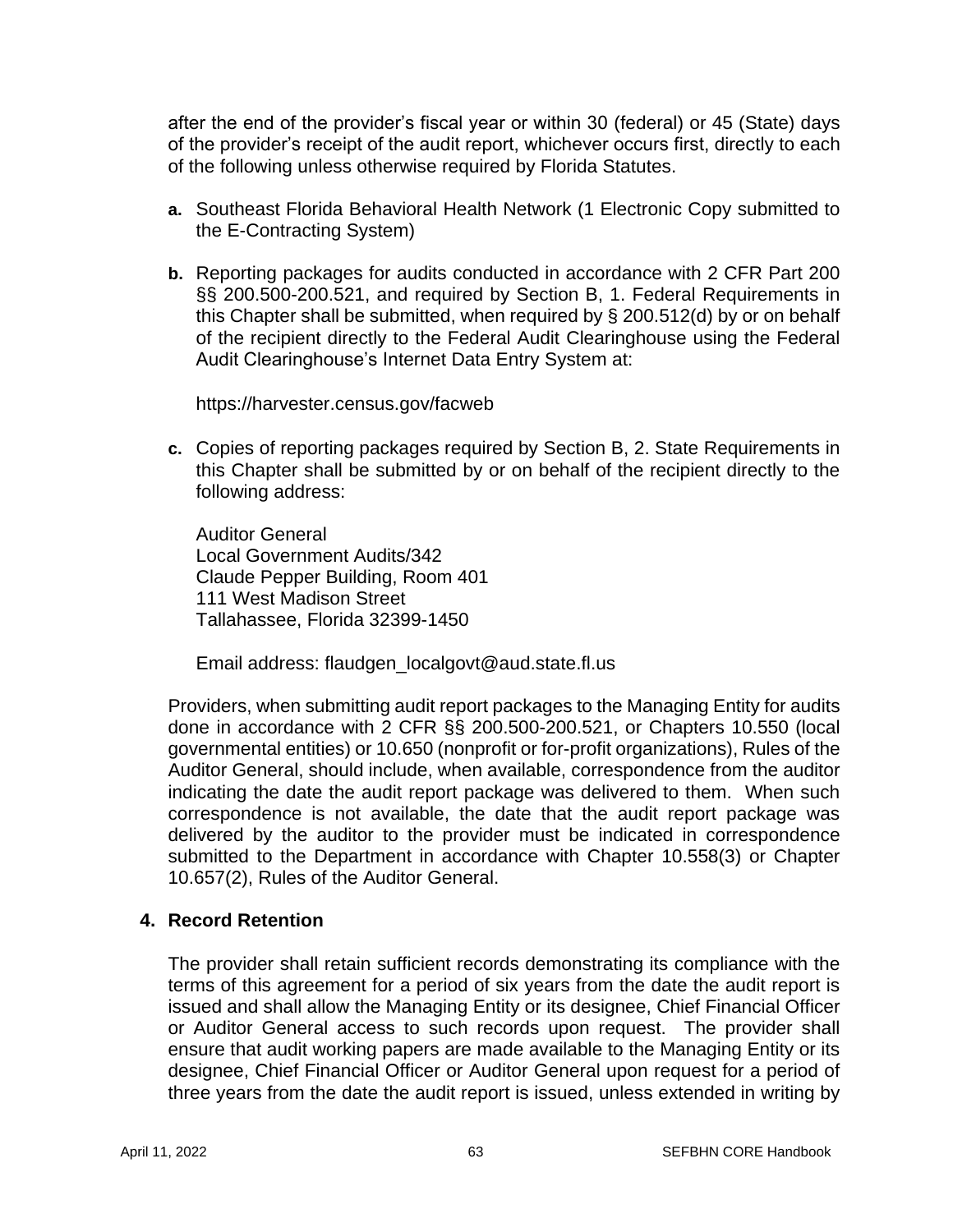the Compliance Administrator for this contract unless otherwise required by Florida Statutes.

## **C. Annual Department of Children and Families' Required Audit Schedules**

## **1. List of Annual Department of Children and Families' Required Audit Schedules**

As a condition of accepting funding from this contract, the agency must complete the four named annual audit schedules shown below and listed in 65E-14.003, Audits of SAMH-Funded Entities:

**a.** The **Schedule of State Earnings** (**CF-MH 1034**)**,** with instructions, can be located at: [https://www.flrules.org/Gateway/reference.asp?No=Ref-04187,](https://www.flrules.org/Gateway/reference.asp?No=Ref-04187) which is

herein incorporated by reference. This schedule identifies eligible local match to determine if requirements are met and computes amounts due to the department.

- **b.** The **Schedule of Related Party Transaction Adjustments** (**CF-MH 1035**) can be located at: [https://www.flrules.org/Gateway/reference.asp?No=Ref-04203,](https://www.flrules.org/Gateway/reference.asp?No=Ref-04203) which is herein incorporated by reference. This schedule indicates, by Covered Service, required related party transaction adjustments.
- **c.** The **Actual Expenses and Revenues Schedule (CF-MH 1037)**, with instructions, can be located at: [https://www.flrules.org/Gateway/reference.asp?No=Ref-04189,](https://www.flrules.org/Gateway/reference.asp?No=Ref-04189) which is herein incorporated by reference. This schedule displays expenditures by lineitem category and revenues by source for each program and Covered Service funded with state substance abuse and mental health program appropriations. The schedule also identifies expenditures by line-item category and revenues by source for all other Covered Services as a group, for all other programs as a group, and for administrative and support functions, and displays totals for the agency as a whole.
- **d.** The **Schedule of Bed-Day Availability Payments (CF-MH 1036)**, with instructions, can be located at: [https://www.flrules.org/Gateway/reference.asp?No=Ref-04188,](https://www.flrules.org/Gateway/reference.asp?No=Ref-04188) which is herein incorporated by reference. This schedule ensures that bed-days paid for by the department on the basis of availability were not also paid for by a thirdparty contract or funds from a local government or another state agency for services that include bed-day availability or utilization. Programs that do not utilize availability based payment methodology are not required to submit this form.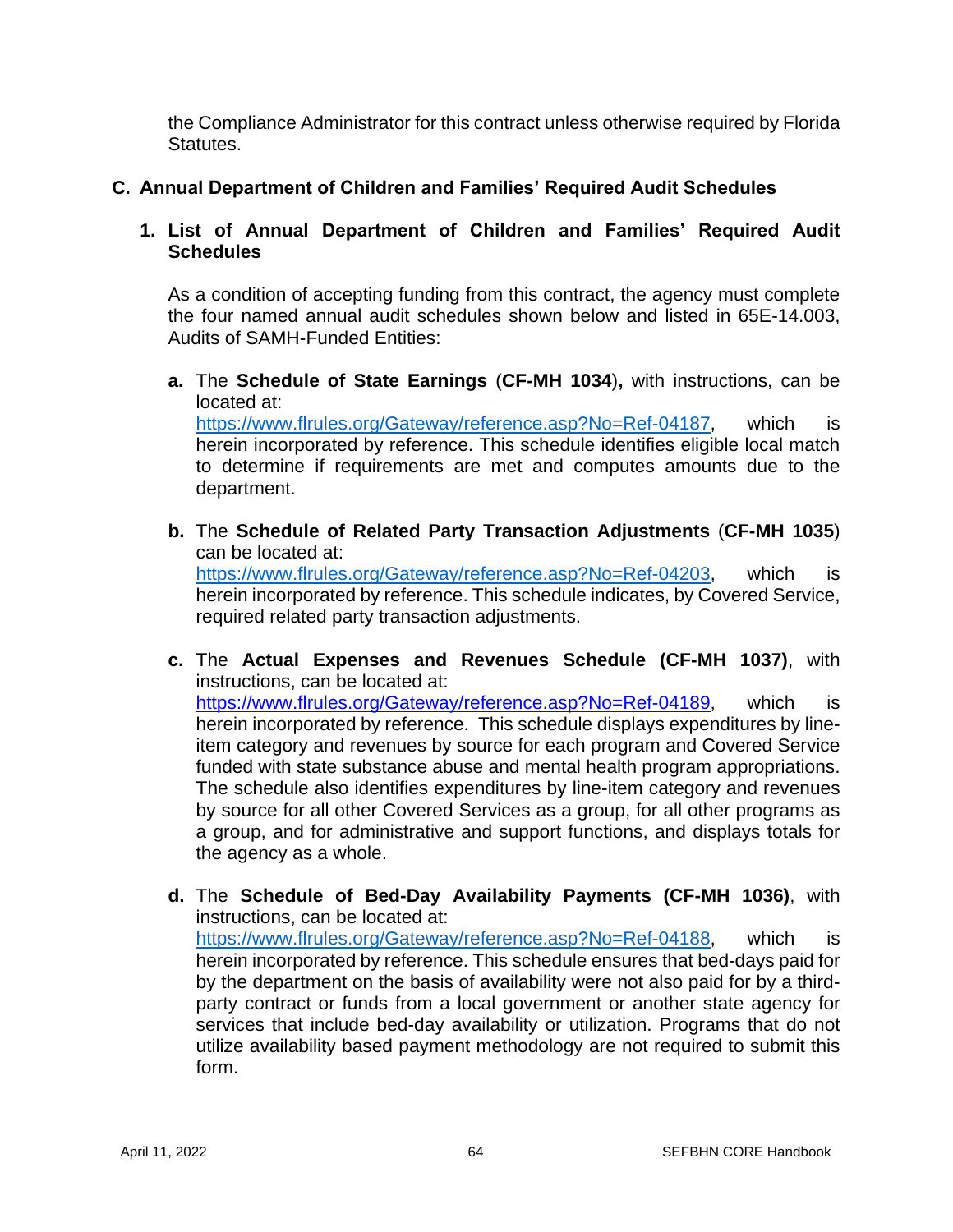## **2. Conditions of the Annual Department of Children and Families' Required Audit Schedules**

#### **a. Time Period**

The time period for the schedules named above should be the Department of Children and Families' Fiscal Year, which runs July 1<sup>st</sup> to June 30<sup>th</sup>.

#### **b. Recording Methodology**

The schedules named above shall be based on revenues and expenditures recorded during the state's fiscal year and shall be prepared in accordance with Generally Accepted Accounting Principles.

#### **c. Responsible Party**

These schedules are to be completed by an independent auditor; if an audit is not required to be completed by an independent auditor, the Provider's Chief Financial Officer shall prepare the schedules required in Section C of this Chapter. If no Chief Financial Officer exists, the Provider's Executive Director/Chief Executive Officer shall prepare the required schedules.

#### **d. Due Date**

These schedules are due to the Managing Entity within 165 days after the end of the state's fiscal year (June  $30<sup>th</sup>$ ).

The Actual Expenses and Revenues Schedule (CF-MH 1037) may be collected at an earlier time, as requested by the Department of Children and Families.

In the event a Financial and Compliance Audit is required to be completed and submitted, the four schedules named above are to be included as supplemental schedules within the audit.

## **e. Certification of Compliance with Financial Compliance Audit Requirements**

As a condition of accepting funding from this contract, the agency must complete the **Certification of Compliance with Financial Compliance Audit Requirements**, herein incorporated by reference, and submit it along with the four annual audit schedules listed in **Section C.** of this Chapter if an audit is not required.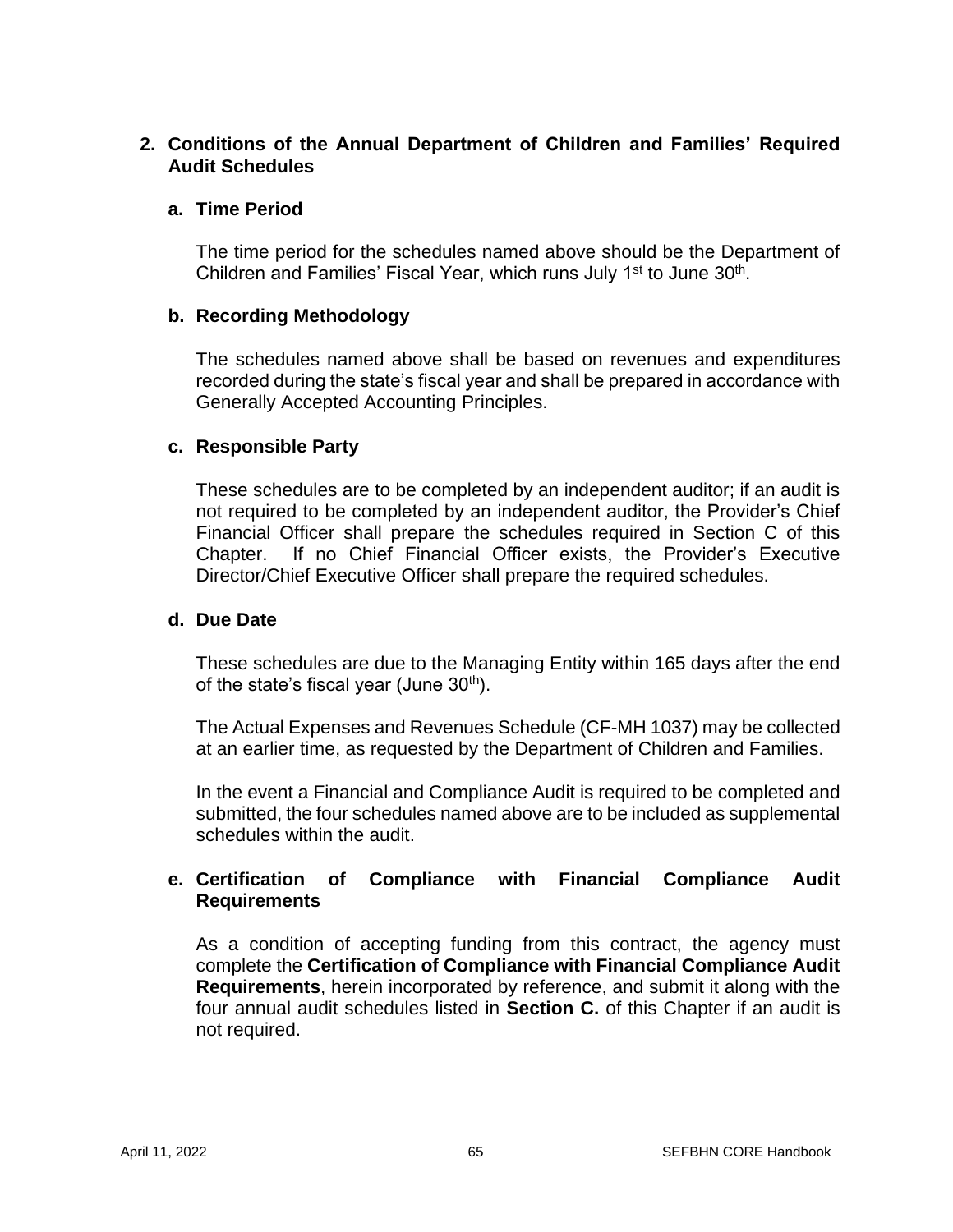## **Health Insurance Portability and Accountability Act (HIPAA) and Business Associate Agreement**

This Chapter contains the terms and conditions governing the Provider's access to and use of Protected Health Information and provides the permissible uses and disclosures of protected health information by the Provider, also called "Business Associate."

## **A. Definitions**

## **1. Catch-All Definitions**

The following terms used in this Chapter shall have the same meaning as those terms in the HIPM Rules: Breach, Data Aggregation, Designated Record Set, Disclosure, Health Care Operations, Individual, Minimum Necessary, Notice of Privacy Practices, Protected Health Information, Required by Law, Security Incident, Subcontractor, Unsecured Protected Health Information, and Use.

## **2. Specific Definitions**

- **a.** "Business Associate" shall generally have the same meaning as the term "business associate" at 45 CFR 160.103, and for purposes of this Chapter shall specifically refer to the Provider.
- **b.** "Covered Entity" shall generally have the same meaning as the term "covered entity" at 45 CFR 160.103, and for purposes of this Chapter shall refer to the Managing Entity.
- **c.** "HIPM Rules" shall mean the Privacy, Security, Breach Notification, and Enforcement Rules at 45 CFR Part 160 and Part 164.
- **d.** "Subcontractor" shall generally have the same meaning as the term "subcontractor" at 45 CFR § 160.103 and is defined as an individual to whom a business associate delegates a function, activity, service, other than in the capacity of a member of the workforce of such business associate.

#### **B. Obligations and Activities of Business Associate**

Business Associate Agrees to:

- **1.** Not use or disclose protected health information other than as permitted or required by this Chapter or as required by law;
- **2.** Use appropriate administrative safeguards as set forth at 45 CFR § 164.308, physical safeguards as set forth at 45 CFR § 164.310, and technical safeguards as set forth at 45 CFR § 164.312; including, policies and procedures regarding the protection of PHI and/or ePHI set forth at 45 CFR §164.316 and the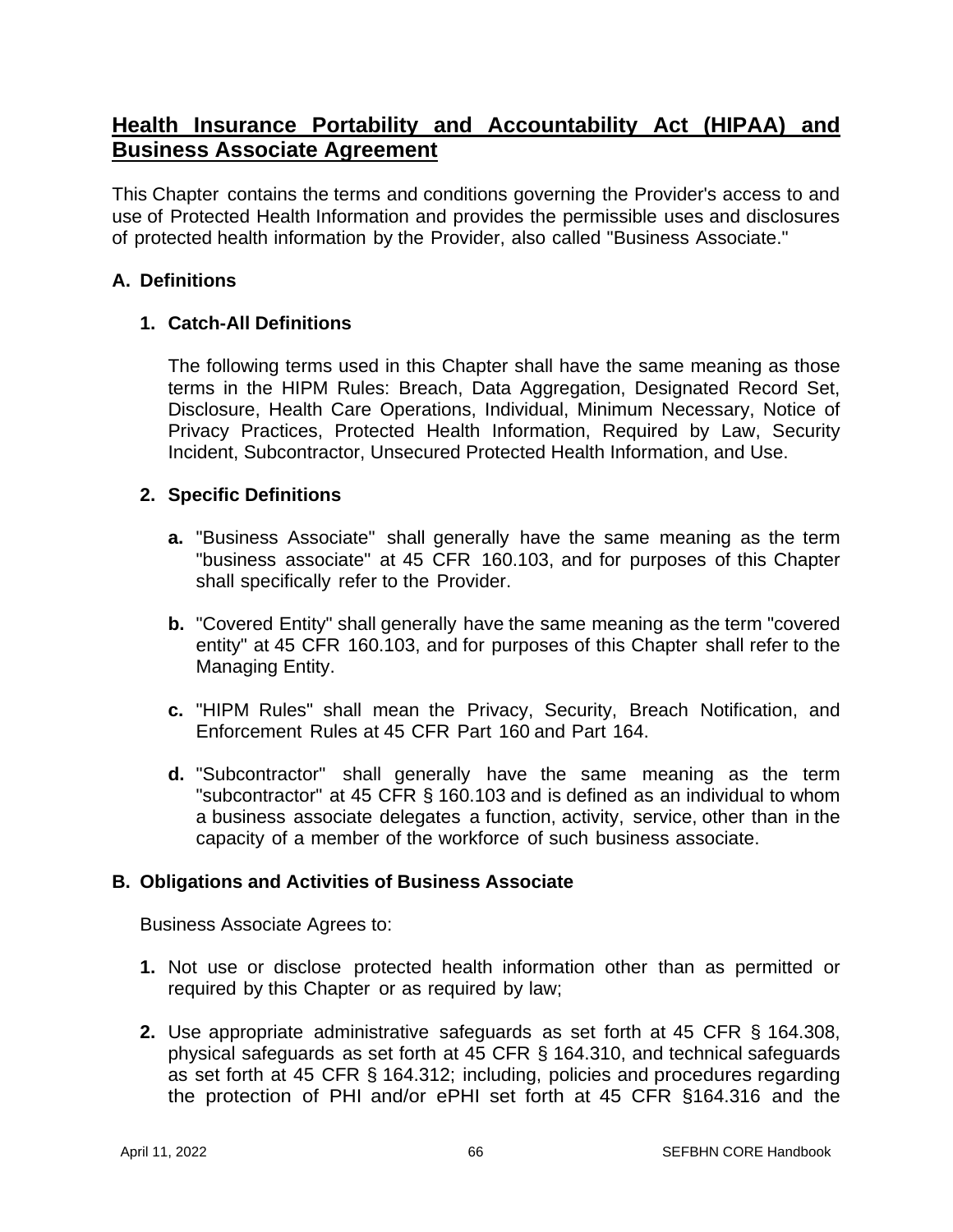provisions of training on such policies and procedures to applicable employees, independent contractors, and volunteers, that reasonably and appropriately protect the confidentiality, integrity, and availability of the PHI and/or ePHI that the Provider creates, receives, maintains or transmits on behalf of the Managing Entity;

- **3.** Acknowledge that (a) the foregoing safeguards, policies and procedures requirements shall apply to the Business Associate in the same manner that such requirements apply to the Managing Entity, and (b) the Business Associates and their Subcontractors are directly liable under the civil and criminal enforcement provisions set forth at Section 13404 of the HITECH Act and section 45 CFR § 164.500 and 164.502(E) of the Privacy Rule (42 U.S.C. 1320d-5 and 1320d-6), as amended, for failure to comply with the safeguards, policies and procedures requirements and any guidance issued by the Secretary of Health and Human Services with respect to such requirements;
- **4.** Report to covered entity any use or disclosure of protected health information not provided for by this Chapter of which it becomes aware, including breaches of unsecured protected health information as required at 45 CFR 164.410, and any security incident of which it becomes aware;
- **5.** Notify the Managing Entity's Security Officer, Privacy Officer and the Compliance Administrator as soon as possible, but no later than five (5) business days following the determination of any breach or potential breach of personal and confidential Managing Entity data;
- **6.** Notify the Privacy Officer and Compliance Administrator within (24) hours of notification by the US Department of Health and Human Services of any investigations, compliance reviews or inquiries by the US Department of Health and Human Services concerning violations of HIPAA (Privacy, Security Breach).
- **7.** Provide any additional information requested by the Managing Entity for purposes of investigating and responding to a breach;
- **8.** Provide, at Business Associate's own cost, notice to affected parties no later than 45 days following the determination of any potential breach of personal or confidential Managing Entity data as provided in section 817.5685, F.S.;
- **9.** Implement at Business Associate's own cost measures deemed appropriate by the Managing Entity to avoid or mitigate potential injury to any person due to a breach or potential breach of personal and confidential Managing Entity data;
- **10.**Take immediate steps to limit or avoid the recurrence of any security breach and take any other action pertaining to such unauthorized access or disclosure required by applicable federal and state laws and regulations regardless of any actions taken by the Managing Entity;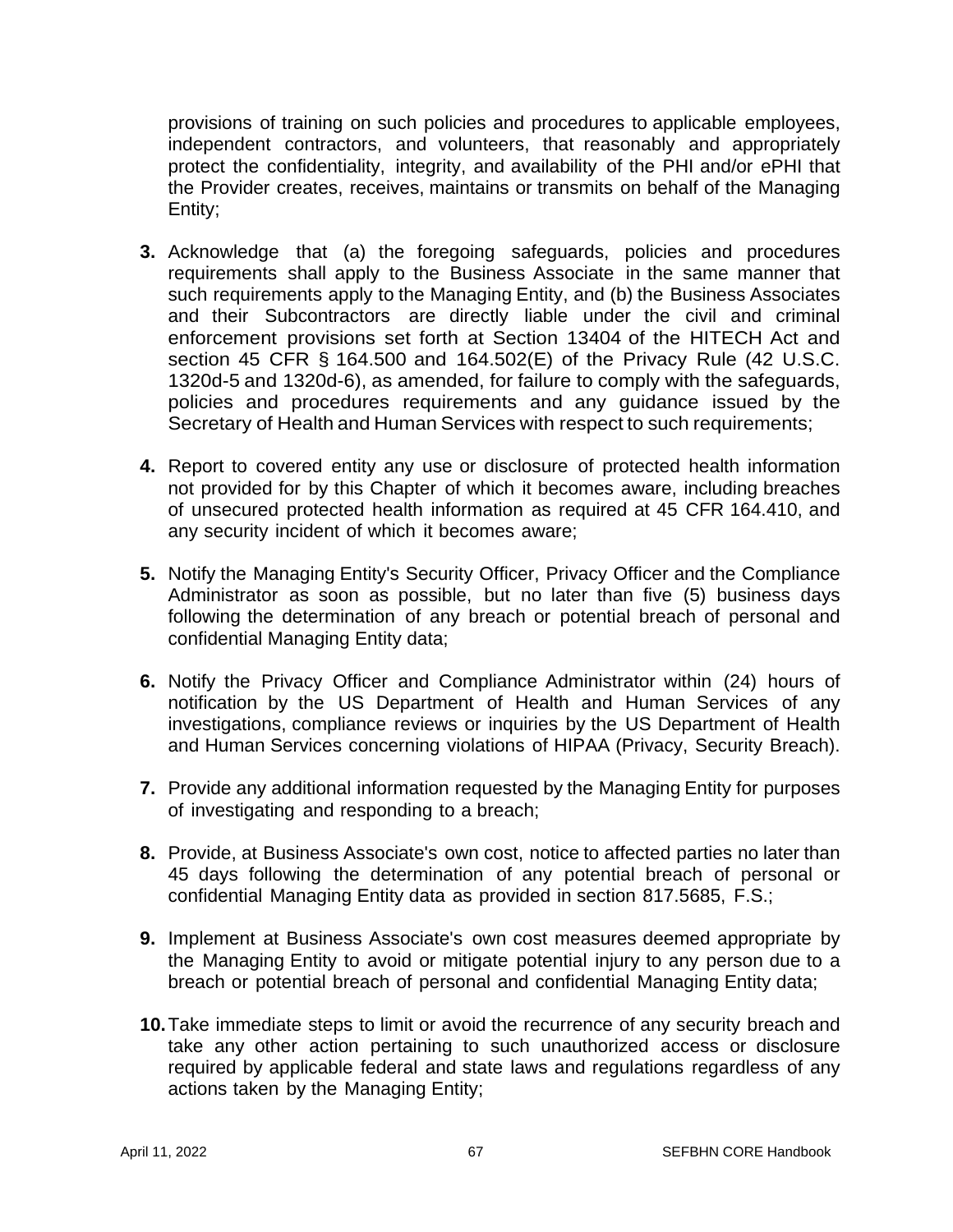- **11.**In accordance with 45 CFR 164.502(e)(1)(ii) and 164.308(b)(2), if applicable, ensure that any subcontractors that create, receive, maintain, or transmit protected health information on behalf of the business associate agree to the same restrictions, conditions, and requirements that apply to the business associate with respect to such information. Business Associate's must attain satisfactory assurance in the form of a written contract or other written agreement with their business associate's or subcontractor's that meets the applicable requirements of 164.504(e)(2) that the Business Associate or Subcontractor will appropriately safeguard the information. For prior contracts or other arrangements, the provider shall provide written certification that its implementation complies with the terms of 45 CFR 164.532(d);
- **12.**Make available protected health information in a designated record set to covered entity as necessary to satisfy covered entity's obligations under 45 CFR 164.524;
- **13.**Make any amendment(s) to protected health information in a designated record set as directed or agreed to by the covered entity pursuant to 45 CFR 164.526, or take other measures as necessary to satisfy covered entity's obligations under 45 CFR 164.526;
- **14.**Maintain and make available the information required to provide an accounting of disclosures to the covered entity as necessary to satisfy covered entity's obligations under 45 CFR 164.528;
- **15.**To the extent the business associate is to carry out one or more of covered entity's obligation(s) under Subpart E of 45 CFR Part 164, comply with the requirements of Subpart E that apply to the covered entity in the performance of such obligation(s); and
- **16.**Make its internal practices, books, and records available to the Secretary of the U.S. Department of Health and Human Services for purposes of determining compliance with the HIPAA Rules.

#### **C. Permitted Uses and Disclosures by Business Associate**

The Business associate may only use or disclose protected health information covered under this Chapter as listed below:

- **1.** The Business Associate may use and disclose the Managing Entity's PHI and/or ePHI received or created by Business Associate (or its agents and subcontractors) in performing its obligations pursuant to this Chapter.
- **2.** The Business Associate may use the Managing Entity's PHI and/or ePHI received or created by Business Associate (or its agents and subcontractors) for archival purposes.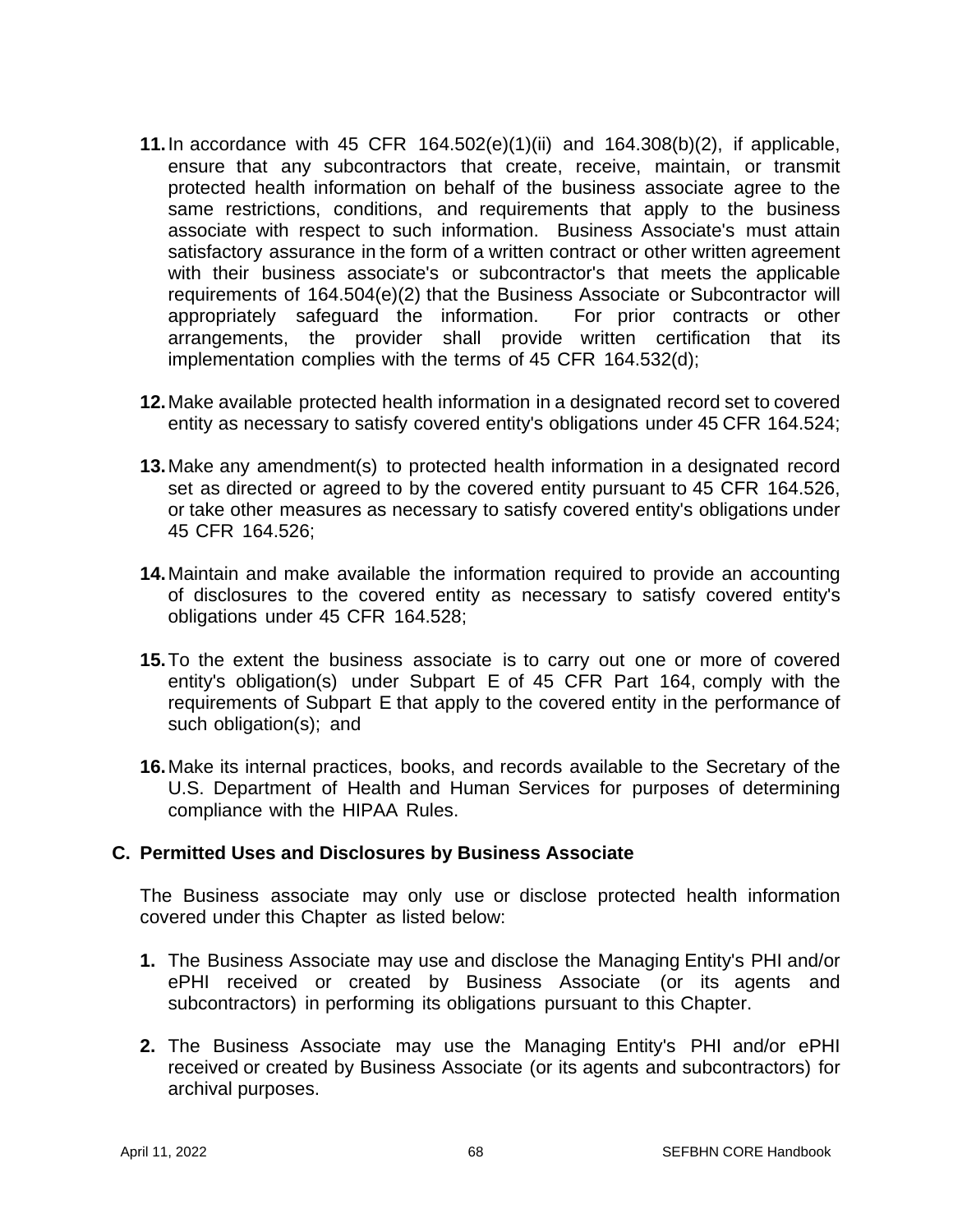- **3.** The Business Associate may use PHI and/or ePHI created or received in its capacity as a Business Associate of the Managing Entity for the proper management and administration of the Business Associate, if such use is necessary (a) for the proper management and administration of Business Associate or (b) to carry out the legal responsibilities of Business Associate.
- **4.** The Business Associate may disclose PHI and/or ePHI created or received in its capacity as a Business Associate of the Managing Entity for the proper management and administration of the Business Associate if (a) the disclosure is required by law or (b) the Business Associate (1) obtains reasonable assurances from the person to whom the PHI and/or ePHI is disclosed that it will be held confidentially and used or further disclosed only as required by Law or for the purpose for which it was disclosed to the person and (2) the person agrees to notify the Business Associate of any instances of which it becomes aware in which the confidentiality and security of the PHI and/or ePHI has been breached.
- **5.** The Business Associate may aggregate the PHI and/or ePHI created or received pursuant this Chapter with the PHI and/or ePHI of other covered entities that Business Associate has in its possession through its capacity as a Business Associate of such covered entities for the purpose of providing the Department of Children and Families and the Managing Entity with data analyses relating to the health care operations of the Department (as defined in 45 C.F.R. §164.501).
- **6.** The Business Associate may de-identify any and all PHI and/or ePHI received or created pursuant to this Chapter, provided that the de-identification process conforms to the requirements of 45 CFR § 164.514(b).
- **7.** Follow guidance in the HIPAA Rule regarding marketing, fundraising and research located at Sections 45 CFR § 164.501, 45 CFR § 164.508 and 45 CFR § 164.514.

#### **D. Provisions for Covered Entity to Inform Business Associate of Privacy Practices and Restrictions**

- **1.** Covered entity shall notify business associate of any limitation(s) in the notice of privacy practices of covered entity under 45 CFR 164.520, to the extent that such limitation may affect business associate's use or disclosure of protected health information.
- **2.** Covered entity shall notify business associate of any changes in, or revocation of, the permission by an individual to use or disclose his or her protected health information, to the extent that such changes may affect business associate's use or disclosure of protected health information.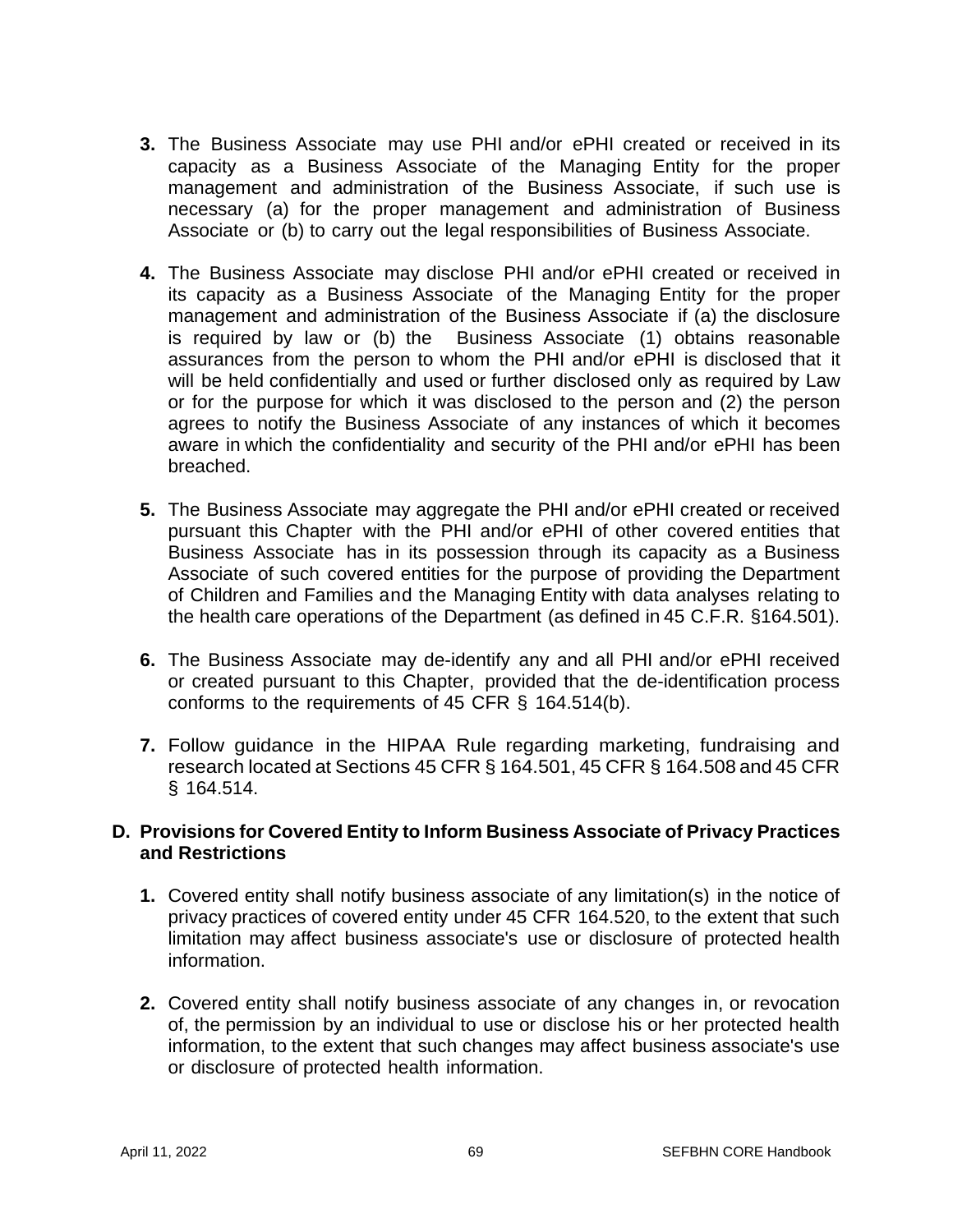**3.** Covered entity shall notify business associate of any restriction on the use or disclosure of protected health information that covered entity has agreed to or is required to abide by under 45 CFR 164.522, to the extent that such restriction may affect business associate's use or disclosure of protected health information.

## **E. Termination**

#### **1. Termination for Cause**

Upon the Managing Entity's knowledge of a material breach by the Business Associate, the Managing Entity shall either:

- **a.** Provide an opportunity for the Business Associate to cure the breach or end the violation and terminate the Agreement or discontinue access to PHI if the Business Associate does not cure the breach or end the violation within the time specified by the Managing Entity;
- **b.** Immediately terminate this Agreement or discontinue access to PHI if the Business Associate has breached a material term of this Chapter and does not end the violation; or
- **c.** If neither termination nor cure is feasible, the Managing Entity shall report the violation to the Secretary of the Department of Health and Human Services.

#### **2. Obligations of Business Associate Upon Termination**

Upon termination of this Chapter for any reason, business associate, with respect to protected health information received from covered entity, or created, maintained, or received by business associate on behalf of covered entity, shall:

- **a.** Retain only that protected health information which is necessary for Business Associate to continue its proper management and administration or to carry out its legal responsibilities;
- **b.** Return to covered entity, or other entity as specified by the Managing Entity or, if permission is granted by the Managing Entity, destroy the remaining protected health information that the Business Associate still maintains in any form;
- **c.** Continue to use appropriate safeguards and comply with Subpart C of 45 CFR Part 164 with respect to electronic protected health information to prevent use or disclosure of the protected health information, other than as provided for in this Section, for as long as Business Associate retains the protected health information;